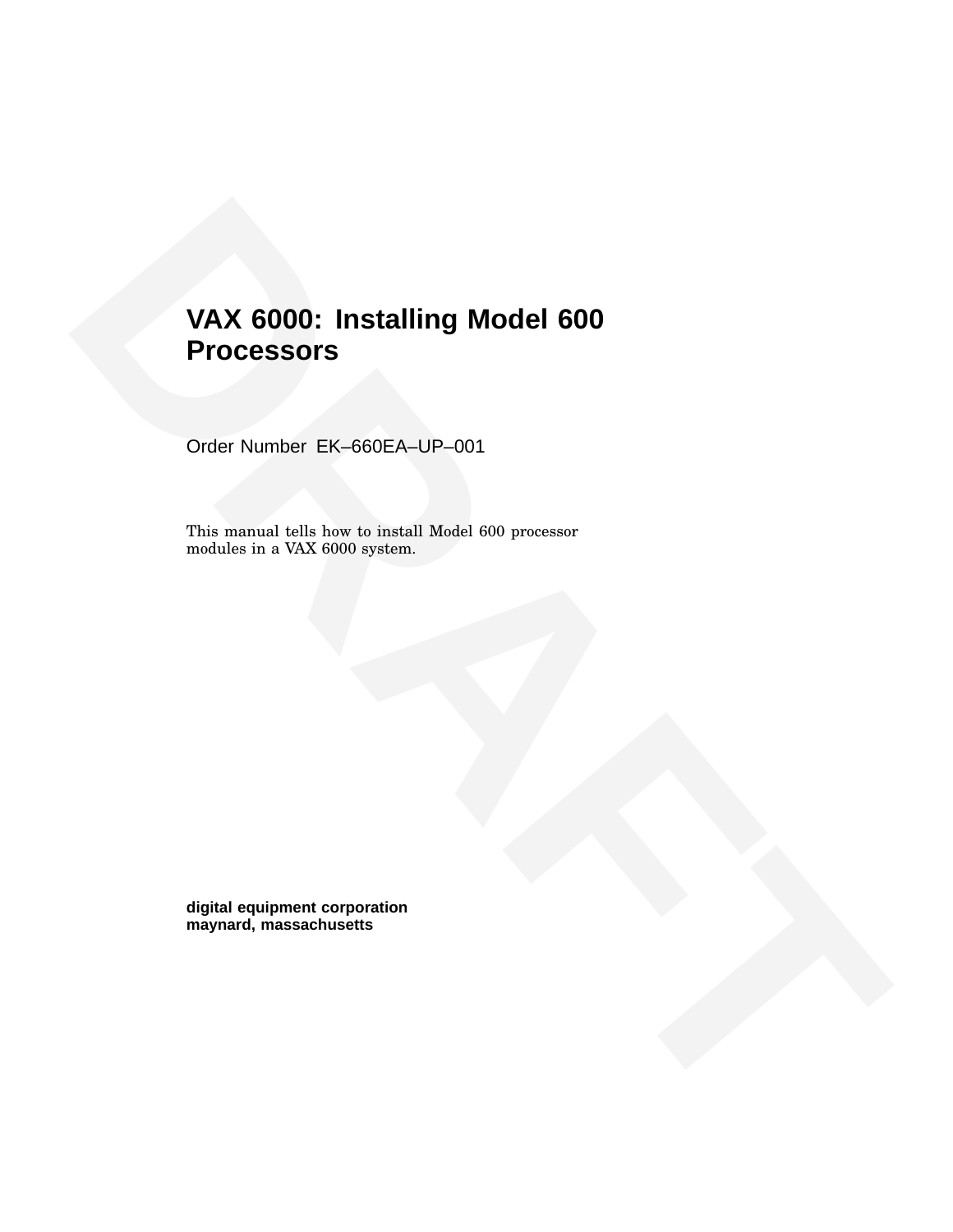#### **First Printing, TBD**

The information in this document is subject to change without notice and should not be construed as a commitment by Digital Equipment Corporation.

Digital Equipment Corporation assumes no responsibility for any errors that may appear in this document.

The software, if any, described in this document is furnished under a license and may be used or copied only in accordance with the terms of such license. No responsibility is assumed for the use or reliability of software or equipment that is not supplied by Digital Equipment Corporation or its affiliated companies.

Copyright ©1991 by Digital Equipment Corporation.

All Rights Reserved. Printed in U.S.A.

The following are trademarks of Digital Equipment Corporation:

| DEC.              | <b>PDP</b>    | VAXcluster    |
|-------------------|---------------|---------------|
| DEC LANcontroller | ULTRIX        | <b>VAXELN</b> |
| DECnet:           | <b>UNIBUS</b> | VMS           |
| DECUS             | VAX           | <b>XMI</b>    |
| <b>DWMVA</b>      | VAXBI         | $d$ i gital   |
|                   |               |               |

**Example 20** and the state of the particular control in the state of the state of the state of the state of the state of the state of the state of the state of the state of the state of the state of the state of the state **FCC NOTICE:** The equipment described in this manual generates, uses, and may emit radio frequency energy. The equipment has been type tested and found to comply with the limits for a Class A computing device pursuant to Subpart J of Part 15 of FCC Rules, which are designed to provide reasonable protection against such radio frequency interference when operated in a commercial environment. Operation of this equipment in a residential area may cause interference, in which case the user at his own expense may be required to take measures to correct the interference.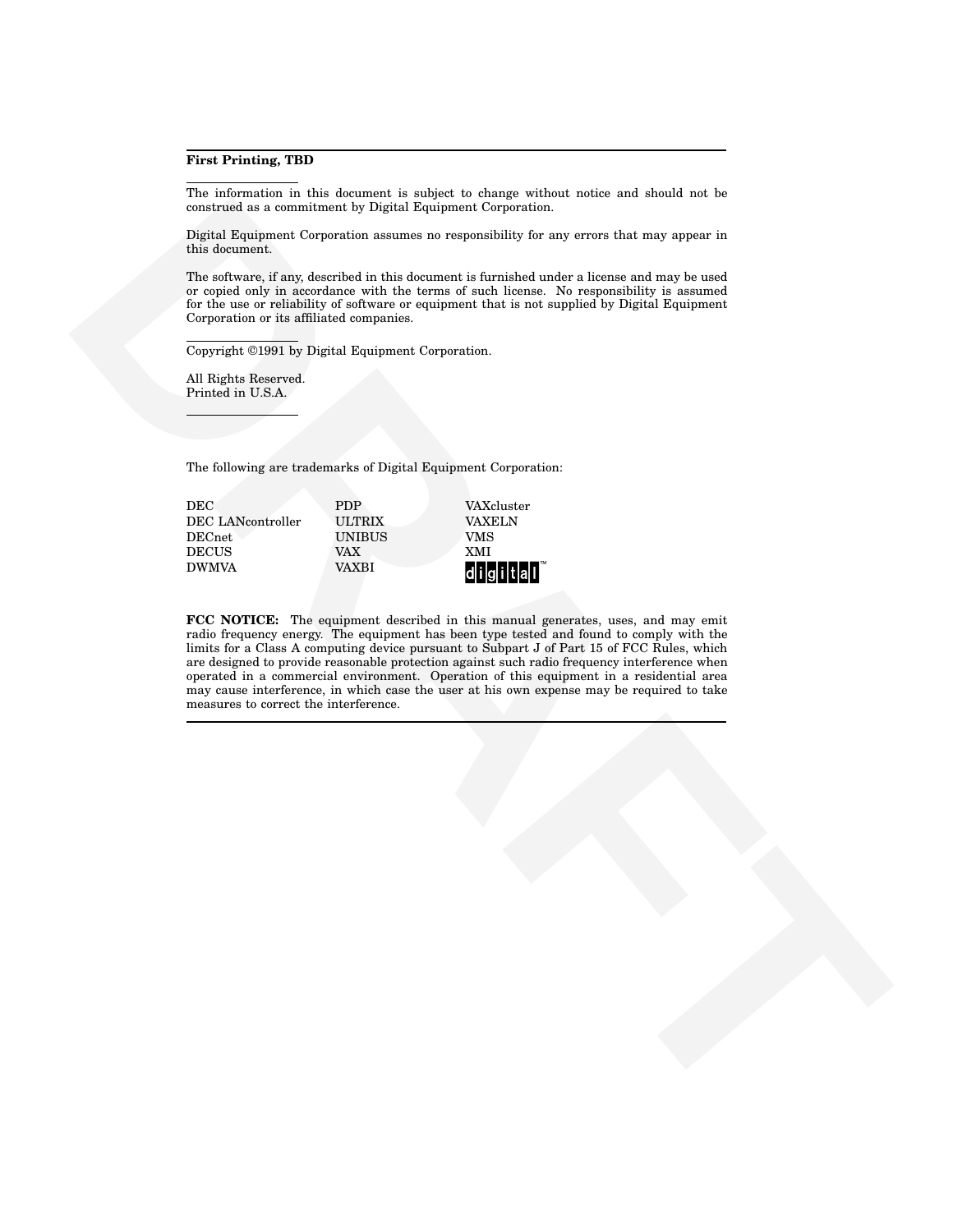# **Contents**

| Introduction<br>Chapter 1<br>1.1<br>KA66A Upgrade Paths<br>1.2<br>Upgrading a System without +3.3V Power<br>Preparing for the Installation (All Upgrades)<br>Chapter 2<br>Record System Parameters<br>2.1<br>2.2<br>Remove Old Modules<br>2.3<br>2.4<br>$2.5\,$<br>Continuing the Installation<br>Chapter 3<br>the +3.3V Inhibit Cable<br>Upgrading a System without +3.3V by Installing an<br>Chapter 4<br><b>H9657-CX Kit</b><br>4.1<br>4.2<br>Configuration Rules for the H9657-CX Kit<br>4.3<br>4.4 |     |
|---------------------------------------------------------------------------------------------------------------------------------------------------------------------------------------------------------------------------------------------------------------------------------------------------------------------------------------------------------------------------------------------------------------------------------------------------------------------------------------------------------|-----|
| $1 - 2$<br>$1 - 4$                                                                                                                                                                                                                                                                                                                                                                                                                                                                                      |     |
|                                                                                                                                                                                                                                                                                                                                                                                                                                                                                                         |     |
| $2 - 2$<br>$2 - 4$<br>$2 - 6$<br>$2 - 8$<br>$2 - 9$<br>Upgrading a Model 300 or 400 with +3.3V: Removing                                                                                                                                                                                                                                                                                                                                                                                                |     |
|                                                                                                                                                                                                                                                                                                                                                                                                                                                                                                         |     |
|                                                                                                                                                                                                                                                                                                                                                                                                                                                                                                         |     |
|                                                                                                                                                                                                                                                                                                                                                                                                                                                                                                         |     |
|                                                                                                                                                                                                                                                                                                                                                                                                                                                                                                         |     |
|                                                                                                                                                                                                                                                                                                                                                                                                                                                                                                         |     |
| $4 - 2$<br>$4 - 4$<br>$4 - 6$<br>$4 - 8$                                                                                                                                                                                                                                                                                                                                                                                                                                                                |     |
|                                                                                                                                                                                                                                                                                                                                                                                                                                                                                                         |     |
|                                                                                                                                                                                                                                                                                                                                                                                                                                                                                                         |     |
|                                                                                                                                                                                                                                                                                                                                                                                                                                                                                                         |     |
|                                                                                                                                                                                                                                                                                                                                                                                                                                                                                                         | jii |
|                                                                                                                                                                                                                                                                                                                                                                                                                                                                                                         |     |

# **iii**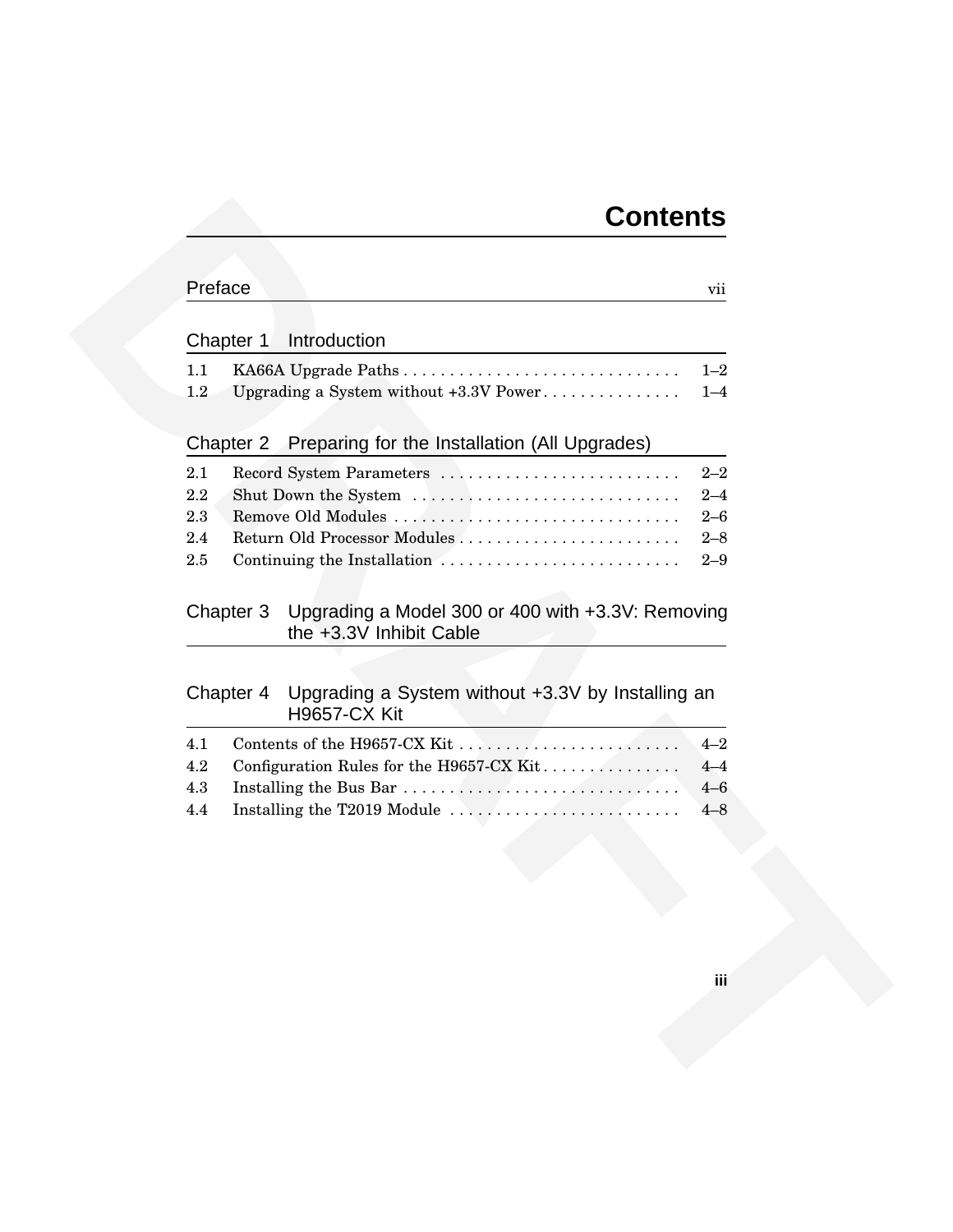#### Chapter 5 Installing the KA66A Processor (All Upgrades)

|  | 5.1 | Inserting the KA66A Processor in the XMI Card Cage $\dots$ | $5\hbox{--}2$ |
|--|-----|------------------------------------------------------------|---------------|
|--|-----|------------------------------------------------------------|---------------|

#### Chapter 6 Verifying the System (All Upgrades)

| 6.2<br>Power Up the System<br>6.3<br>Examine the Power-Up Test Display<br>Set System Parameters (Mandatory)<br>6.4<br>Run EVUCA to Apply Current ROM and PCS Patches<br>6.5 | $6 - 4$  |
|-----------------------------------------------------------------------------------------------------------------------------------------------------------------------------|----------|
|                                                                                                                                                                             |          |
|                                                                                                                                                                             | $6 - 6$  |
|                                                                                                                                                                             | $6 - 8$  |
|                                                                                                                                                                             | $6 - 10$ |
| 6.6                                                                                                                                                                         | $6 - 18$ |
| 6.7                                                                                                                                                                         |          |
| Verify System Under Operating System 6-21<br>6.8                                                                                                                            |          |
| 6.9                                                                                                                                                                         |          |
| VAX 6000 Model 600 General Configuration Rules<br>Appendix A                                                                                                                |          |
| A.1                                                                                                                                                                         | $A-2$    |
| Description of KA66A LEDs<br>Appendix B                                                                                                                                     |          |
| Overview of KA66A LEDS<br>B.1                                                                                                                                               | $B-2$    |
| B.2                                                                                                                                                                         |          |
| <b>Examples</b>                                                                                                                                                             |          |
| $2 - 1$                                                                                                                                                                     | $2 - 2$  |
| $6 - 1$<br>Power-Up Test Display for Upgrade from 610 to $620$                                                                                                              | $6 - 6$  |
| Power-Up Test Display for an H9657-CX Upgrade<br>$6 - 2$                                                                                                                    | $6 - 6$  |
| Setting the System Serial Number and Parameters<br>$6 - 3$                                                                                                                  | $6 - 8$  |
| Using VAX/DS to Run EVUCA to Patch EEPROMs on All<br>$6 - 4$                                                                                                                | $6 - 10$ |
| $6 - 5$<br>Using VAX/DS to Run EVUCA to Patch EEPROM on All                                                                                                                 | $6 - 12$ |
| iv                                                                                                                                                                          |          |
|                                                                                                                                                                             |          |
|                                                                                                                                                                             |          |

# Appendix A VAX 6000 Model 600 General Configuration Rules

|  |  |  |  | $A-2$ |
|--|--|--|--|-------|
|--|--|--|--|-------|

#### Appendix B Description of KA66A LEDs

| B.2 Determining Failing Test from LEDs B-4 |  |
|--------------------------------------------|--|

#### Index

#### Examples

| $6 - 1$ | Power-Up Test Display for Upgrade from $610$ to $620$ | $6 - 6$ |
|---------|-------------------------------------------------------|---------|
| $6 - 2$ | Power-Up Test Display for an H9657-CX Upgrade         | $6-6$   |
| $6 - 3$ | Setting the System Serial Number and Parameters  6–8  |         |
| $6 - 4$ | Using VAX/DS to Run EVUCA to Patch EEPROMs on All     |         |
|         |                                                       |         |
| $6 - 5$ | Using VAX/DS to Run EVUCA to Patch EEPROM on All      |         |
|         |                                                       |         |
|         |                                                       |         |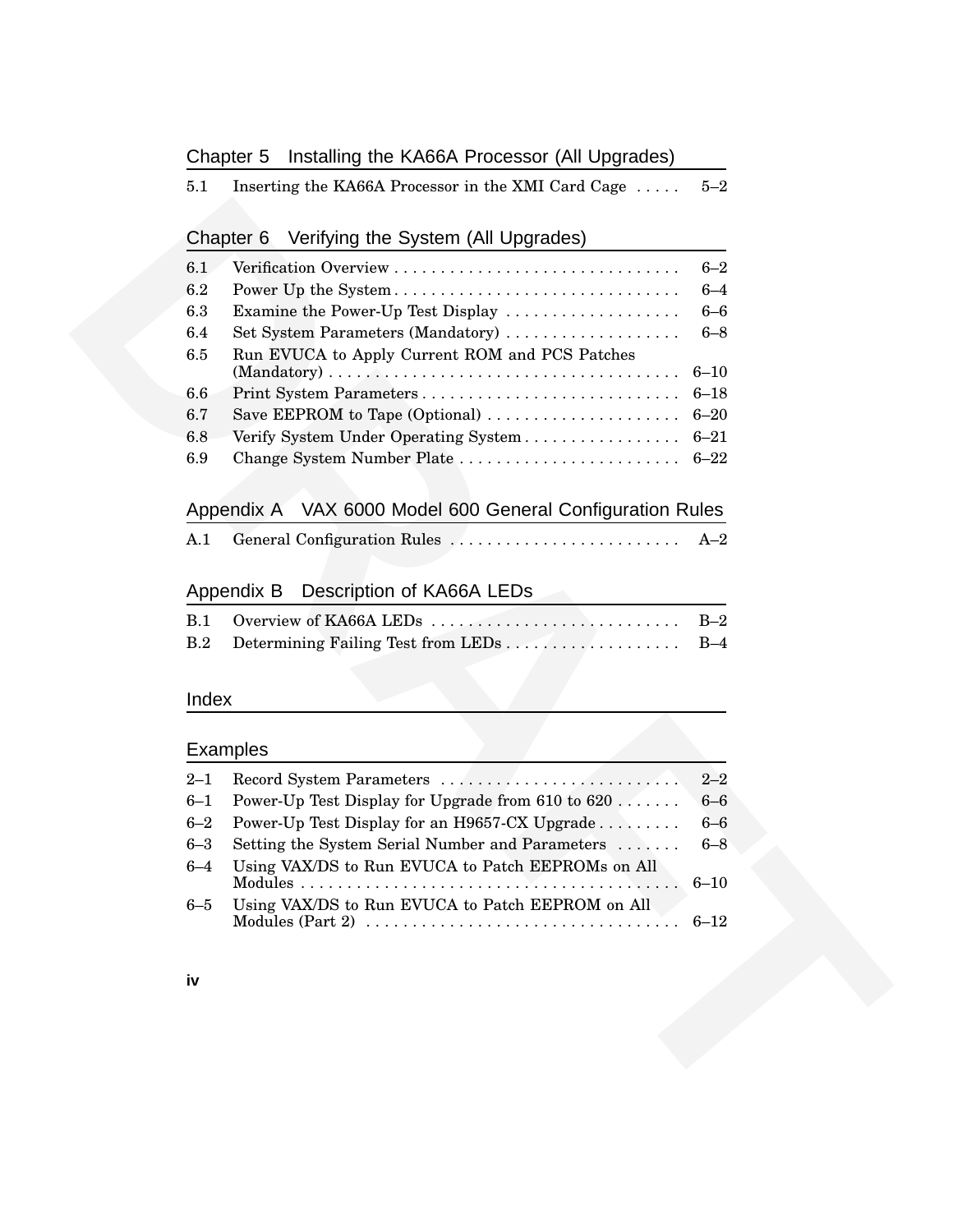| Using VAX/DS to Run EVUCA to Patch EEPROM on All                                                                                                          |                |
|-----------------------------------------------------------------------------------------------------------------------------------------------------------|----------------|
| Using VAX/DS to Run EVUCA to Patch EEPROM on All<br>Modules (Part 4) $\dots \dots \dots \dots \dots \dots \dots \dots \dots \dots \dots \dots \dots 6-16$ |                |
|                                                                                                                                                           |                |
|                                                                                                                                                           |                |
|                                                                                                                                                           |                |
|                                                                                                                                                           | $6 - 7$<br>6–8 |

# **Figures**

| $0 - l$        | USING VANDS to Kun EVUCA to Patch ELPROM on All          | $6 - 16$    |
|----------------|----------------------------------------------------------|-------------|
| 6–8            | System Parameters Printout                               | $6 - 18$    |
| $6 - 9$        |                                                          | $6 - 20$    |
| $6 - 10$       |                                                          |             |
|                |                                                          |             |
| <b>Figures</b> |                                                          |             |
| $1 - 1$        | KA66A Upgrade Paths                                      | $1 - 2$     |
| $1 - 2$        | Tradeoffs Between the H9657-CX and H9657-CU Upgrades.    | $1 - 4$     |
| $2 - 1$        | Power Down the System                                    | $2 - 4$     |
| $2 - 2$        | Removing Old Modules from the XMI Card Cage              | $2 - 6$     |
| $3 - 1$        | Removing the +3.3V Inhibit Cable (Part No. 17-02522-01). | $3 - 1$     |
| $4 - 1$        | T2019 Power Regulator Module and Bus Bar                 | $4 - 2$     |
| $4 - 2$        | XMI Configuration When Using the H9657-CX Kit            | $4 - 4$     |
| $4 - 3$        | Installing the H9657-CX Bus Bar                          | $4 - 6$     |
| $4 - 4$        | Installing the T2019 Power Regulator Module              | $4 - 8$     |
| $5 - 1$        | Inserting the KA66A Processor in an XMI Card Cage        | $5 - 2$     |
| $6 - 1$        | Verification Flowchart                                   | $6 - 2$     |
| $6 - 2$        |                                                          | $6 - 4$     |
|                | Return Power to the System                               |             |
| $6 - 3$        | Front Door (Inside View)                                 | $6 - 22$    |
| $A-1$          | Configuration Rules for VAX 6000 Model 600 Systems       | $A-2$       |
| $B-1$          | KA66A LEDs After Power-Up Self-Test                      | $B-2$       |
| <b>Tables</b>  |                                                          |             |
| 1              | VAX 6000 Series Documentation                            | viii        |
| 2              | VAX 6000 Model Level Documentation                       | ix          |
| 3              |                                                          | $\mathbf X$ |
| $2 - 1$        |                                                          | $2 - 7$     |
| $4 - 1$        | T2019 Power Regulator Module LEDs                        | $4 - 9$     |
| $B-1$          | KA66A Status LEDs: KA66A Problems                        | $B-4$       |
| $B-2$          | KA66A Status LEDs: DWMBB/A Problems                      | $B-4$       |
|                |                                                          |             |
|                |                                                          |             |
|                |                                                          |             |
|                |                                                          |             |
|                |                                                          |             |
|                |                                                          |             |
|                |                                                          |             |
|                |                                                          |             |
|                |                                                          |             |
|                |                                                          |             |
|                |                                                          |             |
|                |                                                          |             |
|                |                                                          |             |
|                |                                                          |             |
|                |                                                          |             |

# **Tables**

| B-1 KA66A Status LEDs: KA66A Problems B-4    |  |
|----------------------------------------------|--|
| B-2 KA66A Status LEDs: DWMBB/A Problems  B-4 |  |
|                                              |  |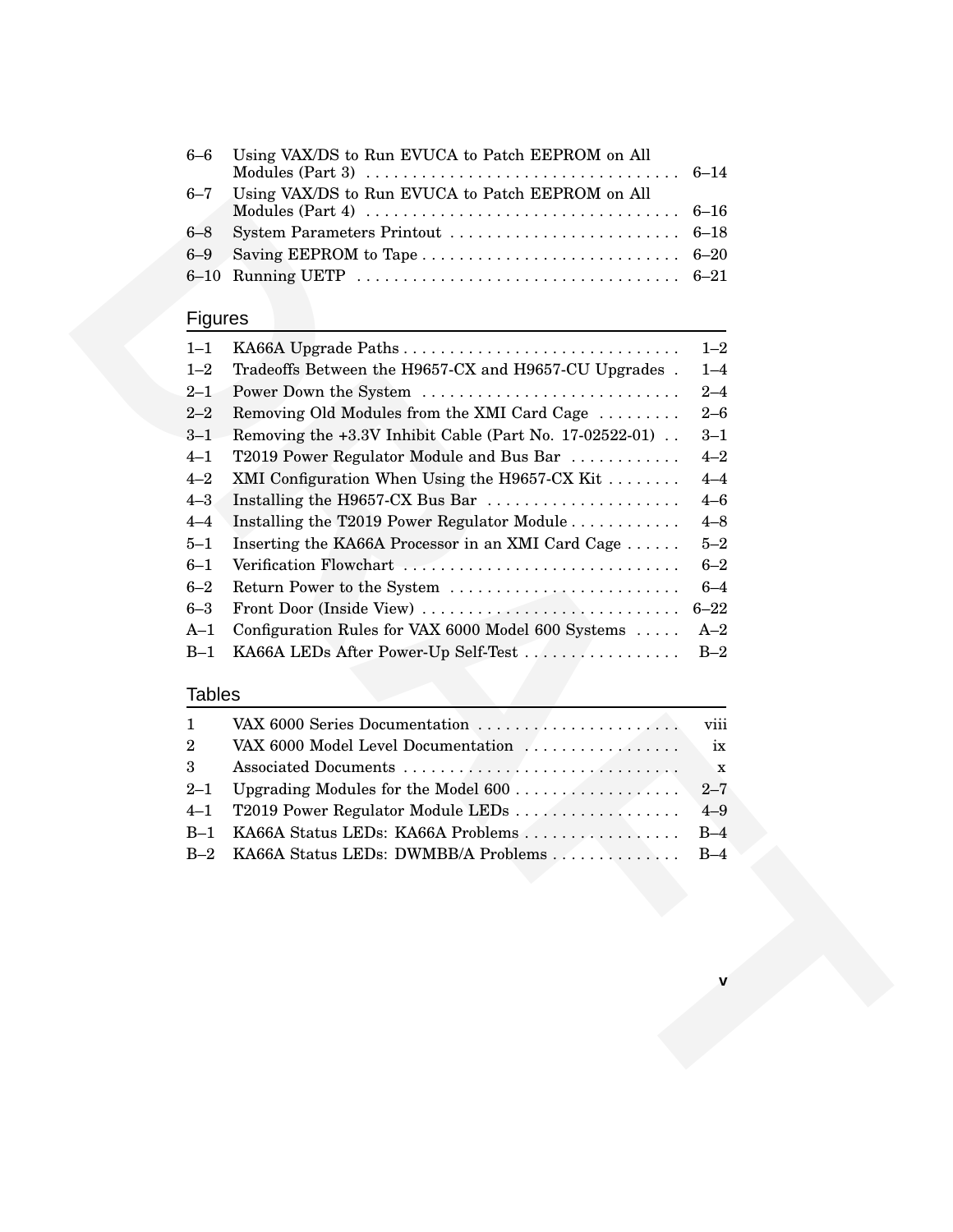#### **Intended Audience**

This manual is written for Digital customer service engineers and for selfmaintenance customers installing a VAX 6000 Model 600 processor in a VAX 6000 series system.

#### **Document Structure**

**Proface**<br>
Internated Audience<br>
This manual is written for Digital curotence service engineers and for self-<br>
molecones protective frequency and the self-<br>
wave considered by the constraints in a word of the self-<br>
DOCUMEN This manual presents information in small units (enough to do one task) on facing pages, so that you do not have to flip pages in the middle of a task. The left-hand page begins with an abstract and is followed by a figure or an example. The right-hand page elaborates on the material in the left-hand page.

This manual has six chapters and two appendixes, as follows:

- **Chapter 1, Introduction**, shows the major upgrade paths possible when installing a Model 600 processor.
- **Chapter 2, Preparing for the Installation (All Upgrades)**, tells what to do before beginning the upgrade.
- **Chapter 3, Upgrading a Model 300 or 400 with +3.3V: Removing the +3.3V Inhibit Cable**, tells how to upgrade a VAX 6000 Model 300 or 400 that supplies +3.3V power, but inhibits it for older configurations. Removing the inhibit cable supplies the +3.3V necessary for the KA66A processor.
- **Chapter 4, Upgrading a System without +3.3V by Installing an H9657-CX Kit**, explains how to upgrade a Model 200, 300, or 400 to a Model 600 by installing a power regulator module.
- **Chapter 5, Installing the KA66A Processor (All Upgrades)**, shows how to install the module into the XMI cage.
- **Chapter 6, Verifying the System (All Upgrades)**, explains how to verify the system and how to set and save system parameters.
- **Appendix A, VAX 6000 Model 600 General Configuration Rules**, gives general rules for where to install processor, memory, and I/O

**vii**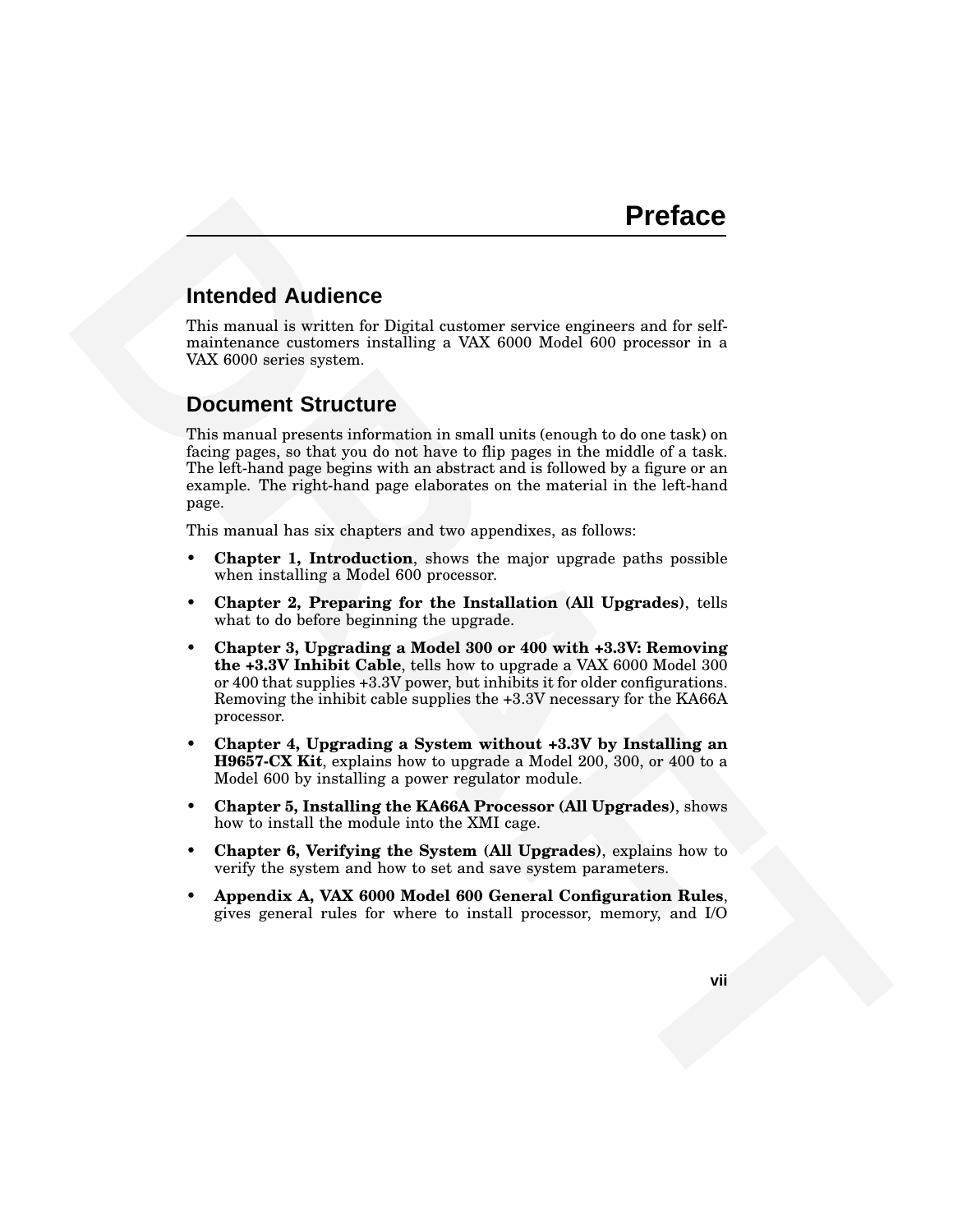modules in the XMI card cage. Configuration rules for the H9657-CX upgrade, which are different, are described in Section 4.2.

• **Appendix B, Description of KA66A LEDs**, tells how to interpret the error LEDs on the KA66A.

#### **Conventions Used in This Document**



## **VAX 6000 Series Documents**

| Table 1: VAX 6000 Series Documentation |  |  |  |  |  |  |
|----------------------------------------|--|--|--|--|--|--|
|----------------------------------------|--|--|--|--|--|--|

| The icons shown below are used in illustrations for designating part<br>placement in VAX 6000 series systems. A shaded area in the icon shows<br>the location of the component or part being discussed.<br><b>FRONT</b><br><b>REAR</b>                                                            |                     |
|---------------------------------------------------------------------------------------------------------------------------------------------------------------------------------------------------------------------------------------------------------------------------------------------------|---------------------|
| <b>VAX 6000 Series Documents</b><br>There are two sets of documentation: manuals that apply to all VAX 6000<br>series systems and manuals that are specific to a VAX 6000 model. Table<br>1 lists the manuals in the VAX 6000 series documentation set.<br>Table 1: VAX 6000 Series Documentation |                     |
| <b>Title</b>                                                                                                                                                                                                                                                                                      | <b>Order Number</b> |
| Operation<br>VAX 6000 Series Owner's Manual                                                                                                                                                                                                                                                       | EK-600EA-OM         |
|                                                                                                                                                                                                                                                                                                   |                     |
| viii                                                                                                                                                                                                                                                                                              |                     |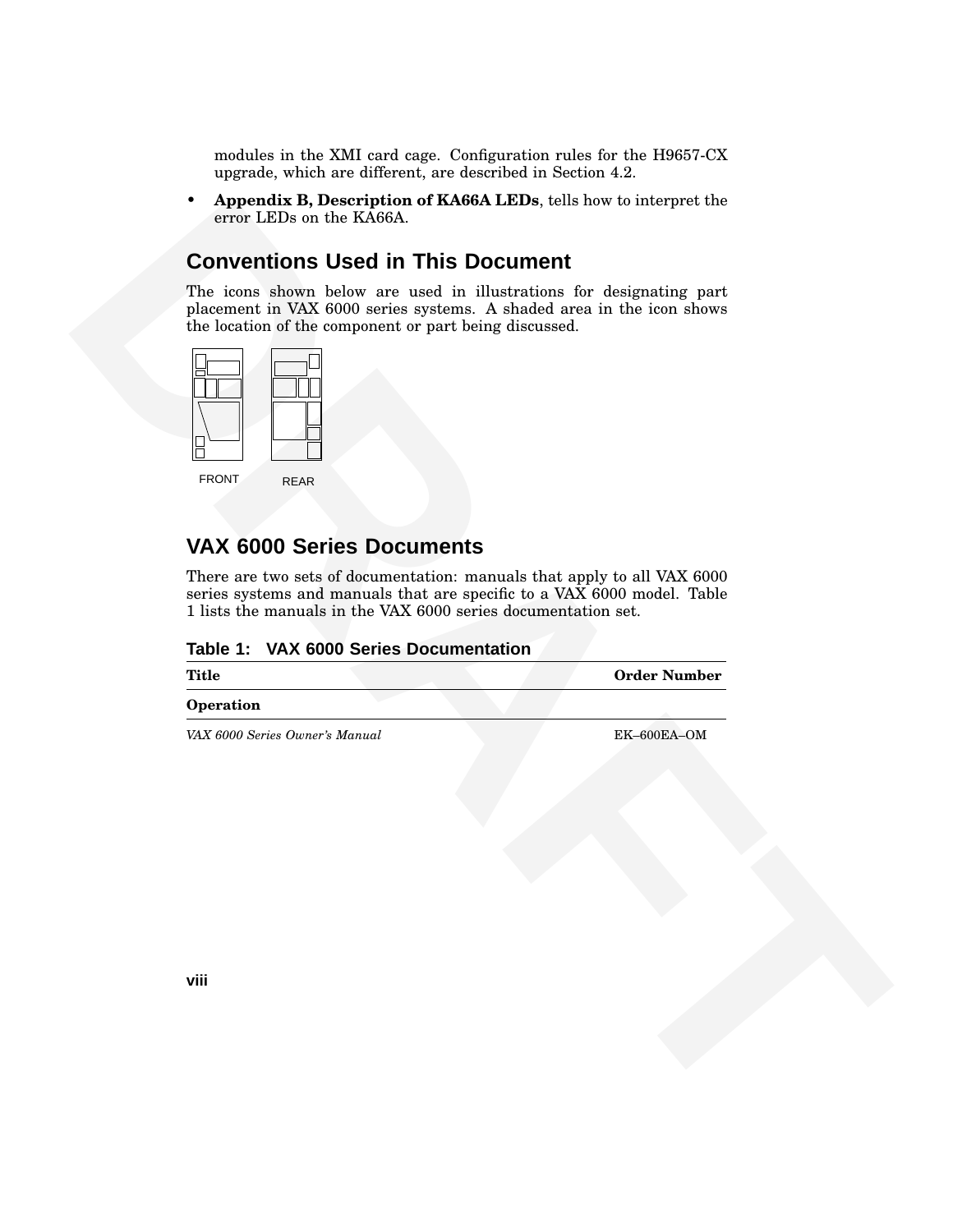| <b>Title</b>                                                                                     | <b>Order Number</b> |
|--------------------------------------------------------------------------------------------------|---------------------|
| <b>Service and Installation</b>                                                                  |                     |
| VAX 6000 Platform Technical User's Guide                                                         | EK-600EA-TM         |
| VAX 6000 Series Installation Guide                                                               | EK-600EB-IN         |
| VAX 6000 Installationsanleitung                                                                  | EK-600GB-IN         |
| VAX 6000 Guide d'installation                                                                    | EK-600FB-IN         |
| VAX 6000 Guia de instalacion                                                                     | EK-600SB-IN         |
| VAX 6000 Platform Service Manual                                                                 | EK-600EA-MG         |
| <b>Options and Upgrades</b>                                                                      |                     |
| VAX 6000: XMI Conversion Manual                                                                  | EK-650EA-UP         |
| VAX 6000: Installing MS65A Memories                                                              | EK-MS65A-UP         |
| VAX 6000: Installing the H7236-A Battery Backup Option                                           | EK-60BBA-IN         |
| VAX 6000: Installing the VAXBI Option                                                            | EK-60BIA-IN         |
| Manuals specific to models are listed in Table 2.<br>Table 2: VAX 6000 Model Level Documentation |                     |
| <b>Title</b>                                                                                     | <b>Order Number</b> |
| Model 600                                                                                        |                     |
| VAX 6000 Model 600 Mini-Reference                                                                | EK-660EA-HR         |
|                                                                                                  |                     |
| VAX 6000 Model 600 Service Manual                                                                | EK-660EA-MG         |
| VAX 6000 Model 600 System Technical User's Guide                                                 | EK-660EA-TM         |
| VAX 6000: Installing Model 600 Processors                                                        | EK-660EA-UP         |
| Model 500                                                                                        |                     |
| VAX 6000: Installing Model 500 Processors                                                        | EK-KA65A-UP-001     |
|                                                                                                  |                     |
|                                                                                                  | ix                  |

#### **Table 1 (Cont.): VAX 6000 Series Documentation**

#### **Table 2: VAX 6000 Model Level Documentation**

| Title                                            | <b>Order Number</b> |
|--------------------------------------------------|---------------------|
| Model 600                                        |                     |
| VAX 6000 Model 600 Mini-Reference                | $EK-660EA-HR$       |
| VAX 6000 Model 600 Service Manual                | $EK-660EA-MG$       |
| VAX 6000 Model 600 System Technical User's Guide | EK-660EA-TM         |
| VAX 6000: Installing Model 600 Processors        | EK-660EA-UP         |

#### **Model 500**

#### **ix**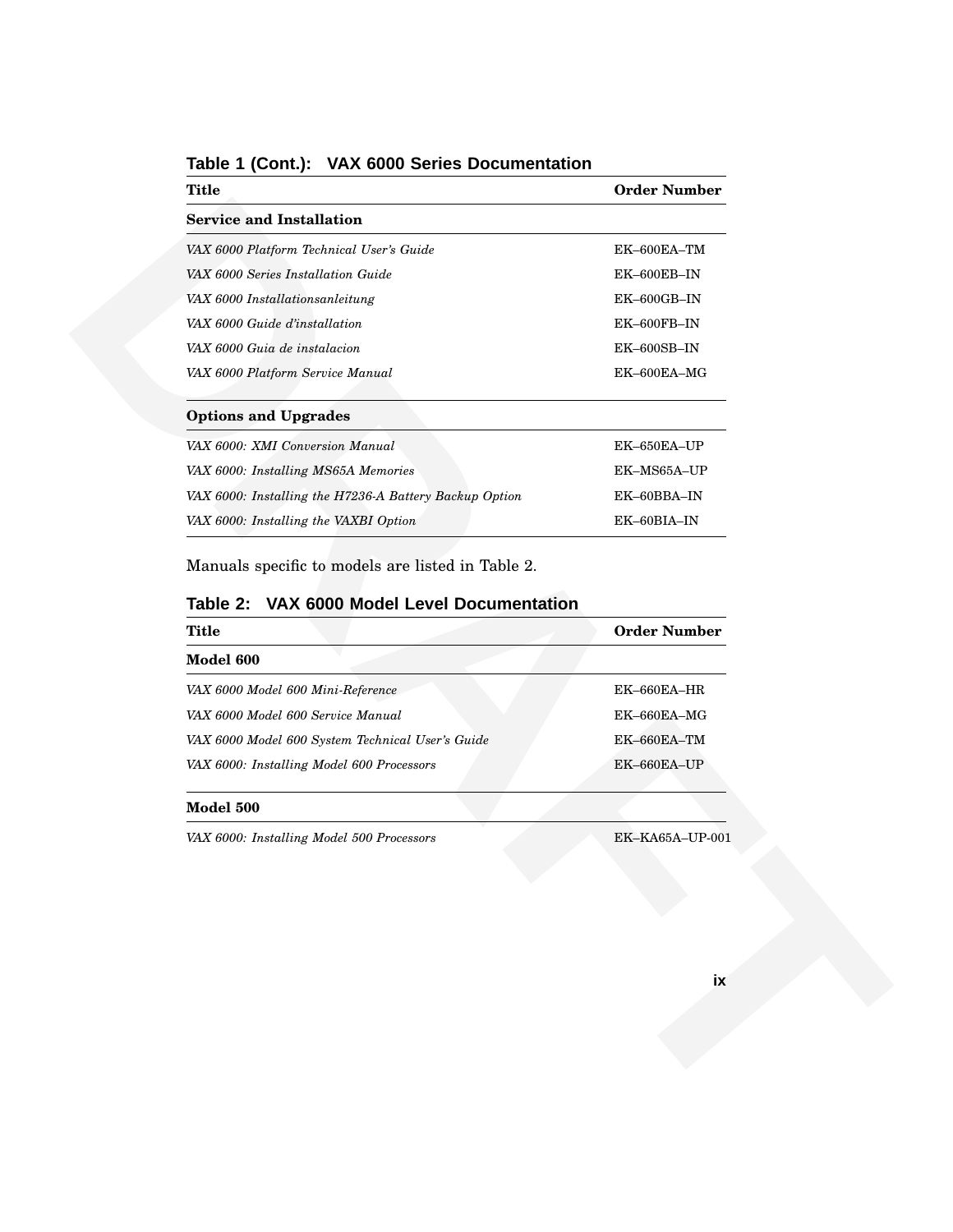| Title                                             | <b>Order Number</b> |
|---------------------------------------------------|---------------------|
| Models 200/300/400                                |                     |
| VAX 6000 Model 300 and 400 Service Manual         | $EK-624EA-MG$       |
| VAX 6000: Installing Model 200/300/400 Processors | $EK-6234A-UP$       |
| VAX 6000 Model 500 Mini-Reference                 | $EK-650EA-HR$       |
| VAX 6000 Model 500 Service Manual                 | $EK-650EA-MG$       |
| VAX 6000 Model 500 System Technical User's Guide  | $EK$ –650 $EA$ – TM |
| VAX 6000: Installing Model 500 Processors         | EK-KA65A-UP         |

**Table 2 (Cont.): VAX 6000 Model Level Documentation**

# **Associated Documents**

| Models 200/300/400<br>VAX 6000 Model 300 and 400 Service Manual<br>EK-624EA-MG<br>VAX 6000: Installing Model 200/300/400 Processors<br>EK-6234A-UP<br>EK-650EA-HR<br>VAX 6000 Model 500 Mini-Reference<br>VAX 6000 Model 500 Service Manual<br>EK-650EA-MG<br>VAX 6000 Model 500 System Technical User's Guide<br>EK-650EA-TM<br>VAX 6000: Installing Model 500 Processors<br>EK-KA65A-UP<br><b>Associated Documents</b><br>Table 3 lists other documents that you may find useful.<br><b>Table 3: Associated Documents</b><br><b>Title</b><br><b>Order Number</b><br><b>System Hardware Options</b><br>VAXBI Expander Cabinet Installation Guide<br>EK-VBIEA-IN<br>EB-32255-46<br>VAXBI Options Handbook<br><b>System I/O Options</b><br>CIBCA User Guide<br>EK-CIBCA-UG<br>CIXCD Interface User Guide<br>EK-CIXCD-UG<br>EK-DEBNI-IN<br>DEC LANcontroller 200 Installation Guide<br>DEC LANcontroller 400 Installation Guide<br>EK-DEMNA-IN<br>EK-DIS1K-IN<br>InfoServer 100 Installation and Owners Guide<br>KDB50 Disk Controller User's Guide<br>EK-KDB50-UG<br>KDM70 Controller User Guide<br>EK-KDM70-UG | $\pmb{\mathsf{x}}$ | ≖≖∪≖ | otavi tamnoj |
|----------------------------------------------------------------------------------------------------------------------------------------------------------------------------------------------------------------------------------------------------------------------------------------------------------------------------------------------------------------------------------------------------------------------------------------------------------------------------------------------------------------------------------------------------------------------------------------------------------------------------------------------------------------------------------------------------------------------------------------------------------------------------------------------------------------------------------------------------------------------------------------------------------------------------------------------------------------------------------------------------------------------------------------------------------------------------------------------------------------|--------------------|------|--------------|
|                                                                                                                                                                                                                                                                                                                                                                                                                                                                                                                                                                                                                                                                                                                                                                                                                                                                                                                                                                                                                                                                                                                |                    |      |              |
|                                                                                                                                                                                                                                                                                                                                                                                                                                                                                                                                                                                                                                                                                                                                                                                                                                                                                                                                                                                                                                                                                                                |                    |      |              |
|                                                                                                                                                                                                                                                                                                                                                                                                                                                                                                                                                                                                                                                                                                                                                                                                                                                                                                                                                                                                                                                                                                                |                    |      |              |
|                                                                                                                                                                                                                                                                                                                                                                                                                                                                                                                                                                                                                                                                                                                                                                                                                                                                                                                                                                                                                                                                                                                |                    |      |              |
|                                                                                                                                                                                                                                                                                                                                                                                                                                                                                                                                                                                                                                                                                                                                                                                                                                                                                                                                                                                                                                                                                                                |                    |      |              |
|                                                                                                                                                                                                                                                                                                                                                                                                                                                                                                                                                                                                                                                                                                                                                                                                                                                                                                                                                                                                                                                                                                                |                    |      |              |
|                                                                                                                                                                                                                                                                                                                                                                                                                                                                                                                                                                                                                                                                                                                                                                                                                                                                                                                                                                                                                                                                                                                |                    |      |              |
|                                                                                                                                                                                                                                                                                                                                                                                                                                                                                                                                                                                                                                                                                                                                                                                                                                                                                                                                                                                                                                                                                                                |                    |      |              |
|                                                                                                                                                                                                                                                                                                                                                                                                                                                                                                                                                                                                                                                                                                                                                                                                                                                                                                                                                                                                                                                                                                                |                    |      |              |
|                                                                                                                                                                                                                                                                                                                                                                                                                                                                                                                                                                                                                                                                                                                                                                                                                                                                                                                                                                                                                                                                                                                |                    |      |              |
|                                                                                                                                                                                                                                                                                                                                                                                                                                                                                                                                                                                                                                                                                                                                                                                                                                                                                                                                                                                                                                                                                                                |                    |      |              |
|                                                                                                                                                                                                                                                                                                                                                                                                                                                                                                                                                                                                                                                                                                                                                                                                                                                                                                                                                                                                                                                                                                                |                    |      |              |
|                                                                                                                                                                                                                                                                                                                                                                                                                                                                                                                                                                                                                                                                                                                                                                                                                                                                                                                                                                                                                                                                                                                |                    |      |              |
|                                                                                                                                                                                                                                                                                                                                                                                                                                                                                                                                                                                                                                                                                                                                                                                                                                                                                                                                                                                                                                                                                                                |                    |      |              |
|                                                                                                                                                                                                                                                                                                                                                                                                                                                                                                                                                                                                                                                                                                                                                                                                                                                                                                                                                                                                                                                                                                                |                    |      |              |
|                                                                                                                                                                                                                                                                                                                                                                                                                                                                                                                                                                                                                                                                                                                                                                                                                                                                                                                                                                                                                                                                                                                |                    |      |              |
|                                                                                                                                                                                                                                                                                                                                                                                                                                                                                                                                                                                                                                                                                                                                                                                                                                                                                                                                                                                                                                                                                                                |                    |      |              |
|                                                                                                                                                                                                                                                                                                                                                                                                                                                                                                                                                                                                                                                                                                                                                                                                                                                                                                                                                                                                                                                                                                                |                    |      |              |
|                                                                                                                                                                                                                                                                                                                                                                                                                                                                                                                                                                                                                                                                                                                                                                                                                                                                                                                                                                                                                                                                                                                |                    |      |              |
|                                                                                                                                                                                                                                                                                                                                                                                                                                                                                                                                                                                                                                                                                                                                                                                                                                                                                                                                                                                                                                                                                                                |                    |      |              |
|                                                                                                                                                                                                                                                                                                                                                                                                                                                                                                                                                                                                                                                                                                                                                                                                                                                                                                                                                                                                                                                                                                                |                    |      |              |
|                                                                                                                                                                                                                                                                                                                                                                                                                                                                                                                                                                                                                                                                                                                                                                                                                                                                                                                                                                                                                                                                                                                |                    |      |              |
|                                                                                                                                                                                                                                                                                                                                                                                                                                                                                                                                                                                                                                                                                                                                                                                                                                                                                                                                                                                                                                                                                                                |                    |      |              |
|                                                                                                                                                                                                                                                                                                                                                                                                                                                                                                                                                                                                                                                                                                                                                                                                                                                                                                                                                                                                                                                                                                                |                    |      |              |
|                                                                                                                                                                                                                                                                                                                                                                                                                                                                                                                                                                                                                                                                                                                                                                                                                                                                                                                                                                                                                                                                                                                |                    |      |              |

#### **Table 3: Associated Documents**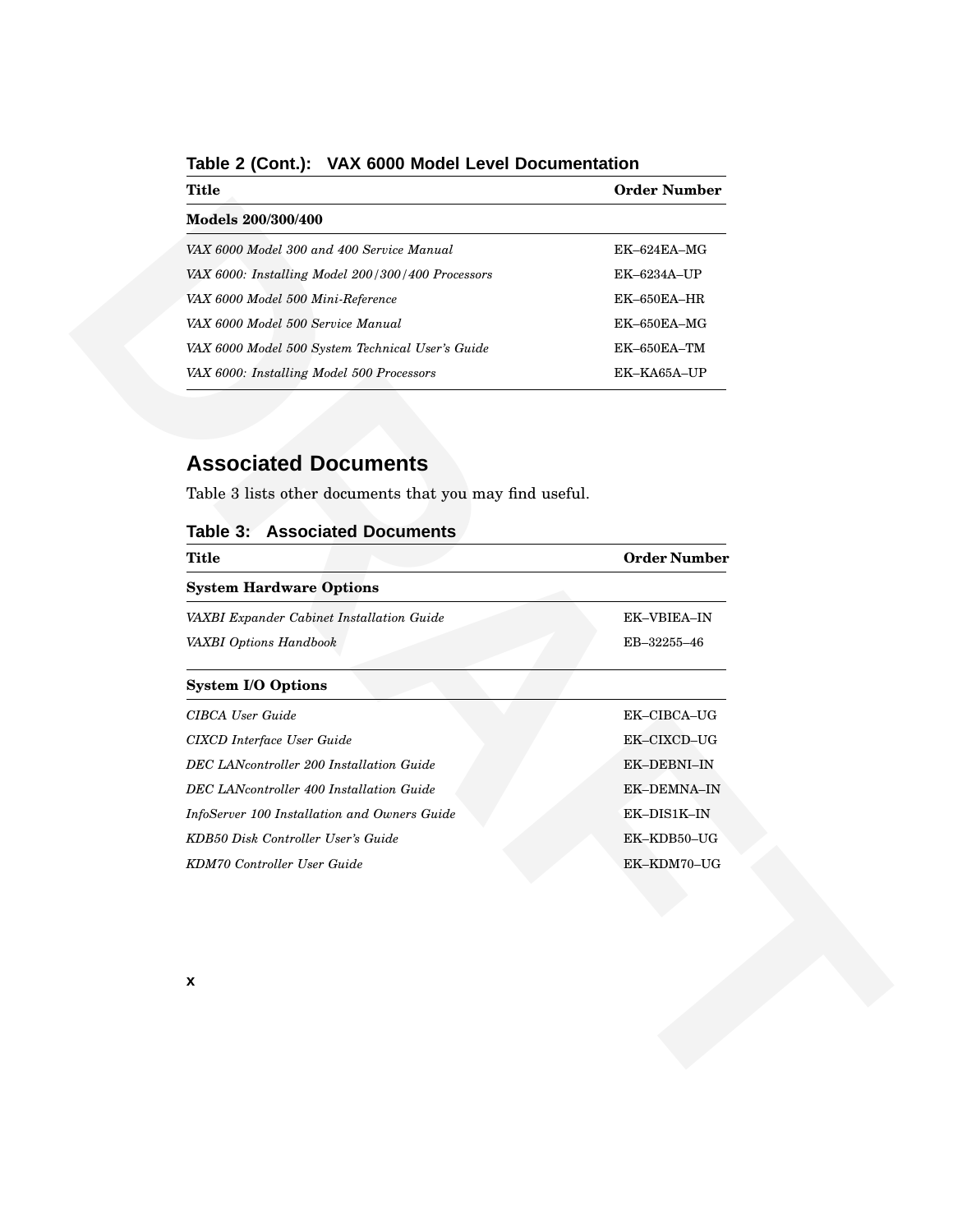| <b>Title</b>                                             | <b>Order Number</b>           |
|----------------------------------------------------------|-------------------------------|
| <b>System I/O Options</b>                                |                               |
| RRD40 Disc Drive Owner's Manual                          | EK-RRD40-OM                   |
| RA90/RA92 Disk Drive User Guide                          | EK-ORA90-UG                   |
| SA70 Enclosure User Guide                                | EK-SA70E-UG                   |
| <b>Operating System Manuals</b>                          |                               |
| Guide to Maintaining a VMS System                        | AA-LA34A-TE                   |
| Guide to Setting Up a VMS System                         | AA-LA25A-TE                   |
| Introduction to VMS System Management                    | AA-LA24A-TE                   |
| ULTRIX-32 Guide to System Exercisers                     | AA-ME96B-TE                   |
| VMS Upgrade and Installation Supplement: VAX 6000 Series | AA-LB36C-TE                   |
| <b>VMS</b> Networking Manual                             | AA-LA48A-TE                   |
| VMS System Manager's Manual                              | AA-LA00A-TE                   |
| VMS VAXcluster Manual                                    | AA-LA27B-TE                   |
| Peripherals                                              |                               |
| <b>HSC</b> Installation Manual                           | EK-HSCMN-IN                   |
| H4000 DIGITAL Ethernet Transceiver Installation Manual   | EK-H4000-IN                   |
| Installing and Using the VT320 Video Terminal            | EK-VT320-UG                   |
| RV20 Optical Disk Owner's Manual                         | EK-ORV20-OM                   |
| SC008 Star Coupler User's Guide                          | $\mbox{EK-SC008--} \mbox{UG}$ |
| TA78 Magnetic Tape Drive User's Guide                    | EK-OTA78-UG                   |
| TA90 Magnetic Tape Subsystem Owner's Manual              | EK-OTA90-OM                   |
| TK70 Streaming Tape Drive Owner's Manual                 | EK-OTK70-OM                   |
| TU81/TA81 and TU/81 PLUS Subsystem User's Guide          | EK-TUA81-UG                   |
|                                                          |                               |
|                                                          |                               |
|                                                          |                               |
|                                                          |                               |
|                                                          | xi                            |
|                                                          |                               |
|                                                          |                               |

#### **Table 3 (Cont.): Associated Documents**

#### **Peripherals**

| <b>HSC</b> Installation Manual                         | EK-HSCMN-IN    |
|--------------------------------------------------------|----------------|
| H4000 DIGITAL Ethernet Transceiver Installation Manual | EK-H4000-IN    |
| Installing and Using the VT320 Video Terminal          | EK-VT320-UG    |
| RV20 Optical Disk Owner's Manual                       | EK-ORV20-OM    |
| SC008 Star Coupler User's Guide                        | $EK$ -SC008-UG |
| TA78 Magnetic Tape Drive User's Guide                  | EK-OTA78-UG    |
| TA90 Magnetic Tape Subsystem Owner's Manual            | EK-OTA90-OM    |
| TK70 Streaming Tape Drive Owner's Manual               | EK-OTK70-OM    |
| TU81/TA81 and TU/81 PLUS Subsystem User's Guide        | EK-TUA81-UG    |
|                                                        |                |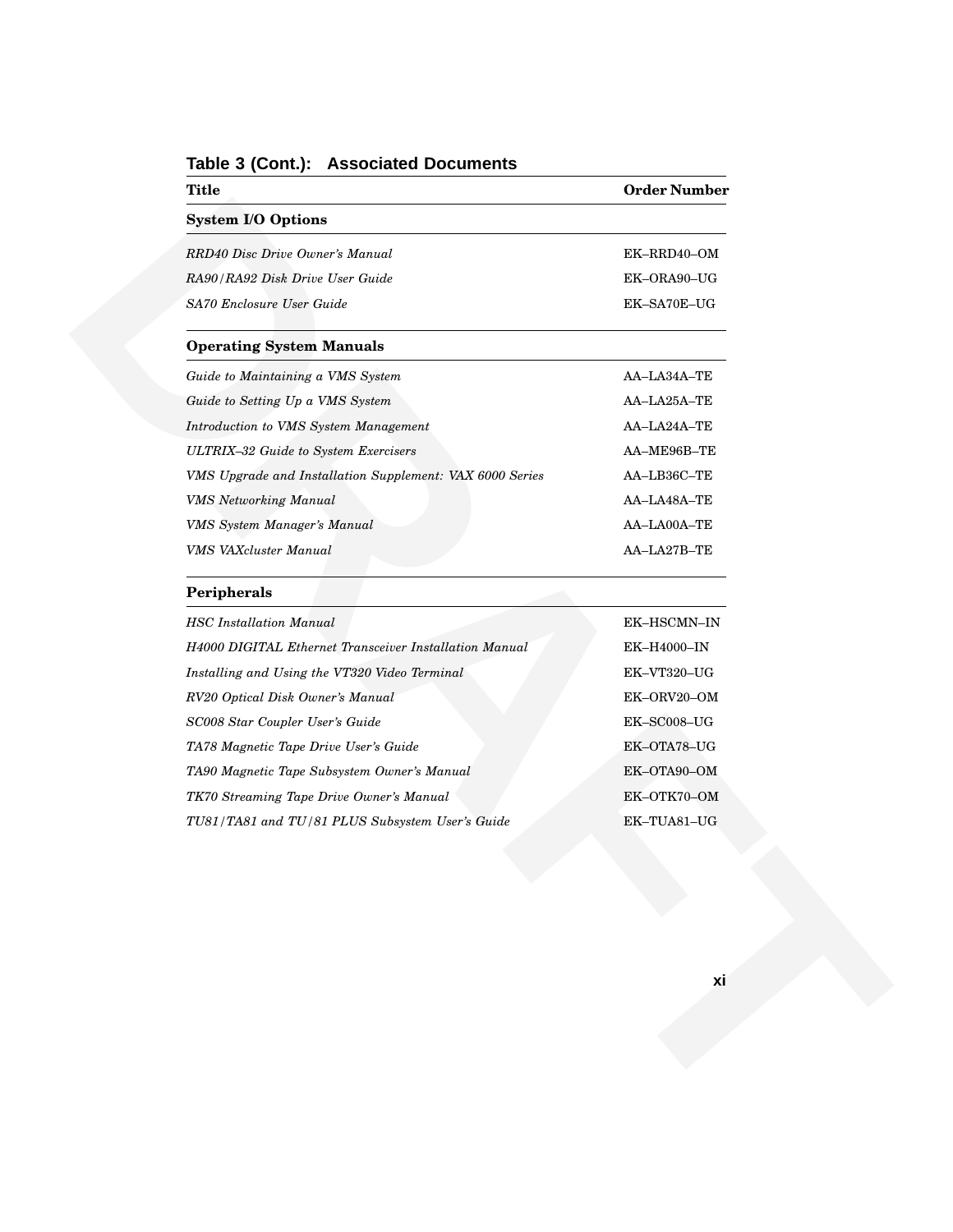| <b>Title</b><br><b>VAX Manuals</b>            | ${\bf Order\, Number}$                          |
|-----------------------------------------------|-------------------------------------------------|
| VAX Architecture Reference Manual             | ${\rm EY}\text{--}3459{\rm E}\text{--}{\rm DP}$ |
| VAX Systems Hardware Handbook - VAXBI Systems | $\mathrm{EB}{-}31692{-}46$                      |
|                                               |                                                 |
|                                               |                                                 |
|                                               |                                                 |
| Q.                                            |                                                 |
| xii                                           |                                                 |
|                                               |                                                 |
|                                               |                                                 |

**Table 3 (Cont.): Associated Documents**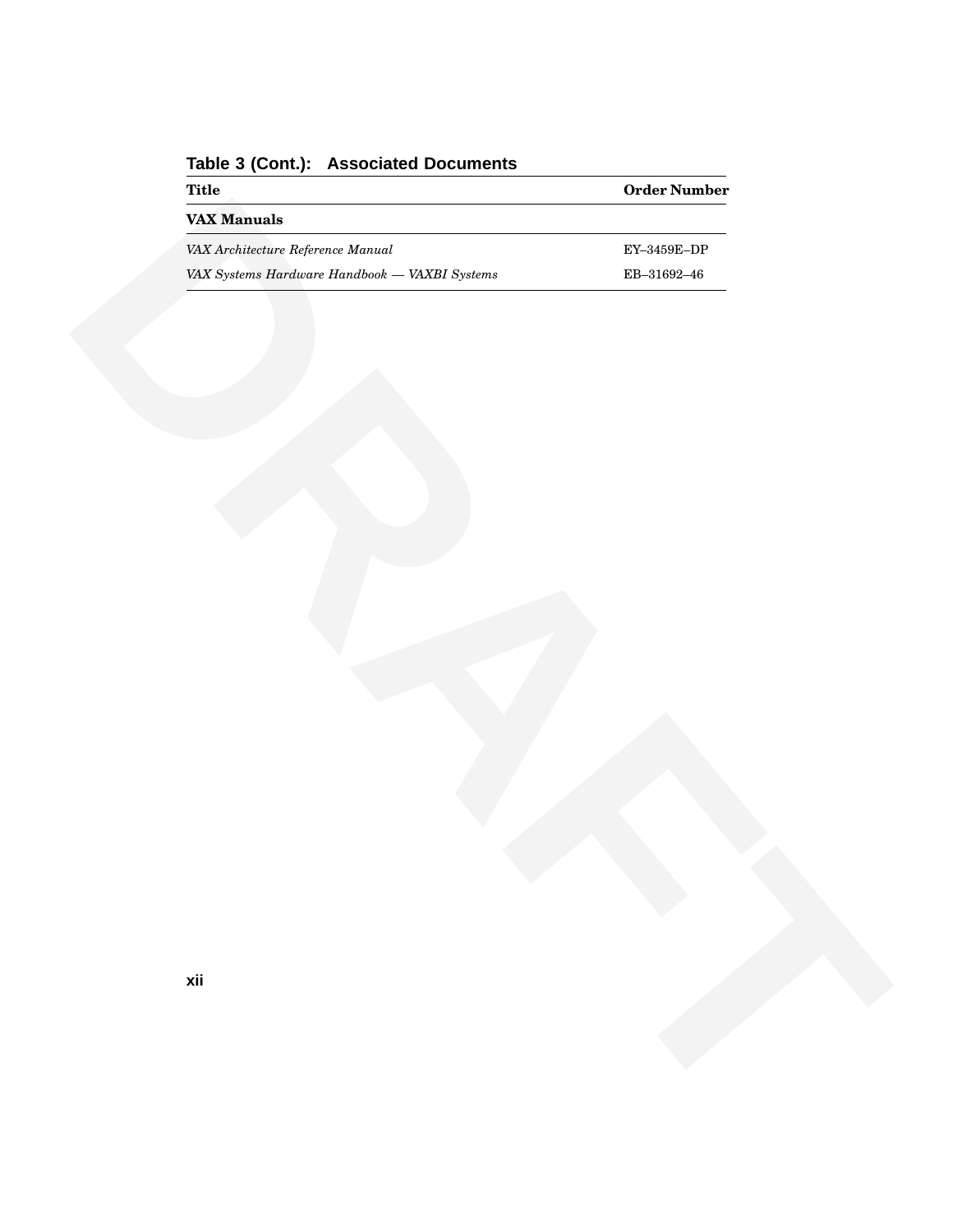# **Chapter 1 Introduction**

The VAX 6000 Model 600 processor is the KA66A. The KA66A processor uses +3.3V power<sup>1</sup> , which is available on VAX 6000 systems that use the H9657 cabinet or that have one of the cabinet upgrades described in this manual installed. Section 1.1 tells how you determine whether +3.3V power is available on the system you are working with.

**Chapter 1**<br> **DRAFT COLUME 2002**<br> **DRAFT COLUME 2003**<br>
The VAX 6000 Nederle 600 processes in the Ka665. The Ka66 precesses<br>
times -3.7N power, which is credibate on VAX 6000 gesterms that use use<br>
means an exactly served b If the system does not supply +3.3V power, you must tailor it so that it does before you can install the KA66A processor, in one of two ways. The easiest way uses the H9657-CX kit, which is supplied with all orders for KA66A processors for upgrades from Model 200, 300, or 400 systems. **You may or may not need the H9657-CX kit.** Section 1.2 describes the conditions that determine whether to use the H9657-CX kit or the full power and packaging upgrade comprising the H9657-CU kit.

This chapter describes the possible upgrade paths for installing the Model 600 processor and gives preparatory steps for all upgrade paths. Sections include:

- KA66A Upgrade Paths
- Upgrading from a system without +3.3V Power: Comparing the H9657- CX and H9657-CU Kits

Introduction **1–1**

<sup>&</sup>lt;sup>1</sup> The KA65A processor used in the Model 500 system also requires +3.3V power; other VAX 6000 systems do not.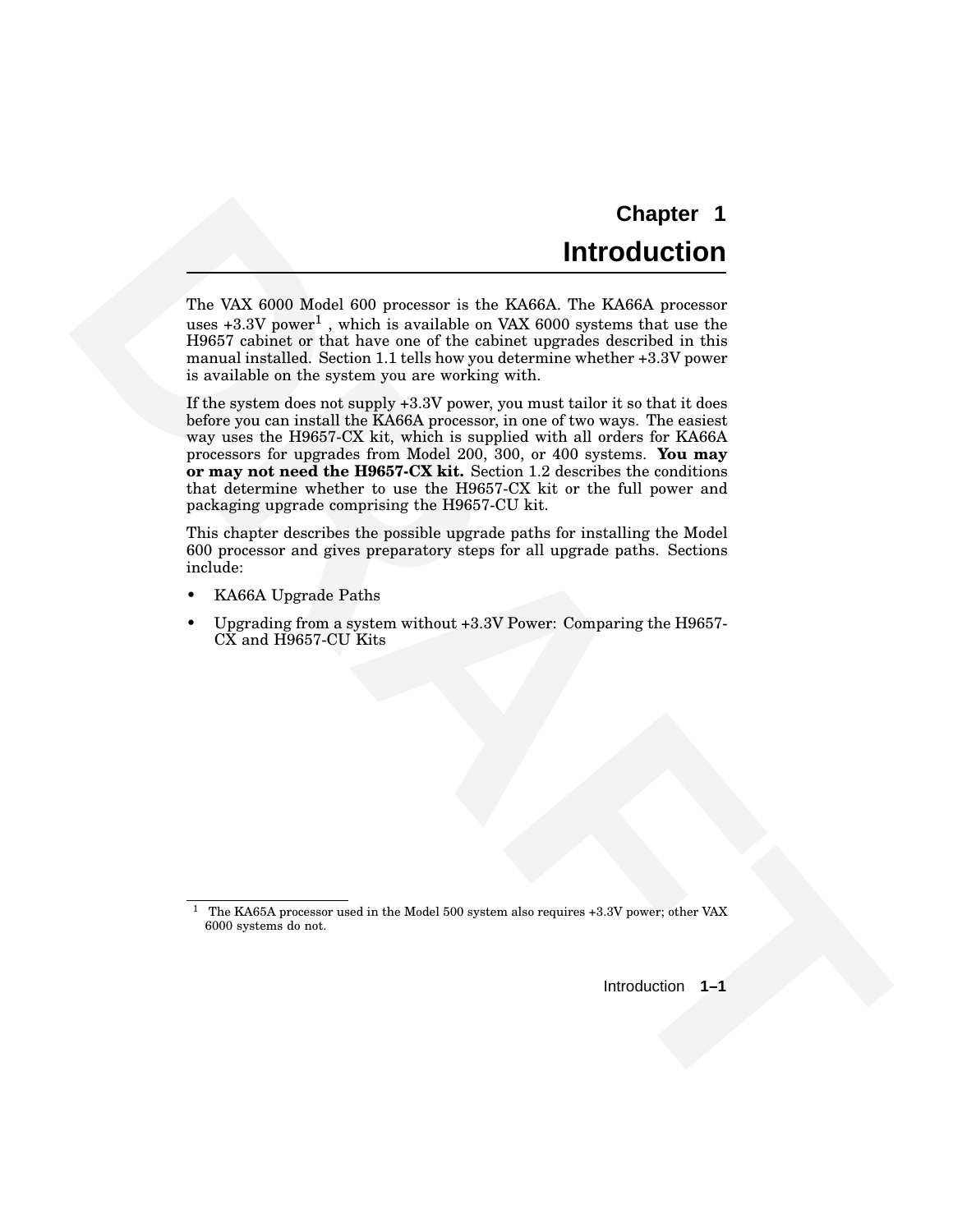# **1.1 KA66A Upgrade Paths**

**There are three starting points from which to upgrade to a VAX 6000 Model 600 system.**





#### **1–2** VAX 6000: Installing Model 600 Processors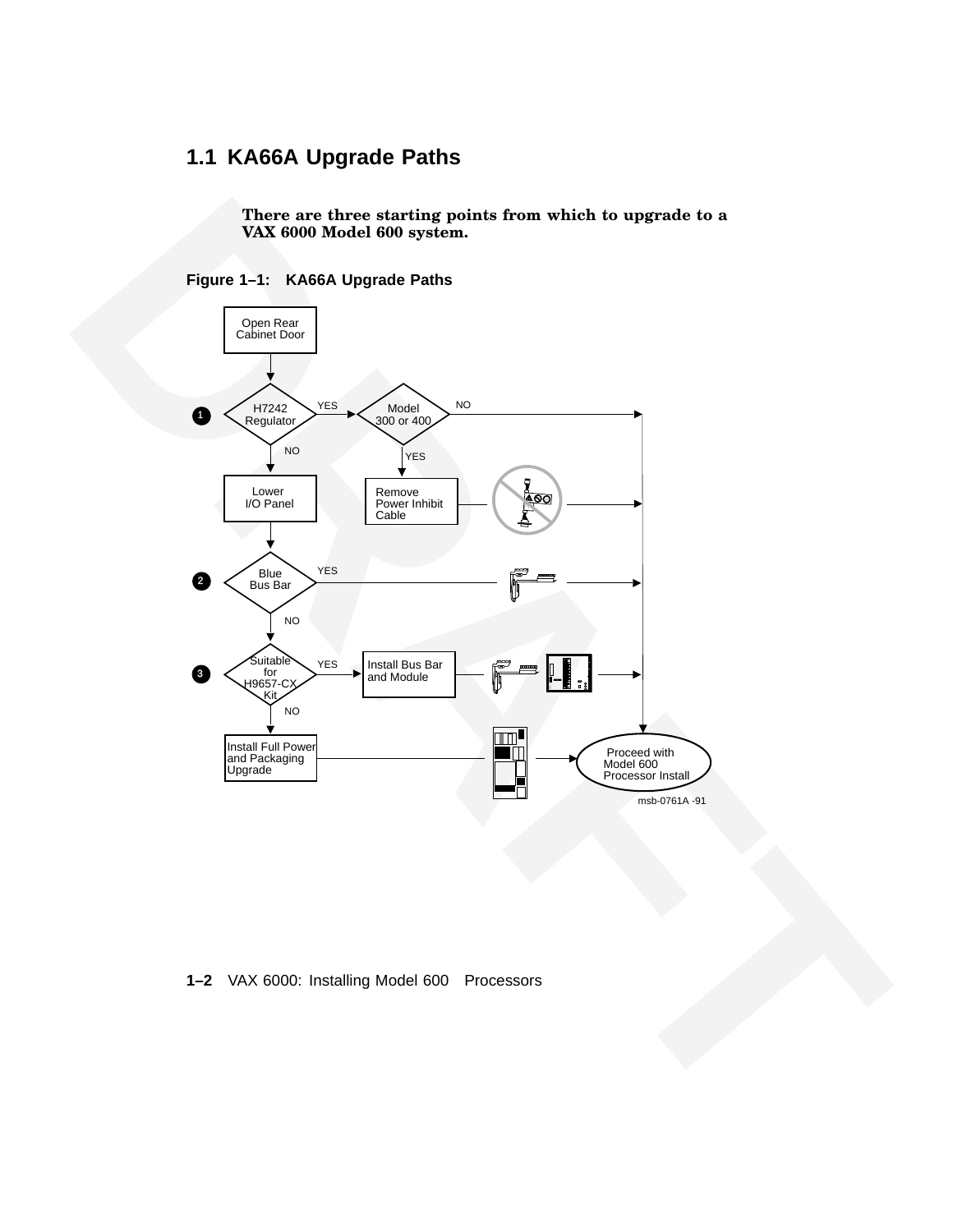Upgrading a VAX 6000 system with KA66A modules requires some checking to ensure that the system supplies the +3.3V power needed by the KA66A processor. The best way to tell involves opening the rear cabinet door and examining the system. Three cases are possible:

- **1** The system has an H7242 power regulator. This regulator supplies +3.3V power, and you can upgrade the system without concern for changing the power supply.
- **CONTROL** the system Theorem can be presented the system and the system of the system and the system and you can use the system will be the system will be the system of the system of the system of the system of the system **2** The system does not have an H7242 power regulator, but does have an H9657-CX kit installed. To see, loosen the six screws holding the I/O panel in place, lower the I/O panel, and see if a blue bus bar has been installed on the XMI backplane. If so, the system will deliver +3.3V power to up to 4 KA66A modules, and you can upgrade the system accordingly.
	- **3** The system does not have an H7242 power regulator nor an H9657-CX kit installed. In this case, you need to upgrade the system with either an H9657-CX kit or an H9657-CU kit, as described in Section 1.2.

Introduction **1–3**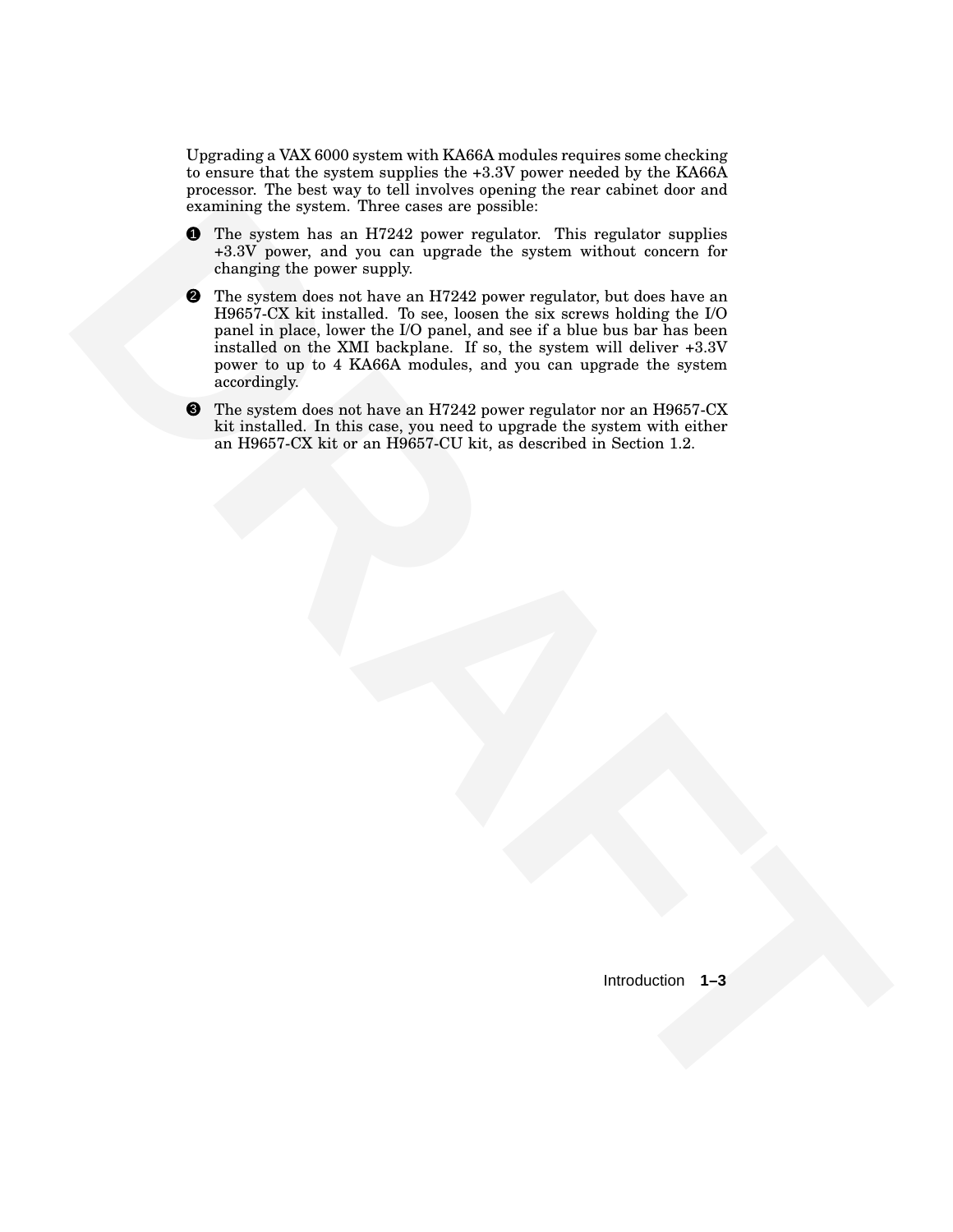# **1.2 Upgrading a System without +3.3V Power**

**A customer with a VAX 6000 system that does not supply +3.3V power has two choices for providing this power: the H9657-CX upgrade and the H9657-CU upgrade. Three factors guide the customer's choice between the H9657-CX and H9657-CU upgrades.**

#### **Figure 1–2: Tradeoffs Between the H9657-CX and H9657-CU Upgrades**



**1–4** VAX 6000: Installing Model 600 Processors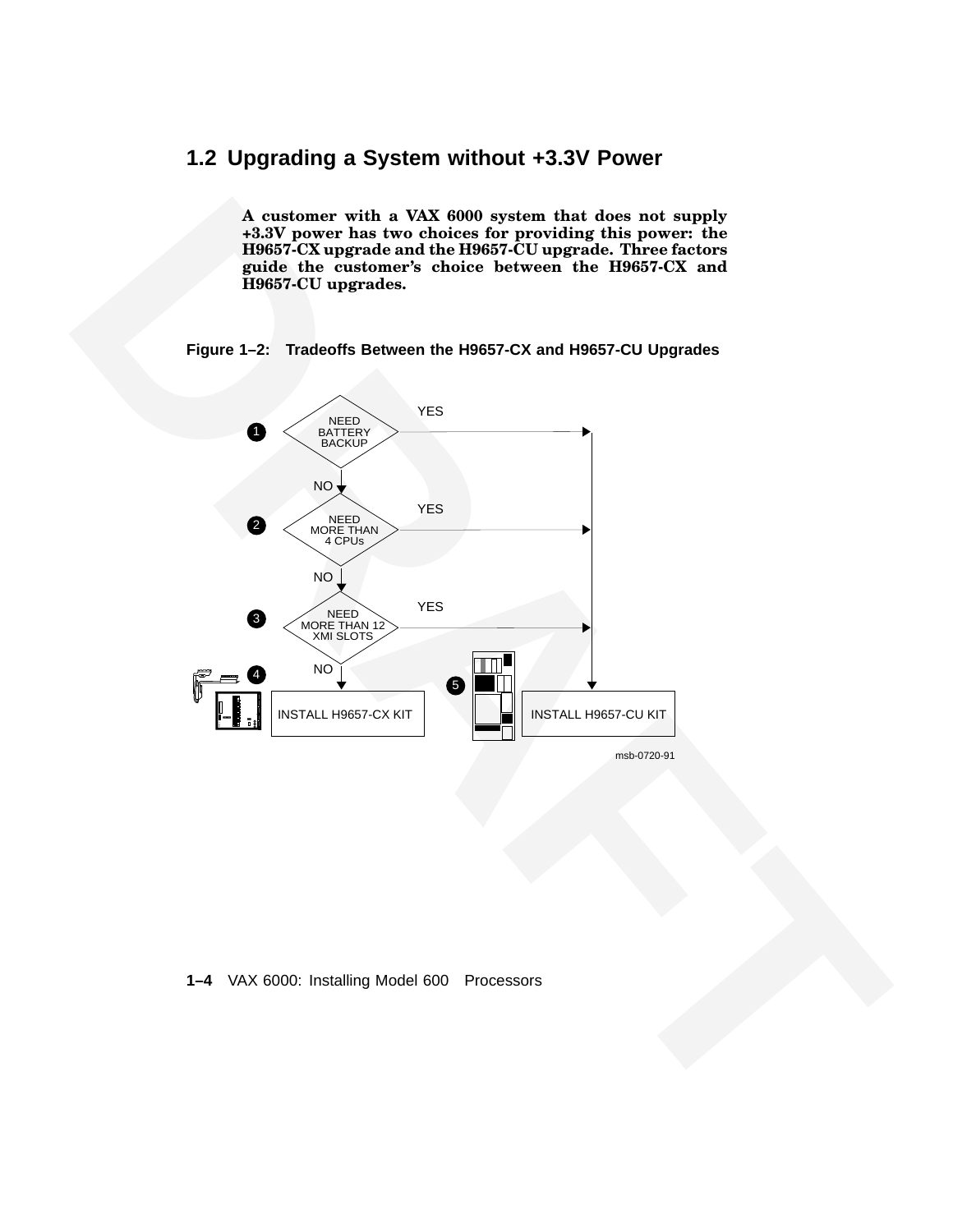As Figure 1–2 shows, three factors affect the customer's choice between the two ways of upgrading a VAX 6000 system that does not have +3.3V power.

#### 1 **Need for Battery Backup**

The H7231-N battery backup unit (used with the VAX 6000 systems without +3.3V) is incompatible with the KA66A processor. An H7236- A battery backup unit is required, and its installation entails the full power and packaging upgrade (the H9657-CU kit).

#### 2 **Need for More Than Four CPUs**

The H9657-CX kit generates enough +3.3V power to run four KA66A CPUs. If you need more than four CPUs, you must perform the full power and packaging upgrade, where you install the H7242 power regulator.

#### 3 **Need for More Than 12 XMI Slots**

The H9657-CX power regulator module requires two XMI slots, leaving 12 slots for processors, memories, and adapters. If you need more than 12 slots, you must install the full power and packaging upgrade.

**S** Newl for Halferty Business point from series that the 10 series of the NAT of the SASE of the series what the series and the series and the series of the first of the series and the series of the first point of the se If the customer does not need the three items mentioned, option  $\bullet$ , installing the H9657-CX kit, is probably the best choice. If the customer needs any of the three items, option  $\Theta$ , installing the H9657-CU kit, is needed. This upgrade is described in detail in the *VAX 6000 XMI Conversion Manual.*

**NOTE:** *If the customer is upgrading from a Model 500 that was itself upgraded using the H9657-CX kit, the same restrictions listed above apply. That is, such a system can have no battery backup, can have no more than four CPUs, and can use no more than 12 XMI slots.*

Introduction **1–5**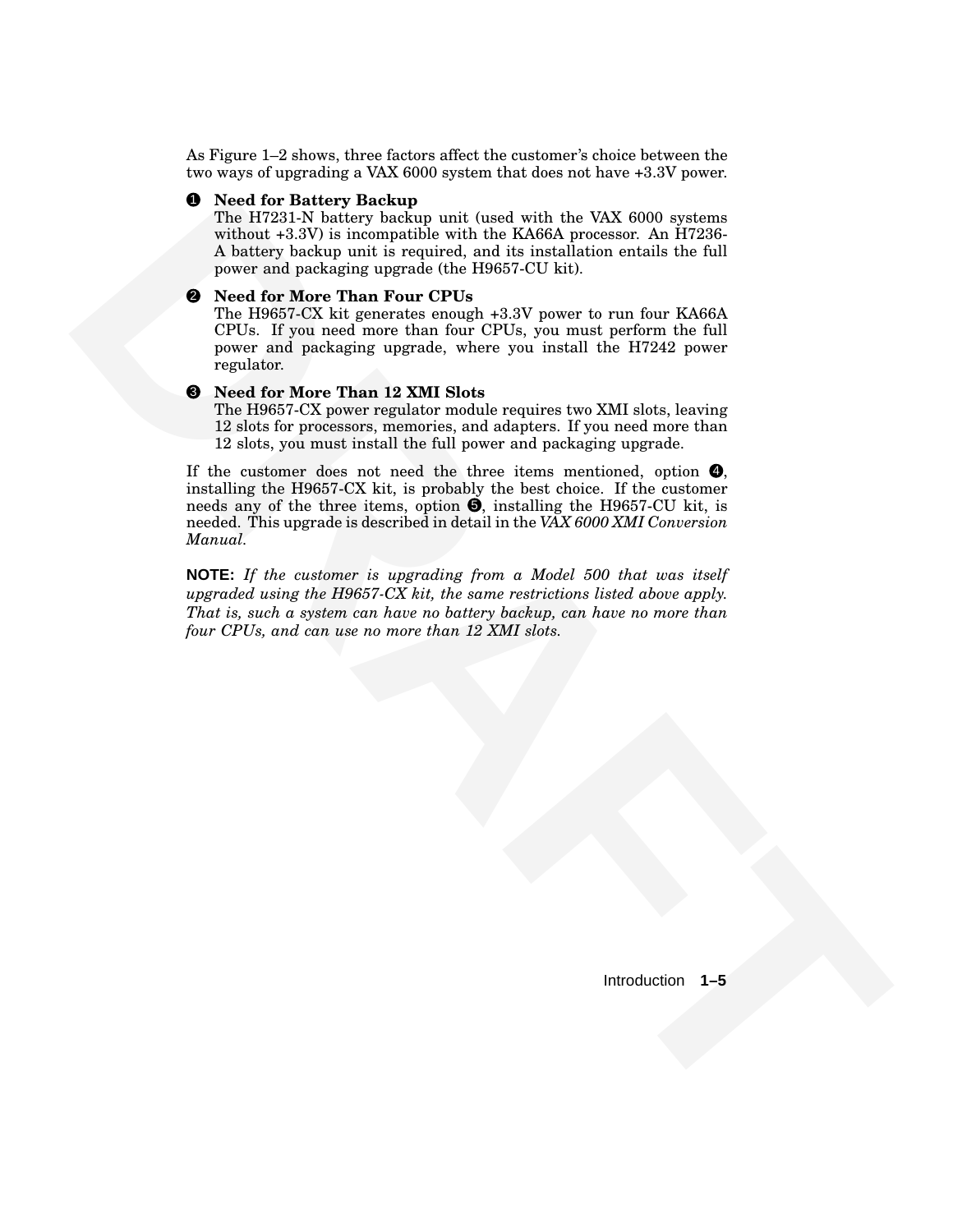# **Chapter 2 Preparing for the Installation (All Upgrades)**

Before you install the KA66A processors in your VAX 6000 system, you need to make sure that the system will work after the physical installation has been done. This chapter describes the procedure. Sections include:

- Record System Parameters
- Shut Down the System
- Remove Old Modules
- Return Old Processor Modules
- Continuing the Installation

**Chapter 2**<br> **Chapter 2**<br> **Departing for the Installation (All Upgrades)**<br> **Before you hastall the KM6M processors in your VAX 6000 explains the second second the state and second the processing in the processing constrain NOTE:** *Make sure that the version of your installed operating system is one that supports the Model 600 (KA66A) processor. Otherwise, you will not be able to restart the system after installing the KA66A processor. VMS Version 5.5 or later supports the KA66A processor; for other operating systems, see Digital's Systems and Options Catalog.*

Preparing for the Installation (All Upgrades) **2–1**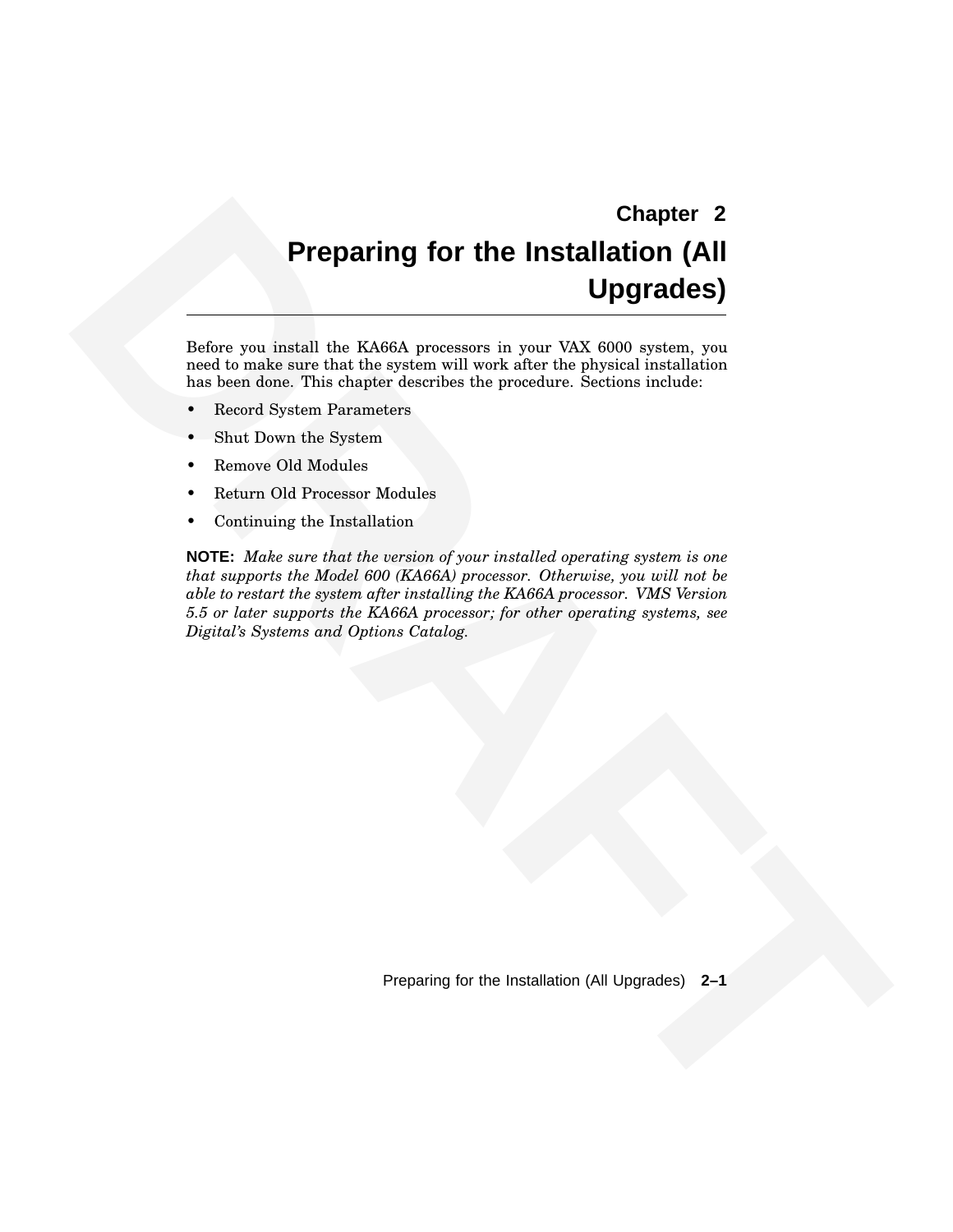#### **2.1 Record System Parameters**

**Save a printout of the system parameters, which you'll want to restore after installation.**

#### **Example 2–1: Record System Parameters**

**Example 2-1:** Record System parameters, which you'll want<br> **Example 2-1:** Record System Parameters<br>  $\therefore$  and **DRAFT CONTINENTS**<br>  $\therefore$  and **DRAFT CONTINENTS**<br>  $\therefore$  and  $\therefore$  and  $\therefore$  and  $\therefore$  and  $\therefore$  and  $\therefore$  and  $\Rightarrow$  INIT  $\bullet$  : Resets the entire system. #123456789 0123456789 0123456789 01234567# F E D C B A 9 8 7 6 5 4 3 2 1 0 NODE # A A . . M M . . . . . . P P TYP o o . . + + . . . . . . + + STF . . . . . . . . . . . . E B BPD . . . . . . . . . . . . + + ETF . . . . . . . . . . . . E B BPD . . . . . . . . . . . + . + + . XBI D + . . . . . . . . . + . + . + + . XBI E + . . . . A2 A1 . . . . . . . . . ILV . . 128 128 . . . . . . . . . . 256 Mb Console = V2.00 RBDs = V2.00 EEPROM = 2.00/2.00 SN = SG01234567  $\bigcirc$ >>> SHOW FIELD 2 Saved boot specifications: DEFAULT /XMI:E /BI:4 DU0 Console terminal parameters: /SCOPE /SPEED: 9600 /BREAK Console error message language mode: English Memory configuration: F E D C B A 9 8 7 6 5 4 3 2 1 0 NODE # . . . . A2 A1 . . . . . . . . . . ILV . 128 128 . . . . . . . . . . 256 Mb /CONSOLE\_LIMIT:01000000 /INTERLEAVE:DEFAULT Power system: A System serial number: SG01234567

**Example 2–1 Cont'd on next page**

**2–2** VAX 6000: Installing Model 600 Processors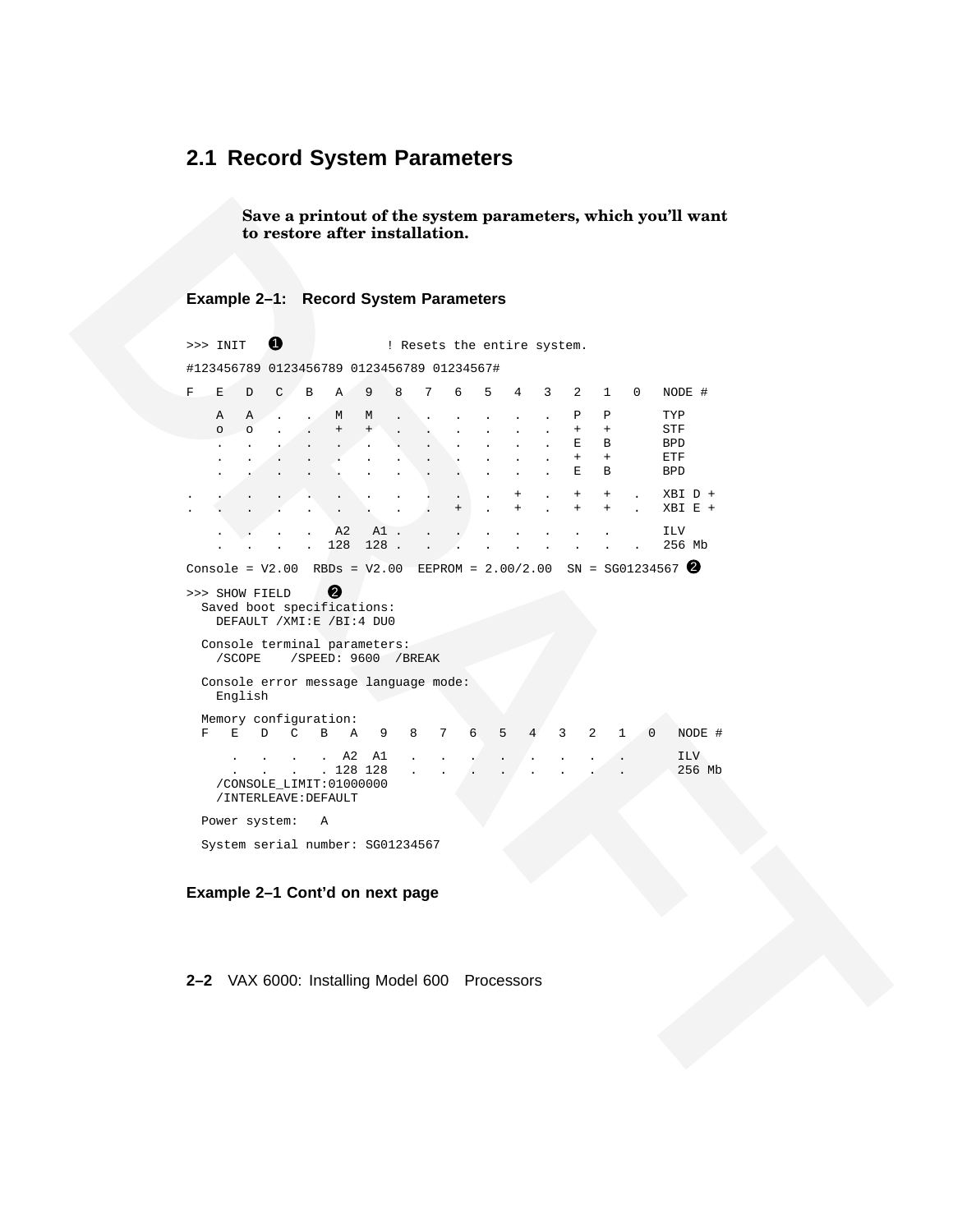#### **Example 2–1 (Cont.): Record System Parameters**

```
EVALUATION<br>
EVALUATION<br>
EVALUATION<br>
EVALUATION<br>
EVALUATION<br>
EVALUATION<br>
EVALUATION<br>
EVALUATION<br>
EVALUATION<br>
EVALUATION<br>
EVALUATION<br>
EVALUATION<br>
EVALUATION<br>
EVALUATION<br>
EVALUATION<br>
EVALUATION
                           \Rightarrow SHOW ALL \bigcirc Type
                           Type Rev ! Lists all system parameters,<br>1+ KA65A (8080) 0008 ! beginning with the system
                                                          ! beginning with the system
                           2+ KA65A (8080) 0008 ! configuration
                           9+ MS65A (4001) 0002
                           A+ MS65A (4001) 0002
                           D+ DWMBB/A (2001) 0002
                           E+ DWMBB/A (2001) 0002
                           XBI D
                           1+ DWMBB/B (2107) 000A
                           2+ CIBCA-B (0108) 41C2
                           4+ DEBNI (0118) 0100
                           XBI E
                           1+ DWMBB/B (2107) 000A
                           2+ DEBNI (0118) 0100<br>4+ KDB50 (010E) 0F1C
                                        (010E) 0F1C
                           6+ TBK70 (410B) 0307
                           Current Primary: 1 1 1 : Shows the status of CPUs
                           /NOENABLED-
                           /NOVECTOR_ENABLED-
                           /NOPRIMARY-
                                                            ! Shows the memory interleave<br>7 6 5 4 3 2 1
                           F E D C B A 9 8 7 6 5 4 3 2 1 0 NODE #
                               . . . . A2 A1 . . . . . . . . ILV
                                             . 128128/INTERLEAVE:DEFAULT
                           /SCOPE /SPEED: 9600 /NOBREAK
                           English
                           XMI:D BI:4 08-00-2B-0B-8E-94
                           XMI:E BI:2 08-00-2B-15-7F-C3
                           DEFAULT /XMI:E /BI:4 DU0
```
To print the console terminal output, use the Print Screen key (the second key at the top left of the keyboard) on the VT320 terminal. Store these printouts in the *Site Management Guide* for later reference.

- 1 At the console prompt, enter INIT to reset the entire system. The power-up self-test shows configuration and interleave information.
- 2 For Model 500 and 600 processors, use SHOW FIELD; it includes information on the power system, which is not included in the SHOW ALL command.
- <sup>3</sup> Use SHOW ALL to record all other relevant information.

>>>

Preparing for the Installation (All Upgrades) **2–3**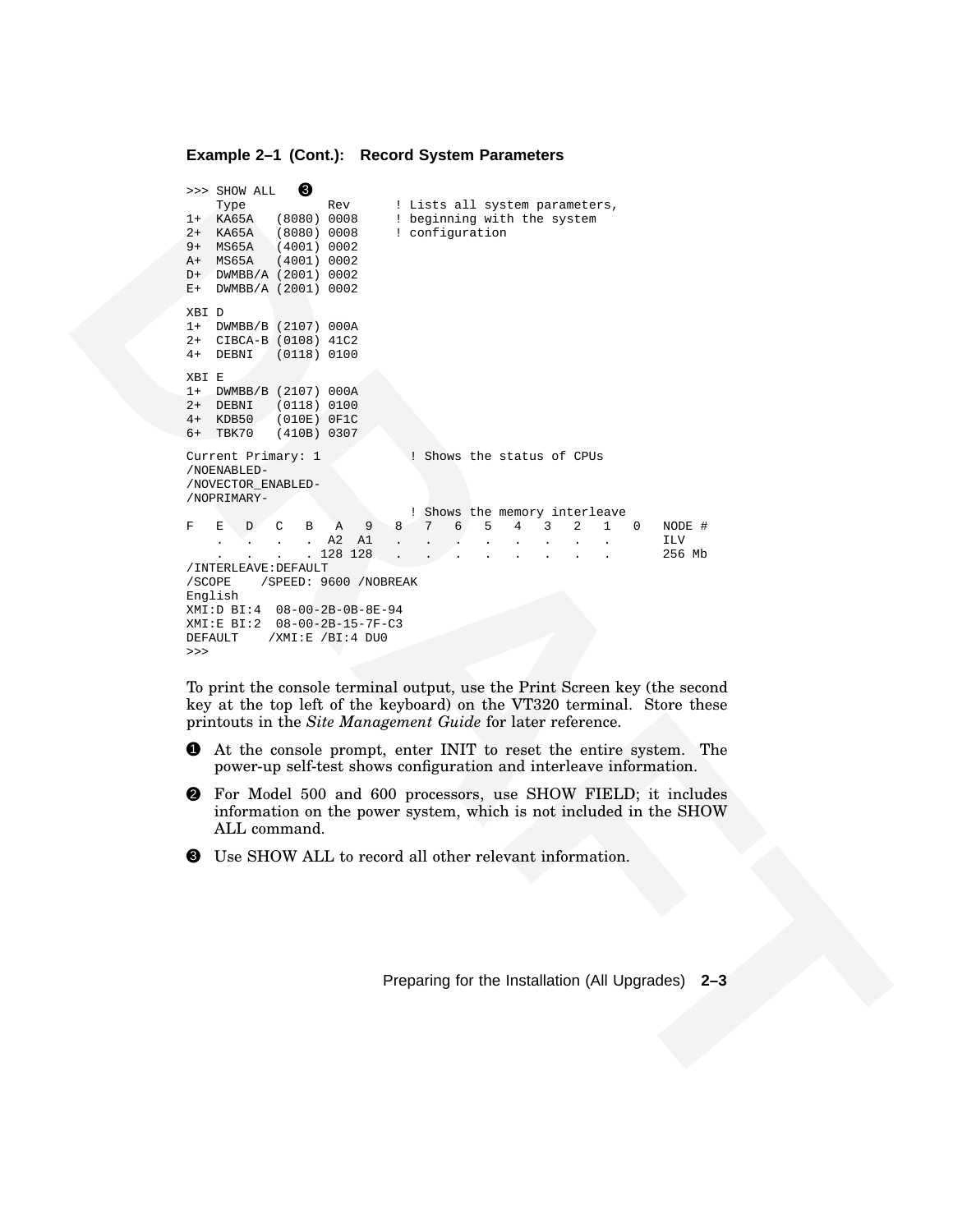# **2.2 Shut Down the System**

**Before doing anything more to install KA66A processors, shut down the operating system and turn off the upper key switch. If you are installing an H9657-CX or an H9657-CU kit, you also need to turn off the AC power supply and unplug the machine.**





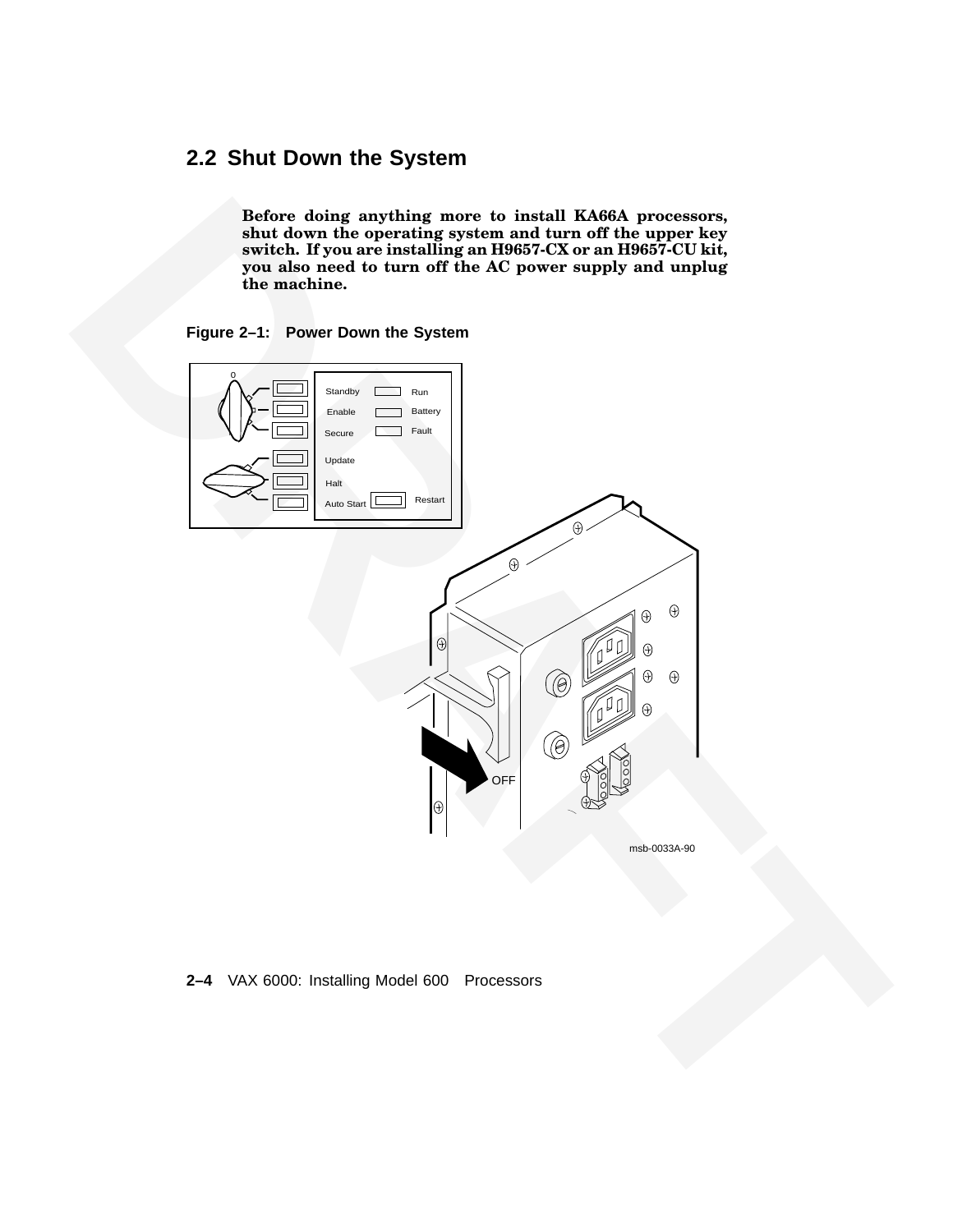- 1. Perform an orderly shutdown of the operating system.
- 2. Turn the upper key switch on the front control panel to the Off (0) position (see Figure 2–1).
- 3. Open the front cabinet door.
- 4. Remove the clear plastic door in front of the XMI card cage.

position (see Figure 2.1).<br> **Copen the front antivert dour:**<br> **3.** Depends the characteristic dour finding the DRAFT ANX bit can disperse a matrix of the control of properties in the property finding the DRAFT ANY bit can For all systems except those using the H9657-CX kit or the H9657-CU kit to provide power, further work will involve taking modules in and out of the XMI card cage, and you can proceed while electrical power is being supplied to the system.

**WARNING:** *If you are using the H9657-CX or the H9657-CU kit, you will be working directly with power bus bars; turn off the power supply.*

- 1. Open the rear cabinet door.
- 2. At the rear of the cabinet, pull out the circuit breaker on the AC power controller to the Off position (see Figure 2–1).
- 3. Unplug the system power cord; wait 2 minutes for capacitors to discharge.

Preparing for the Installation (All Upgrades) **2–5**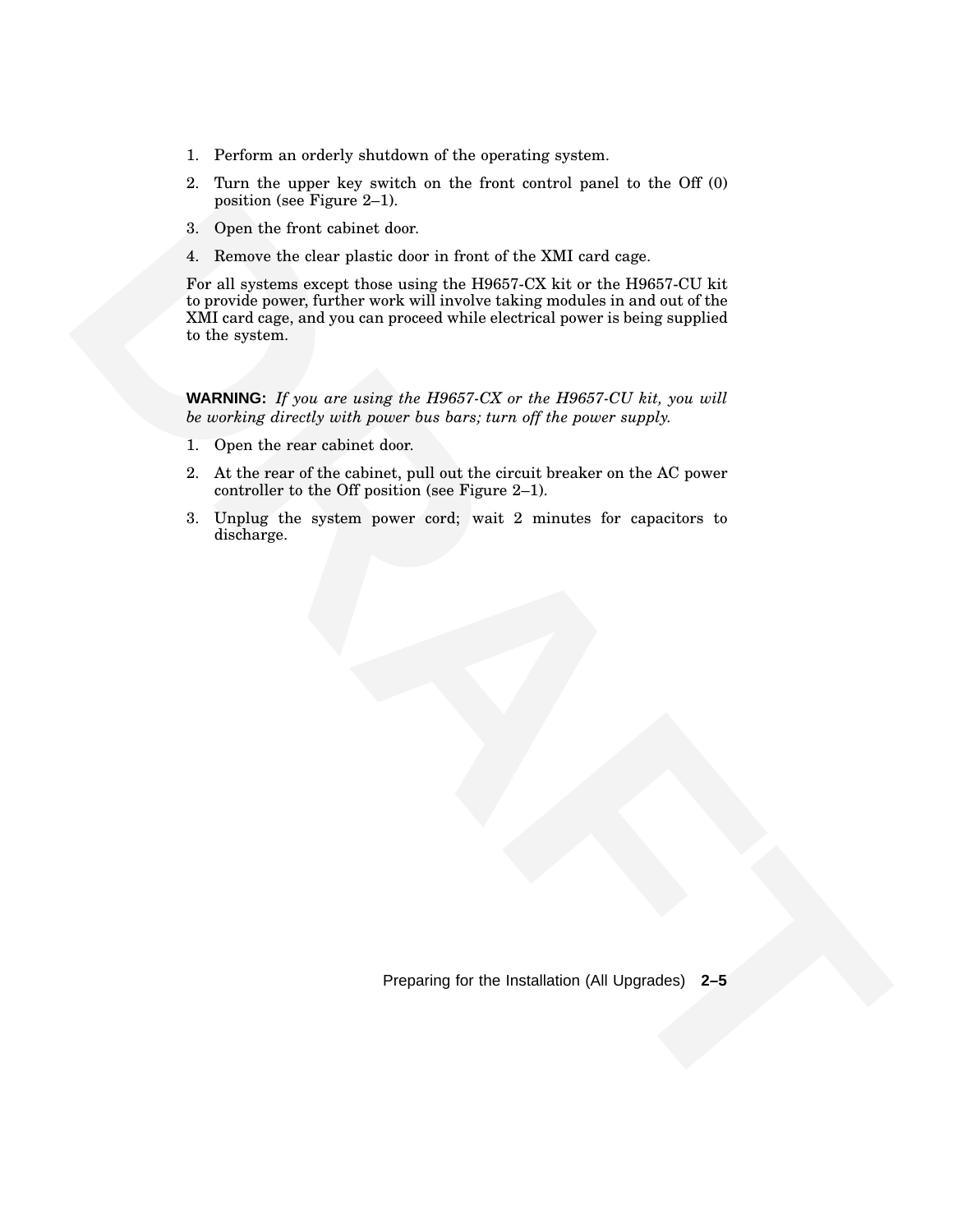# **2.3 Remove Old Modules**

**Before installing new processor modules, take out the old ones.**

**Figure 2–2: Removing Old Modules from the XMI Card Cage**



**2–6** VAX 6000: Installing Model 600 Processors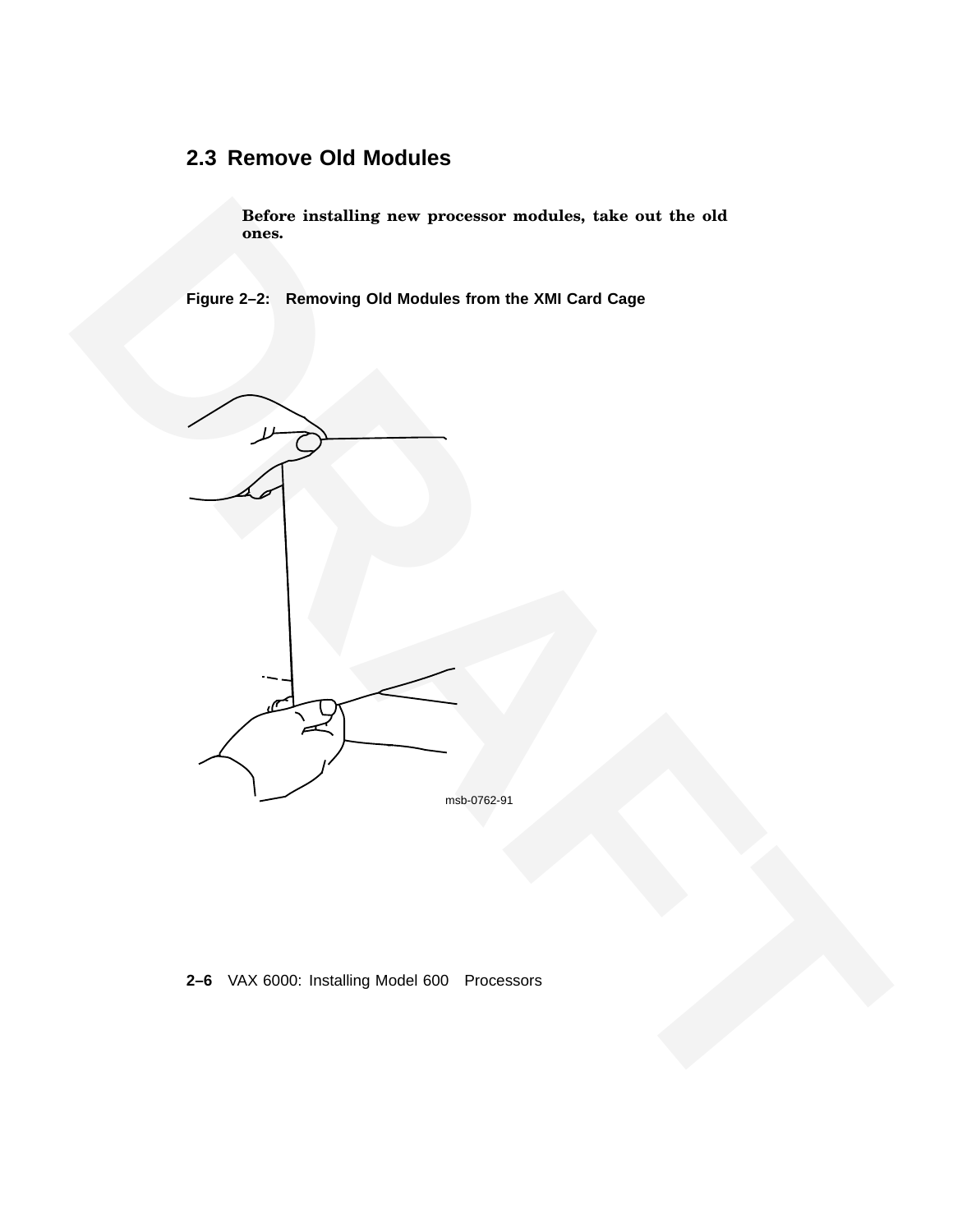Upgrading a VAX 6000 to a Model 600 may require changing some other modules. If you have BI or CI I/O options, for example, you may need to change adapters for those modules. Table 2–1 tells what modules can and cannot be used with the H9657-CX upgrade and with all other upgrades.

| MS62A memory<br>No<br>No<br>MS65A memory<br>$\operatorname{Yes}$<br>Yes<br>DWMBA adapter<br>Yes<br>No<br>DWMBB adapter<br>Yes<br>Yes<br>CIBCA-A adapter<br>No<br>No<br>CIBCA-B adapter<br>Yes<br>Yes<br>KA64A vector module<br>$\mathbf{N}\mathbf{o}$<br>No<br><b>CAUTION:</b> You must wear an antistatic wrist strap attached to the cabinet<br>when you handle any modules.<br>When you take out a module from the XMI card cage, follow these rules:<br>1. Lift the card cage handle for the slot being dealt with and make sure it<br>is firmly in place. (You may need to hold the handle up until you have<br>started sliding the module out.)<br>2. Remove the old module, holding it by the corners as shown in<br>Figure $2-2$ .<br>3. Make sure that no part of the module touches another module or a<br>cable.<br>4. Place the module in an electrostatic discharge (ESD) box or on an ESD<br>mat. If a mat, make sure the mat is on a stable, uncluttered surface.<br>Side 1 of the module (with the heat sinks) should face up.<br>Return processor modules, as described in Section 2.4.<br>5. | <b>Module</b> | <b>Upgrade with</b><br><b>H9657-CX Kit</b> | Other<br>Upgrades |
|----------------------------------------------------------------------------------------------------------------------------------------------------------------------------------------------------------------------------------------------------------------------------------------------------------------------------------------------------------------------------------------------------------------------------------------------------------------------------------------------------------------------------------------------------------------------------------------------------------------------------------------------------------------------------------------------------------------------------------------------------------------------------------------------------------------------------------------------------------------------------------------------------------------------------------------------------------------------------------------------------------------------------------------------------------------------------------------------------------------|---------------|--------------------------------------------|-------------------|
|                                                                                                                                                                                                                                                                                                                                                                                                                                                                                                                                                                                                                                                                                                                                                                                                                                                                                                                                                                                                                                                                                                                |               |                                            |                   |
|                                                                                                                                                                                                                                                                                                                                                                                                                                                                                                                                                                                                                                                                                                                                                                                                                                                                                                                                                                                                                                                                                                                |               |                                            |                   |
|                                                                                                                                                                                                                                                                                                                                                                                                                                                                                                                                                                                                                                                                                                                                                                                                                                                                                                                                                                                                                                                                                                                |               |                                            |                   |
|                                                                                                                                                                                                                                                                                                                                                                                                                                                                                                                                                                                                                                                                                                                                                                                                                                                                                                                                                                                                                                                                                                                |               |                                            |                   |
|                                                                                                                                                                                                                                                                                                                                                                                                                                                                                                                                                                                                                                                                                                                                                                                                                                                                                                                                                                                                                                                                                                                |               |                                            |                   |
|                                                                                                                                                                                                                                                                                                                                                                                                                                                                                                                                                                                                                                                                                                                                                                                                                                                                                                                                                                                                                                                                                                                |               |                                            |                   |
|                                                                                                                                                                                                                                                                                                                                                                                                                                                                                                                                                                                                                                                                                                                                                                                                                                                                                                                                                                                                                                                                                                                |               |                                            |                   |
|                                                                                                                                                                                                                                                                                                                                                                                                                                                                                                                                                                                                                                                                                                                                                                                                                                                                                                                                                                                                                                                                                                                |               |                                            |                   |
|                                                                                                                                                                                                                                                                                                                                                                                                                                                                                                                                                                                                                                                                                                                                                                                                                                                                                                                                                                                                                                                                                                                |               |                                            |                   |
|                                                                                                                                                                                                                                                                                                                                                                                                                                                                                                                                                                                                                                                                                                                                                                                                                                                                                                                                                                                                                                                                                                                |               |                                            |                   |
|                                                                                                                                                                                                                                                                                                                                                                                                                                                                                                                                                                                                                                                                                                                                                                                                                                                                                                                                                                                                                                                                                                                |               |                                            |                   |
|                                                                                                                                                                                                                                                                                                                                                                                                                                                                                                                                                                                                                                                                                                                                                                                                                                                                                                                                                                                                                                                                                                                |               |                                            |                   |
|                                                                                                                                                                                                                                                                                                                                                                                                                                                                                                                                                                                                                                                                                                                                                                                                                                                                                                                                                                                                                                                                                                                |               |                                            |                   |
|                                                                                                                                                                                                                                                                                                                                                                                                                                                                                                                                                                                                                                                                                                                                                                                                                                                                                                                                                                                                                                                                                                                |               |                                            |                   |
| Preparing for the Installation (All Upgrades) 2-7                                                                                                                                                                                                                                                                                                                                                                                                                                                                                                                                                                                                                                                                                                                                                                                                                                                                                                                                                                                                                                                              |               |                                            |                   |
|                                                                                                                                                                                                                                                                                                                                                                                                                                                                                                                                                                                                                                                                                                                                                                                                                                                                                                                                                                                                                                                                                                                |               |                                            |                   |
|                                                                                                                                                                                                                                                                                                                                                                                                                                                                                                                                                                                                                                                                                                                                                                                                                                                                                                                                                                                                                                                                                                                |               |                                            |                   |

**Table 2–1: Upgrading Modules for the Model 600**

- 1. Lift the card cage handle for the slot being dealt with and make sure it is firmly in place. (You may need to hold the handle up until you have started sliding the module out.)
- 2. Remove the old module, holding it by the corners as shown in Figure 2–2.
- 3. Make sure that no part of the module touches another module or a cable.
- 4. Place the module in an electrostatic discharge (ESD) box or on an ESD mat. If a mat, make sure the mat is on a stable, uncluttered surface. Side 1 of the module (with the heat sinks) should face up.
- 5. Return processor modules, as described in Section 2.4.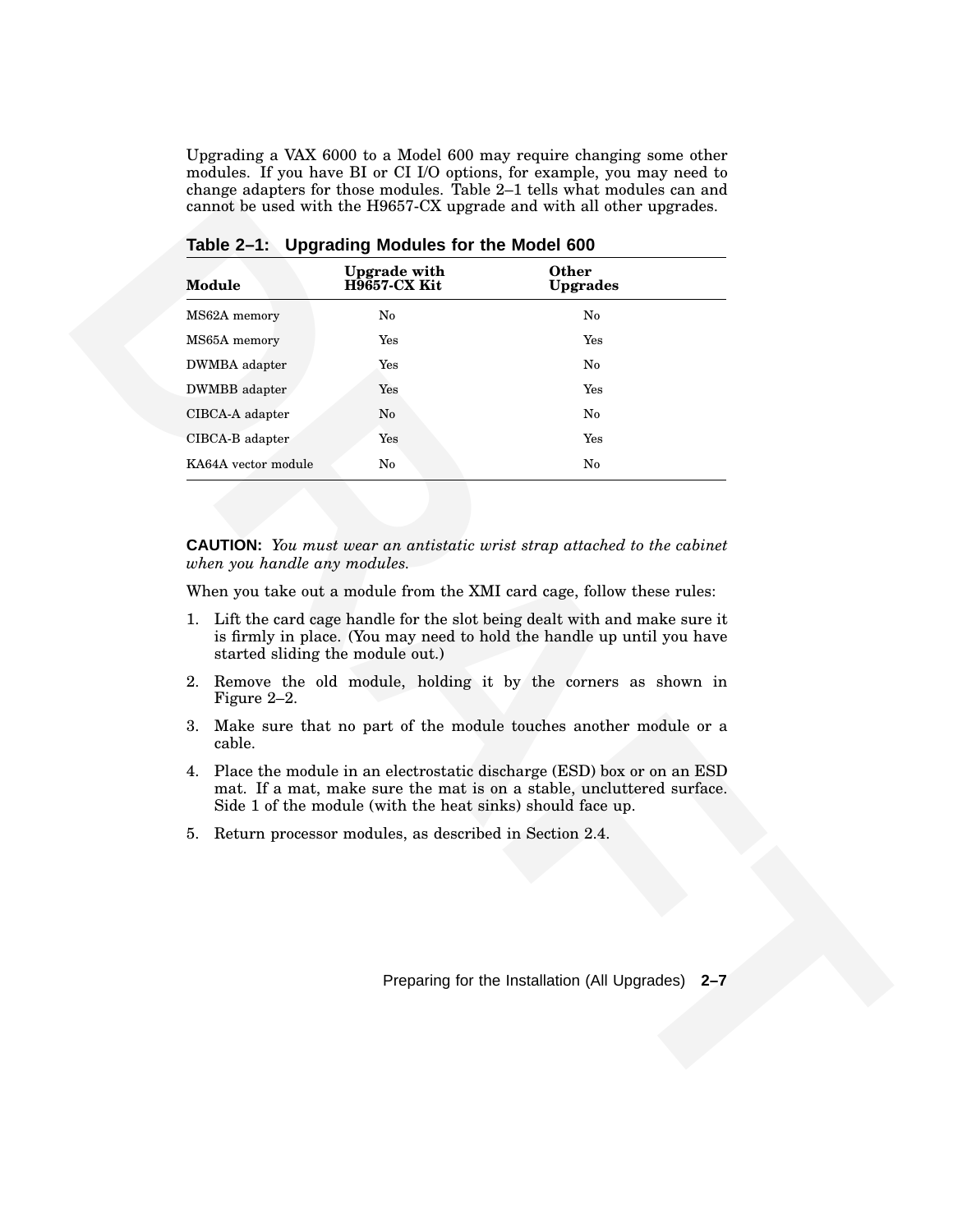#### **2.4 Return Old Processor Modules**

**Processor modules removed from machines are to be returned to the Returns Sort Center.**

**CAUTION:** *Use proper ESD procedures when handling these modules.*

These instructions for the return of modules apply to the U.S. area only. Those installing upgrades in other areas should follow procedures for those countries.

- 1. Package the modules removed from the VAX systems in the same container(s) in which the upgrade option was shipped. Be sure to remove the return address label from inside the box prior to packing.
- 2. Seal the container securely with packing tape.
- 3. Attach the return address label. Be sure to cover all previous shipping information with the label and/or packing tape.
- **Processor Processor Controller removered from machines are to be cluster and the list of the relation of the model is the controller process of the controller and the model of the system is the system in the controlle** 4. Contact your district Customer Administration Services (CAS) representative for a Return Authorization Number (RA number). CAS will need the Digital order number and customer name. CAS will arrange for pickup of this material. (If you do not know the district CAS representative, contact the district sales office for instructions.)
	- 5. Write the RA number on the return address label. Be sure this is legible.
	- 6. Customers should be advised that they will be billed for modules not returned to Digital.
	- 7. Send the package to the customer shipping area for pickup.
	- 8. Digital customer service must fill out the LARS form as follows:

| System/Processor Type: | 6XXX         |
|------------------------|--------------|
| Activity:              | N            |
| Call Type:             |              |
| Module/Fail Area:      | 63XUX-XX RA# |

(Fill in "X" with information from shipping paperwork and give the RA number.)

**2–8** VAX 6000: Installing Model 600 Processors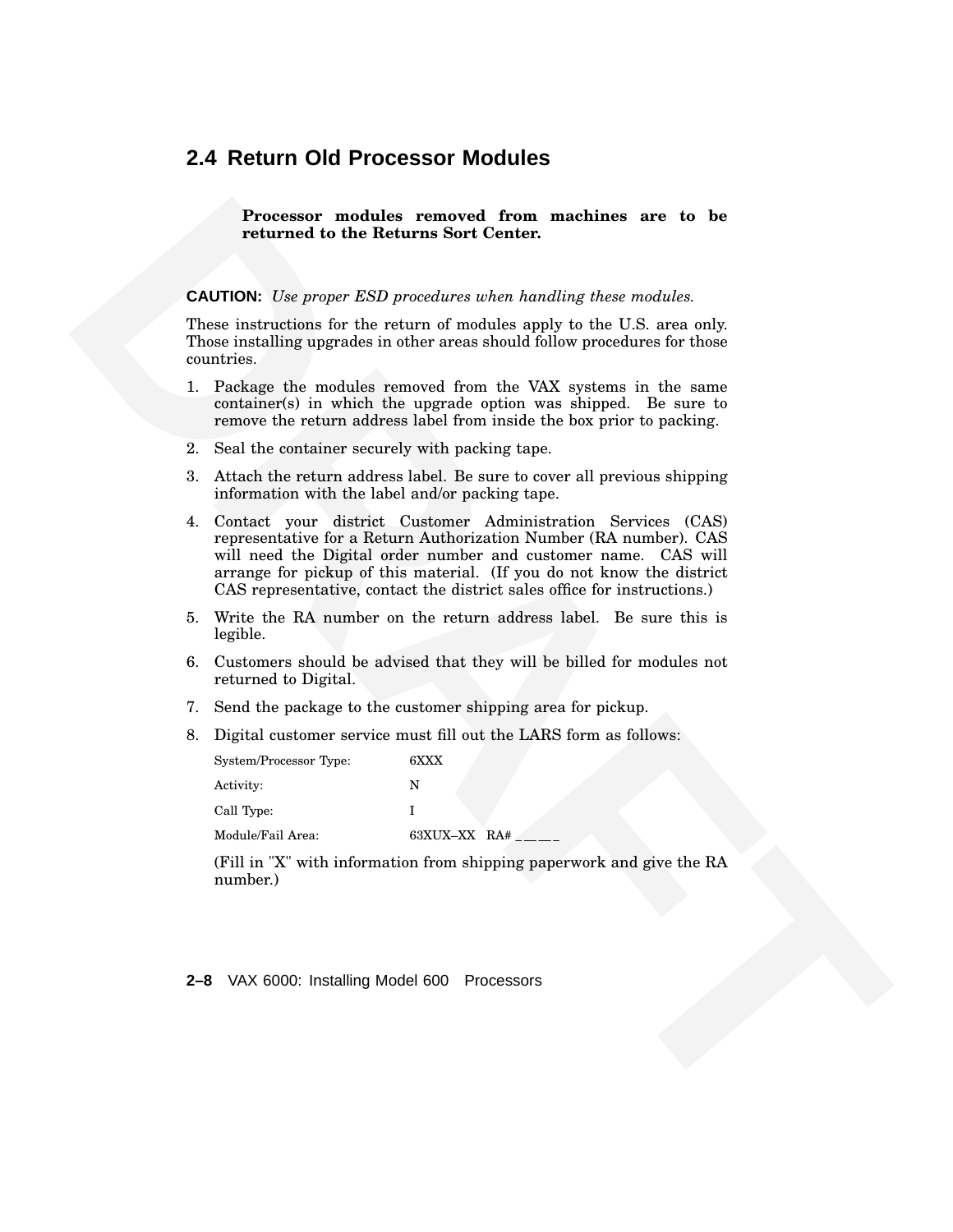#### **2.5 Continuing the Installation**

**You are now ready to proceed with the installation of the VAX 6000 Model 600 processors. As noted in Chapter 1, you read only the chapters that apply to your installation.**

- **Upgrading a Model 500 or 600 System.** Proceed to Chapter 5 (Installing the KA66A Processor) and Chapter 6 (Verifying the System).
- **Upgrading a Model 300 or 400 System with +3.3V XMI.** Proceed to Chapter 3 (Upgrading a Model 300 or 400 with +3.3V: Removing the +3.3V Power Inhibit Cable) and then to Chapters 5 and 6 (Installing the KA66A Processor and Verifying the System).
- **EVALUATION THE CONFIGURATION CONTINUES IN A SURFACE OF THE CONFIGURATION CONFIGURATION CONFIGURATION CONFIGURATION CONFIGURATION CONFIGURATION CONFIGURATION CONFIGURATION CONFIGURATION CONFIGURATION CONFIGURATION CONFIGU** • **Upgrading a System without +3.3V by Installing an H9657-CX Kit.** Proceed to Chapter 4 (Installing the H9657-CX Kit) and then to Chapters 5 and 6 (Installing the KA66A Processor and Verifying the System).
	- **Upgrading a System with an H9657-CU Kit.** See the *VAX 6000 XMI Conversion Manual* for directions on how to convert the power system. You can then refer to Chapters 5 and 6 of this manual to tell you how to install KA66A processor(s) and verify the installation.

Preparing for the Installation (All Upgrades) **2–9**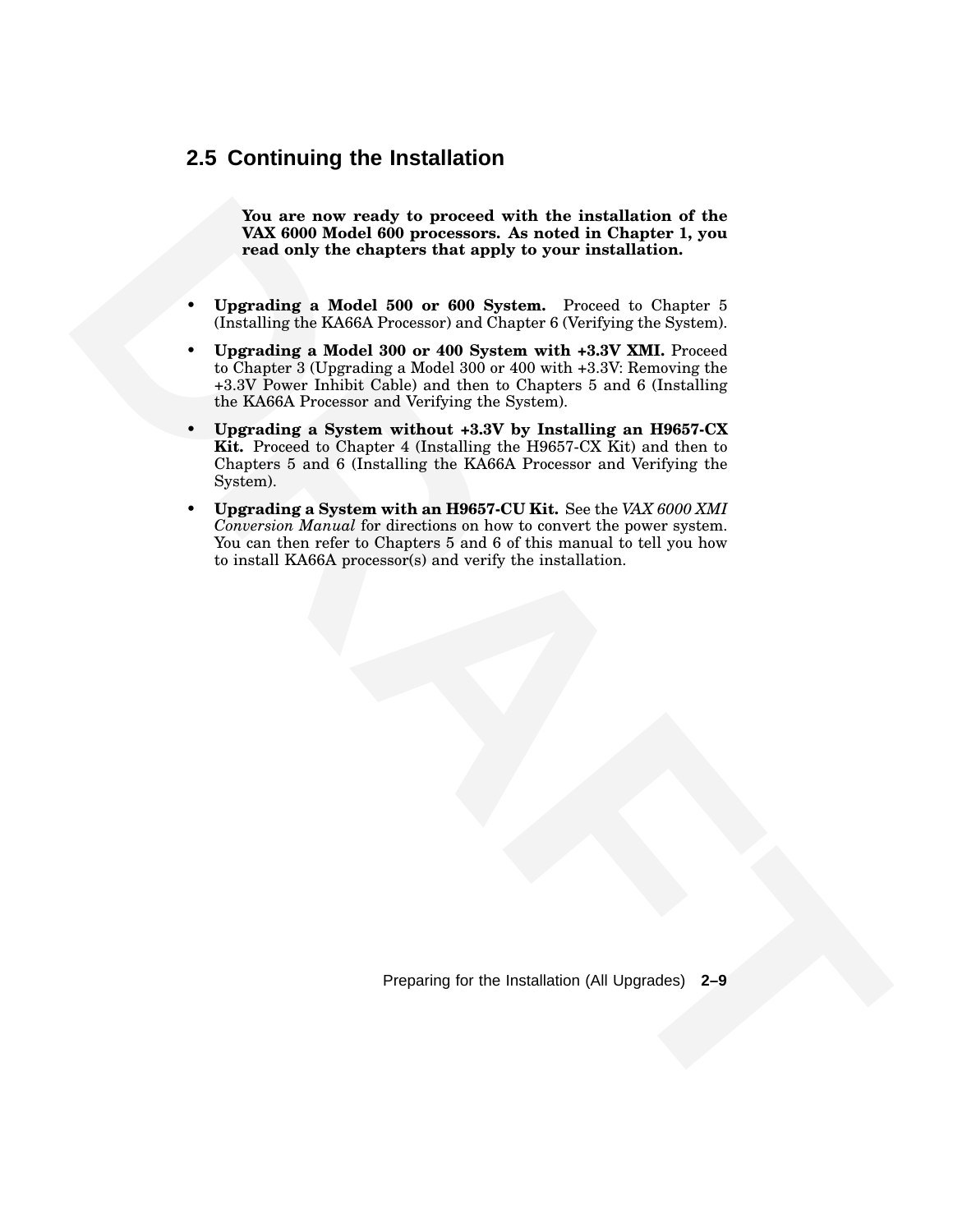# **Upgrading a Model 300 or 400 with +3.3V: Removing the +3.3V Inhibit Cable**

To upgrade a VAX 6000 Model 300 or 400 that has a +3.3V XMI, go to the back of the cabinet and remove the power inhibit cable (part number 17- 02522-01). This cable must be removed from connection J1 of the H7242 regulator and from the main cable to the H7206-B (see Figure 3–1). Plug the end of the main cable back into connection J1 of the H7242 regulator.





Upgrading a Model 300 or 400 with +3.3V: Removing the +3.3V Inhibit Cable **3–1**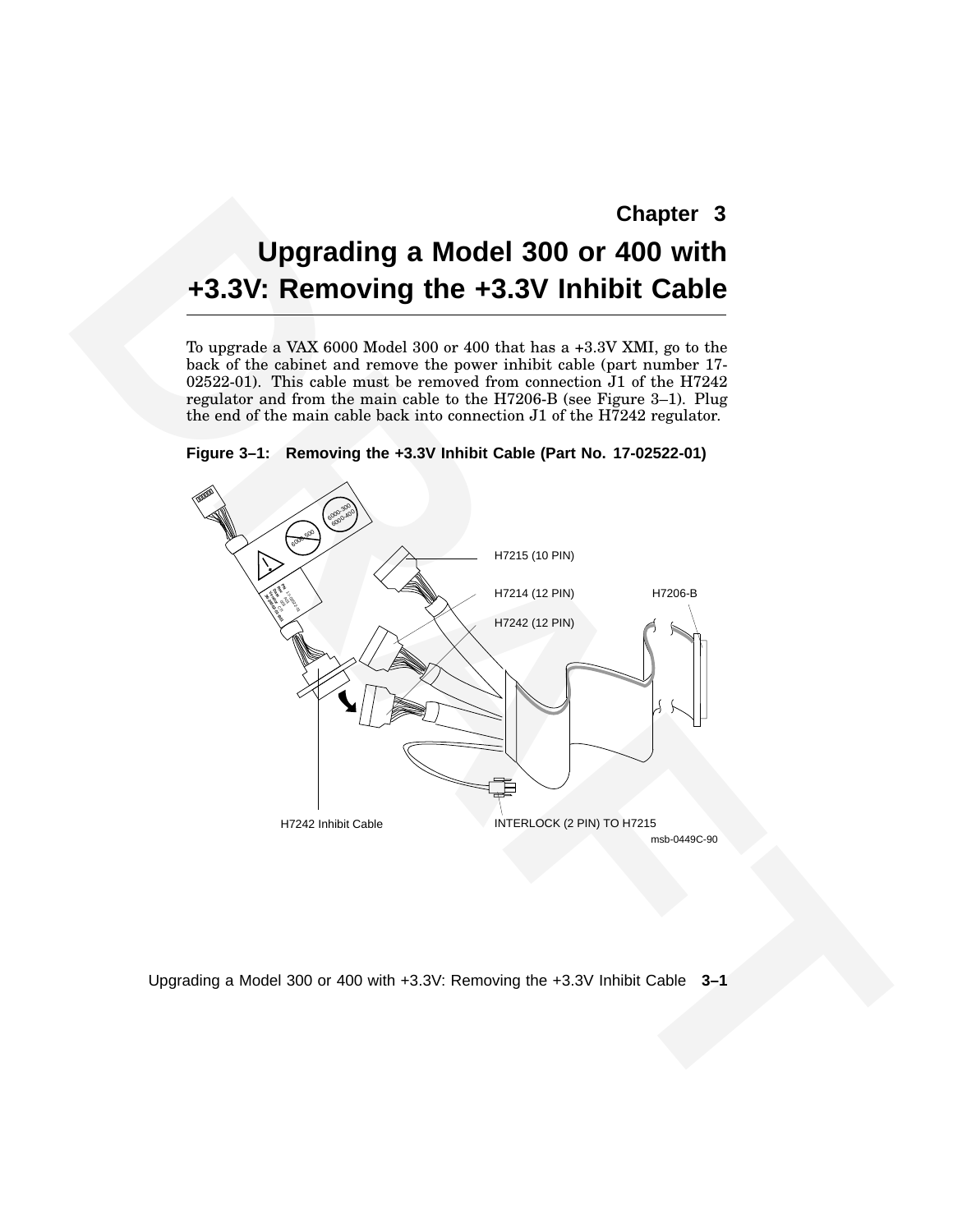#### **Chapter 4**

# **Upgrading a System without +3.3V by Installing an H9657-CX Kit**

If you have a system that does not have a +3.3V XMI, the H9657-CX kit lets you upgrade the system to a Model 600 without going through the full power and packaging upgrade (kit H9657-CU).

This chapter assumes that you have powered the system down as described in Chapter 2. Sections include:

- Contents of the H9657-CX Kit
- Configuration Rules for the H9657-CX Kit
- Installing the Bus Bar
- Installing the T2019 Module

**Chapter 4**<br> **Chapter 4**<br> **Chapter 3 System with<br>
The stalling an H9657-CX Kit<br>** *Lives* **have a system that does not have a +3.47 XML So Higher.<br>
However and policities regenerate the filter of Chapter and the Tall<br>
princip NOTE:** *The H9657-CX kit, consisting of a power regulator module and a bus bar, is provided with KA66A processor modules for upgrades from Model 200, 300, or 400 systems. You do not use the kit in all cases, however. The H9657-CX kit is only used for an upgrade from a system that does not supply +3.3V, and where the following conditions hold:*

- *• No battery backup is needed*
- *• No more than 4 processors are needed*
- *• No more than 12 XMI slots are needed*

Upgrading a System without +3.3V by Installing an H9657-CX Kit **4–1**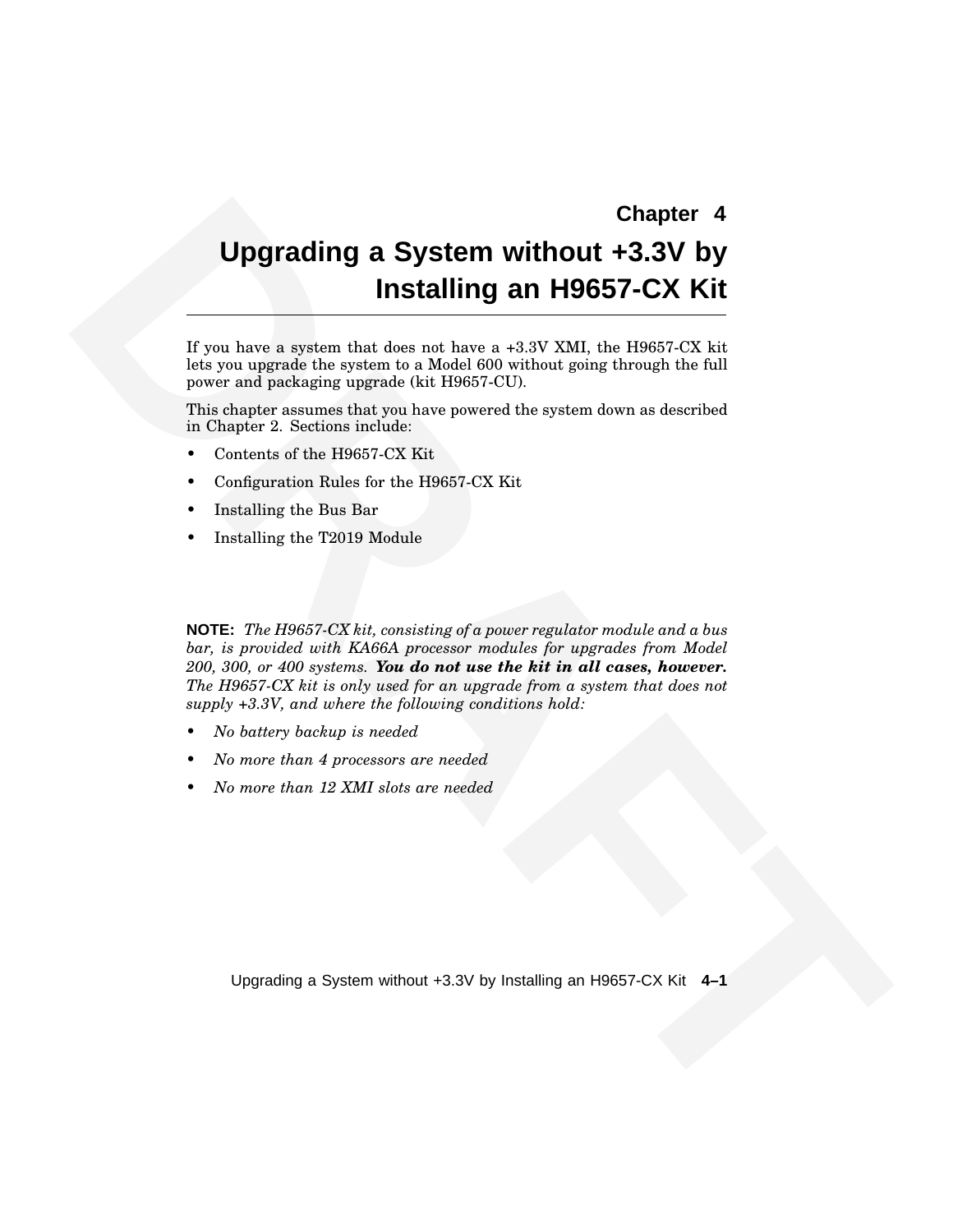# **4.1 Contents of the H9657-CX Kit**

**The H9657-CX kit contains a blue bus bar (with four screws) and a T2019 power regulator module.**



**Figure 4–1: T2019 Power Regulator Module and Bus Bar**

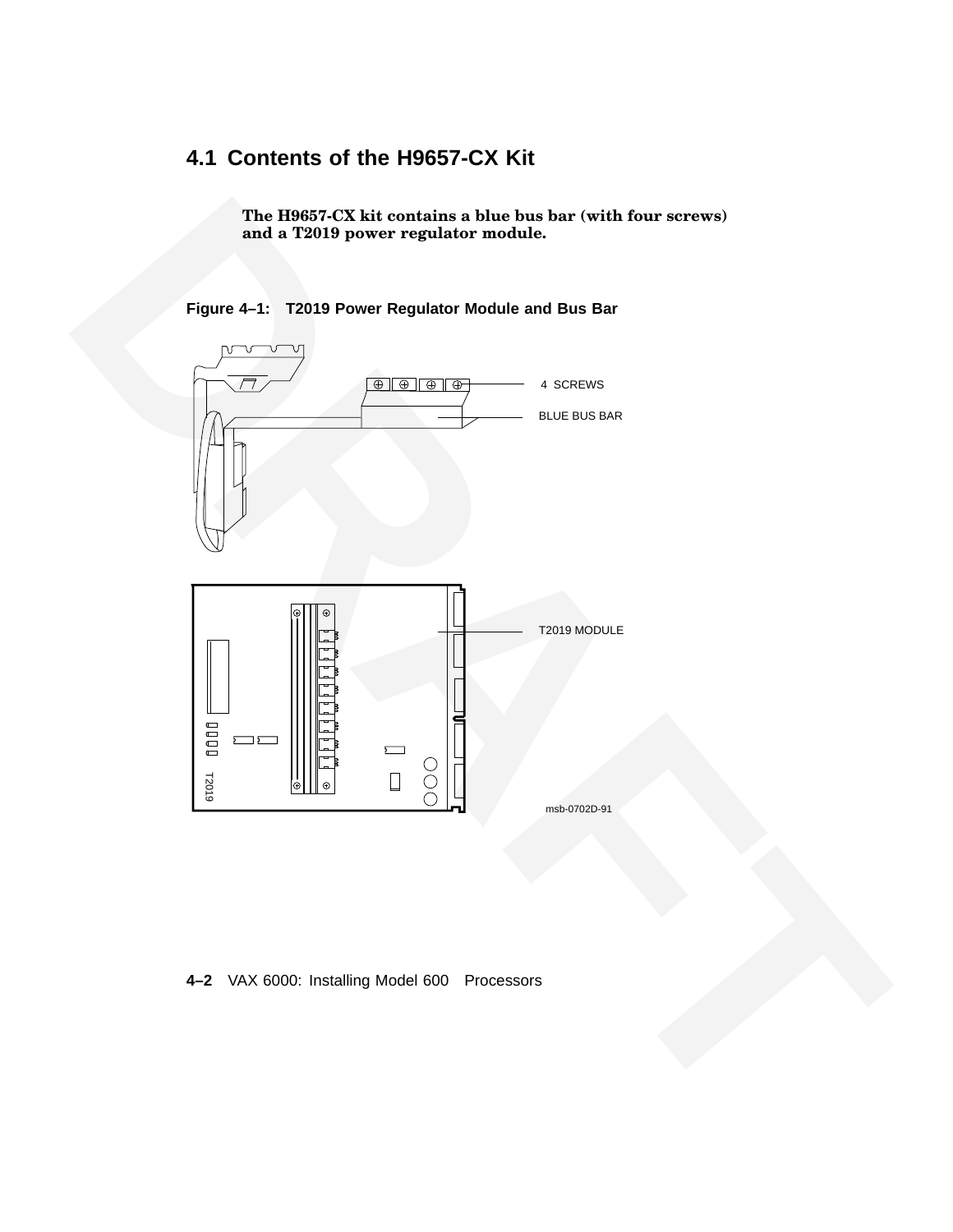The H9657-CX kit contains:

- A T2019 power regulator module that you install in the XMI card cage. This module converts the +5V power supplied to the XMI backplane to +3.3V required by the KA66A processor.
- This models inserest that a 19 year was projected to the XXM busing<br>also required by the KNMA processes<br>Also bus the three terms can not a -3.8 year of a -4.8 year of the street of the superceptions<br>Also be the correspondi • A blue bus bar that routes the  $+5V$  and  $+3.3V$  power to the appropriate places. Four screws to install the bus bar are attached.

Upgrading a System without +3.3V by Installing an H9657-CX Kit **4–3**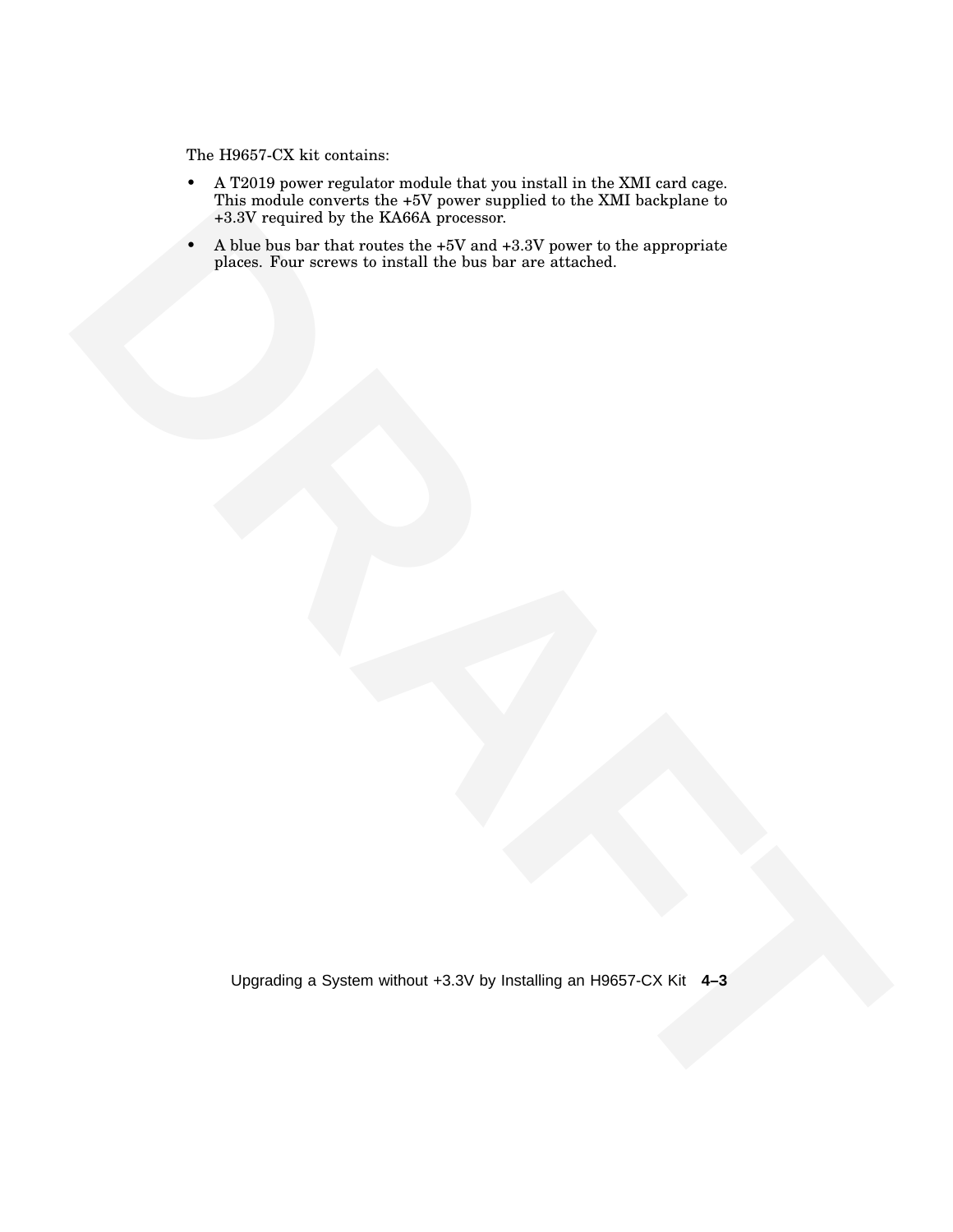# **4.2 Configuration Rules for the H9657-CX Kit**

**Install the T2019 power regulator module in slot 2 of the XMI card cage. Slot 1 must be vacant, since the T2019 has heat sinks that protrude into slot 1 space.**





#### **4–4** VAX 6000: Installing Model 600 Processors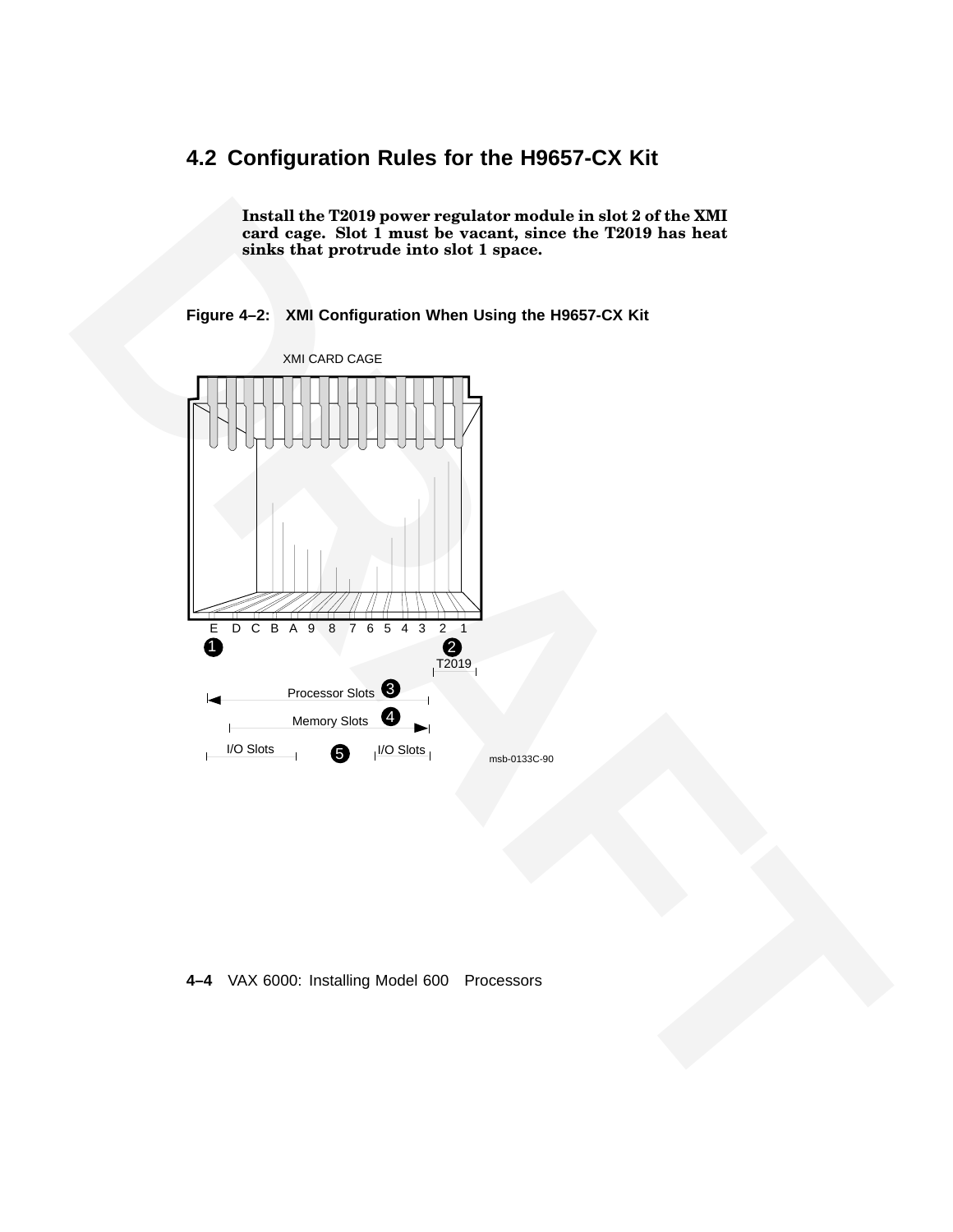Figure 4–2 shows the XMI configuration rules that apply to systems with a T2019 power regulator module installed.

- **S** Since of the XMI must be filled for the optical interpretis that E any other than the state of the observed in the UVMER state of the Consequence of the Consequence of the Consequence of the Consequence of the Consequ 1 Slot E of the XMI must be filled for the system to operate. **Slot E may contain a processor or an I/O adapter, but not a memory module.** For systems with VAXBI buses, a DWMBx-A module is typically in this slot, to be close to a corresponding DWMBx/B module in the VAXBI card cage.  $1$  Note that the VAX 6000 Model 600 supports the DWMBA *only* when the H9657-CX kit is installed. Other Model 600 systems use the DWMBB for communication with the VAXBI.
	- 2 The T2019 module is installed in slot 2. Heat sinks on the module protrude into the space allotted for slot 1. **Do not insert the T2019 in any other slot.**
	- 3 By convention, install processor modules at slot 3 and proceed to the left. A maximum of four processors can be installed when you upgrade using the H9657-CX kit.
	- 4 Memory modules can be placed in slots 3 through D. By convention in Model 600 systems, memory modules are first placed at slot 9 and then proceed to the right. Additional memory would then be installed beginning at slot A and proceeding to the left to slot D.
	- 5 No I/O adapters can be placed in slots 6, 7, 8, and 9.

Upgrading a System without +3.3V by Installing an H9657-CX Kit **4–5**

 $1$  The DWMBx/A and /B modules enable data to be transferred between the XMI and VAXBI buses.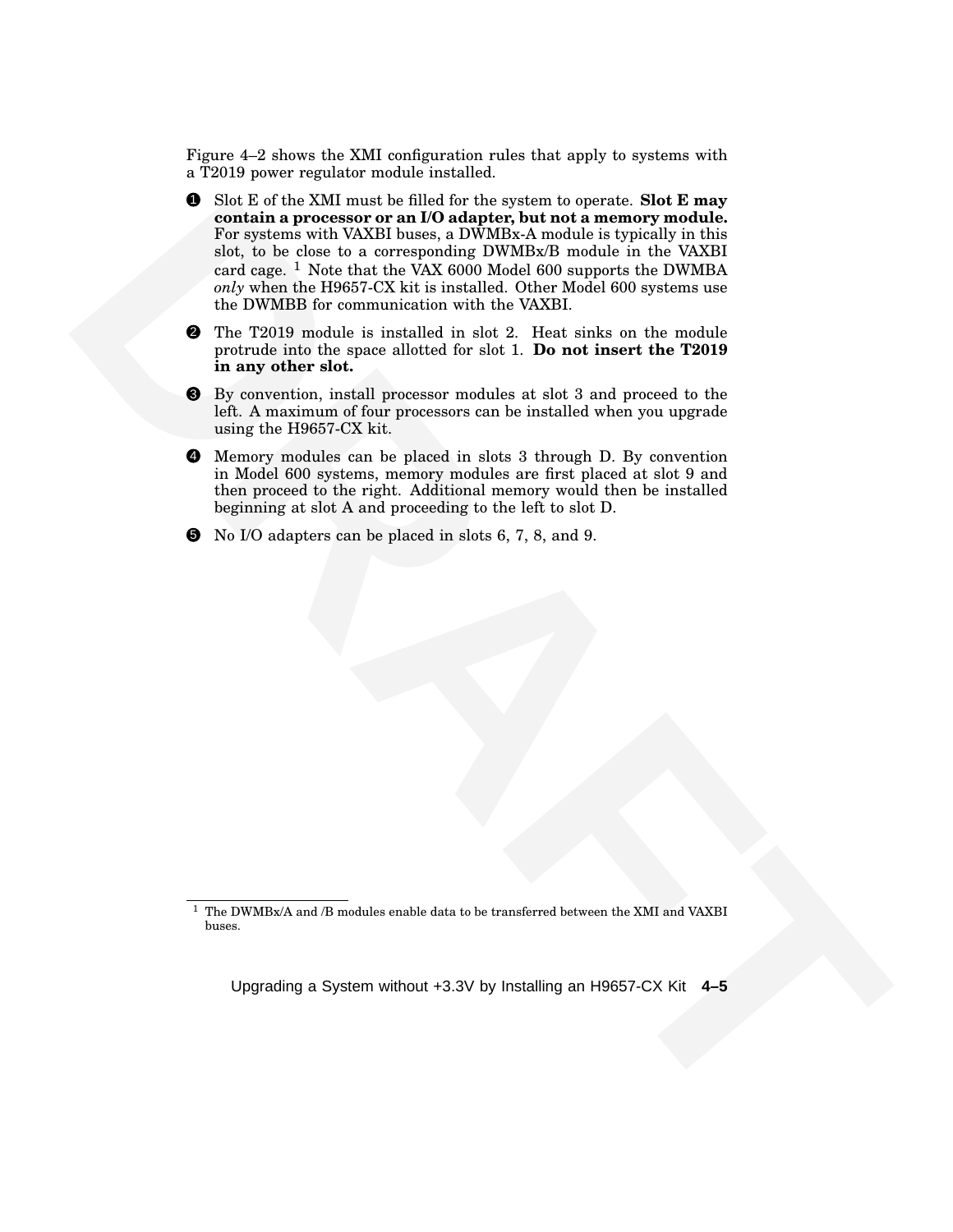# **4.3 Installing the Bus Bar**

**The blue bus bar in the H9657-CX kit transfers the incoming +5V power to the T2019 module and delivers the +3.3V power produced by that module to the appropriate place on the XMI backplane.**

#### **Figure 4–3: Installing the H9657-CX Bus Bar**



#### **4–6** VAX 6000: Installing Model 600 Processors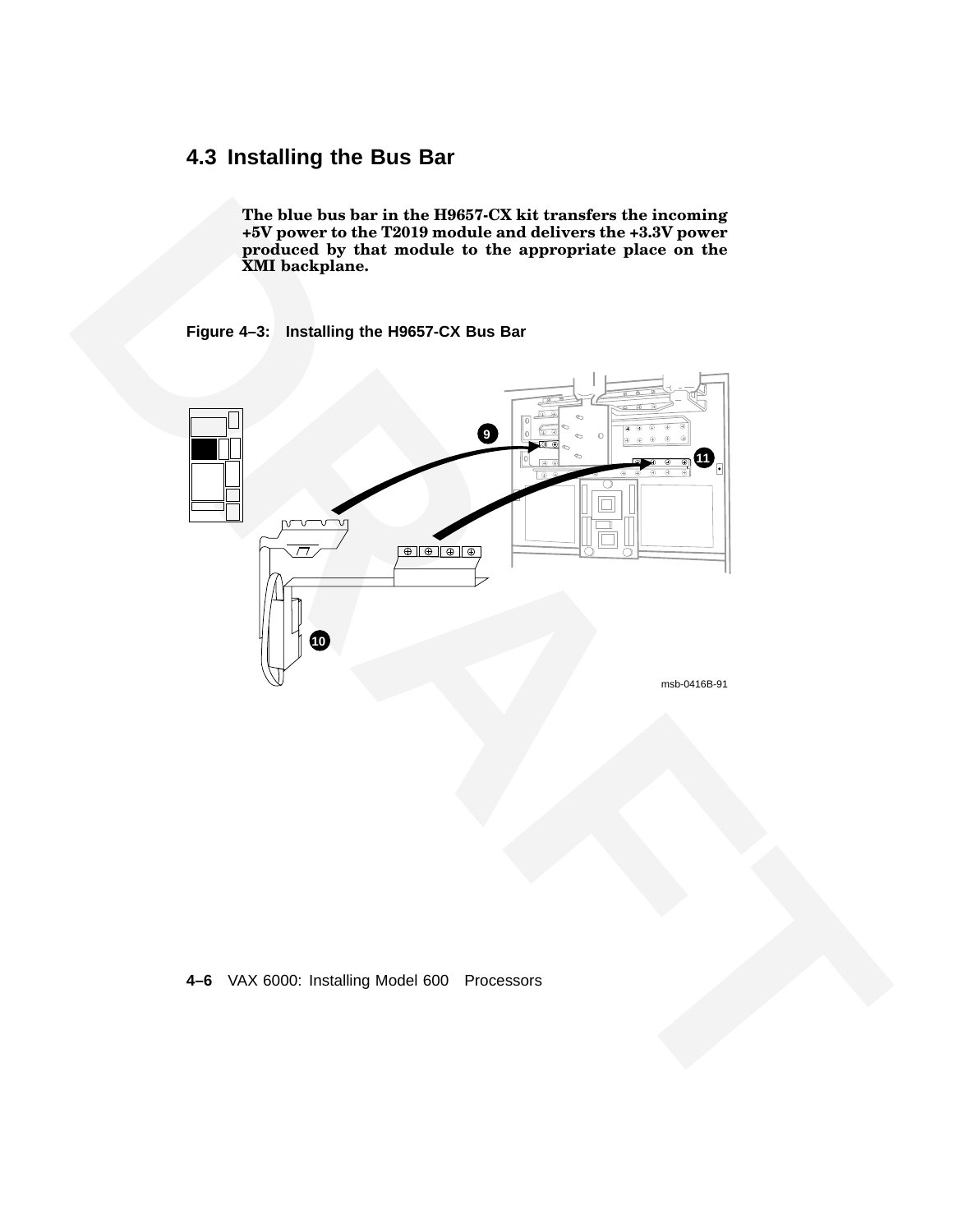To install the H9657-CX components, you should:

- 1. Perform an orderly shutdown of the operating system.
- 2. Turn the upper key switch on the front control panel to the 0 (Off) position.
- 3. Open the front and rear doors.
- 4. At the rear of the cabinet, pull the circuit breaker on the AC power controller to the Off position. The AC power controller is at the bottom rear of the cabinet.
- 5. Unplug the system power cord.

2. Turn the upper lacy workeds on the front entroid panel do the 0 (0ff)<br>
2. Eure the front and rear down.<br>
4. At the verse of the entries resp. H the element breaker on the AG power<br>
4. At the verse of the entries resp. **WARNING:** *Wait at least 2 minutes after unplugging the system before touching any components of the machine. Voltage discharges slowly and can hurt you if you touch some of the components. Damage can also occur to the modules.*

6. At the front of the system, remove the clear plastic door in front of the XMI cage.

**CAUTION:** *Always wear an antistatic wrist strap before handling XMI modules.*

- 7. Remove the old processor (and memory) modules and put them in ESD boxes. (See Chapter 5 for module handling procedures.)
- 8. At the rear of the cabinet, remove the six screws holding up the I/O tray, and lower the I/O tray to gain access to the back of the XMI.
- 9. Loosen the four screws on the +5V rail at the upper left of the XMI card cage and slide the left part of the bus bar under the four screws. Tighten the screws. (See  $\bullet$  in Figure 4–3.)
- 10. Install the connectors at the bottom of the bus bar into slot 2 segments D and E. (See  $\mathbf{\Phi}$ .)
- 11. Using a flat screwdriver, screw the right portion of the new bus bar onto the +3V rail on the XMI backplane. Position the bus bar so that the screws go in the four holes at the far right of the rail. (See  $\Phi$ .)
- 12. With the bus bar in place, tighten the four screws on the +5V rail. Torque the screws to 9 (+/-1.8) inch-pounds.
- 13. Fold up the I/O tray to its original position and replace the six screws. Close the rear cabinet door.

Upgrading a System without +3.3V by Installing an H9657-CX Kit **4–7**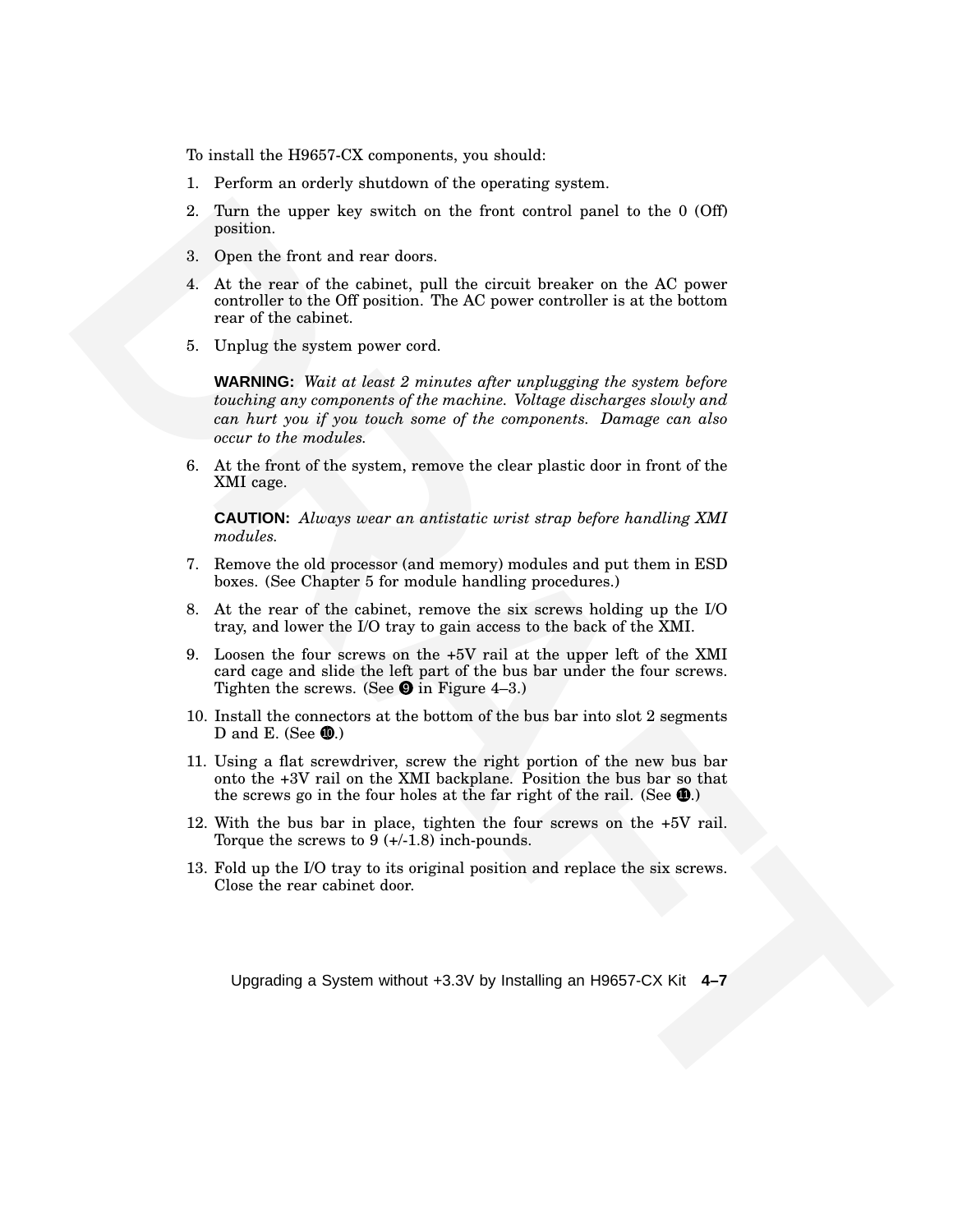# **4.4 Installing the T2019 Module**

**The T2019 power regulator module transforms the +5V supplied to the XMI backplane to the +3.3V needed by the KA66A processor. Install the T2019 in slot 2 of the XMI cage.**





**<sup>4–8</sup>** VAX 6000: Installing Model 600 Processors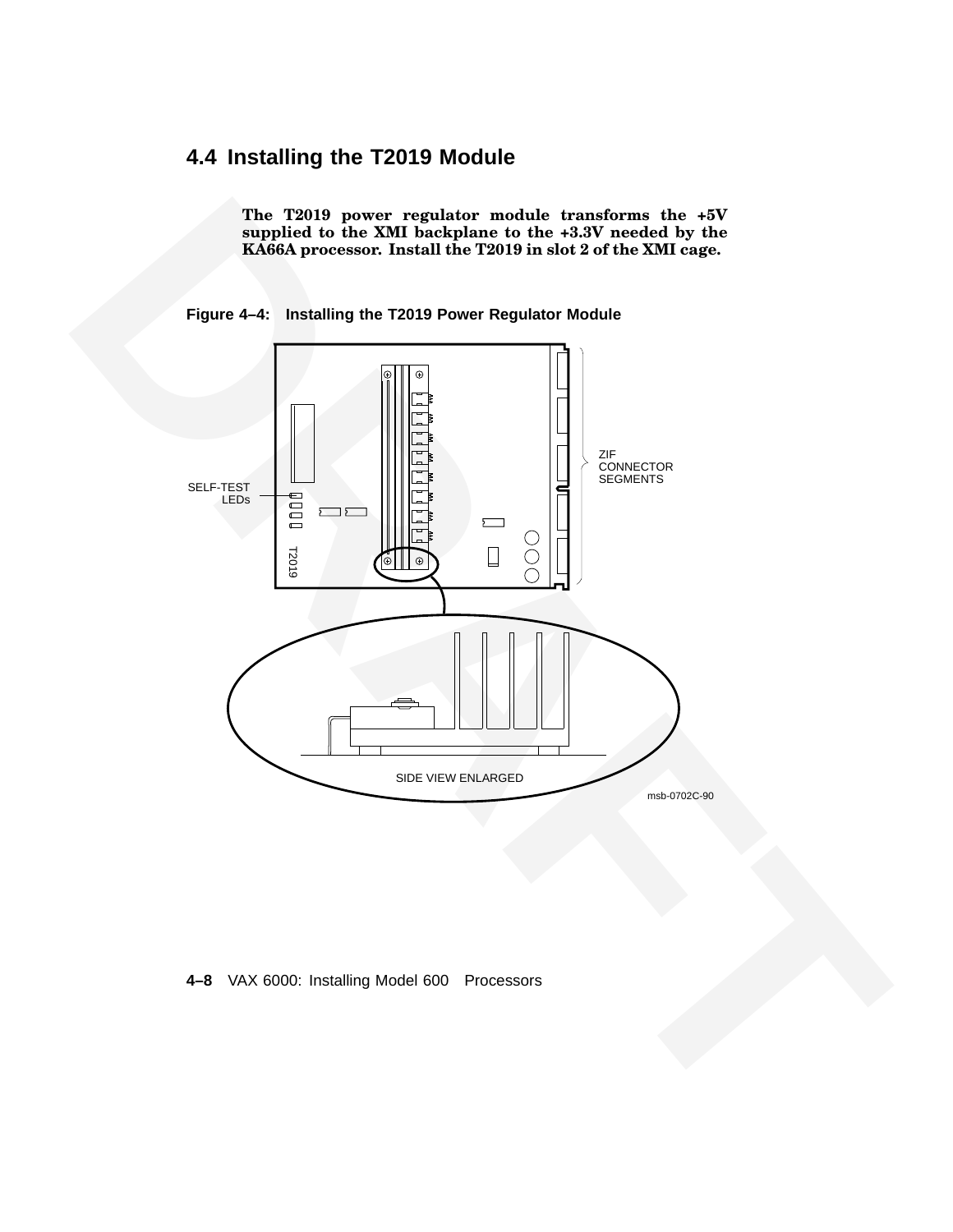Figure 4–4 shows the T2019 power regulator module. It must be inserted in slot 2 of the XMI cage with slot 1 empty. (The heat sinks on the T2019 protrude into slot 1, as shown in the enlargement in Figure 4–4.)

- 1. At the front of the cabinet, insert the T2019 module in slot 2 of the XMI card cage.
- 2. Power up the system with only the T2019 module in the XMI card cage. The four LEDs on the module indicate status, as listed in Table 4–1.

| Clear<br>$\boldsymbol{2}$<br>+5V supplied<br>Red<br>+3.3V not supplied<br>3<br>Red<br>System shutdown<br>$\overline{4}$ | LED Top to<br><b>Bottom</b><br>1 | Color<br>Clear | <b>Meaning</b><br>+3.3V supplied |
|-------------------------------------------------------------------------------------------------------------------------|----------------------------------|----------------|----------------------------------|
|                                                                                                                         |                                  |                |                                  |
|                                                                                                                         |                                  |                |                                  |
|                                                                                                                         |                                  |                |                                  |
|                                                                                                                         |                                  |                |                                  |

**Table 4–1: T2019 Power Regulator Module LEDs**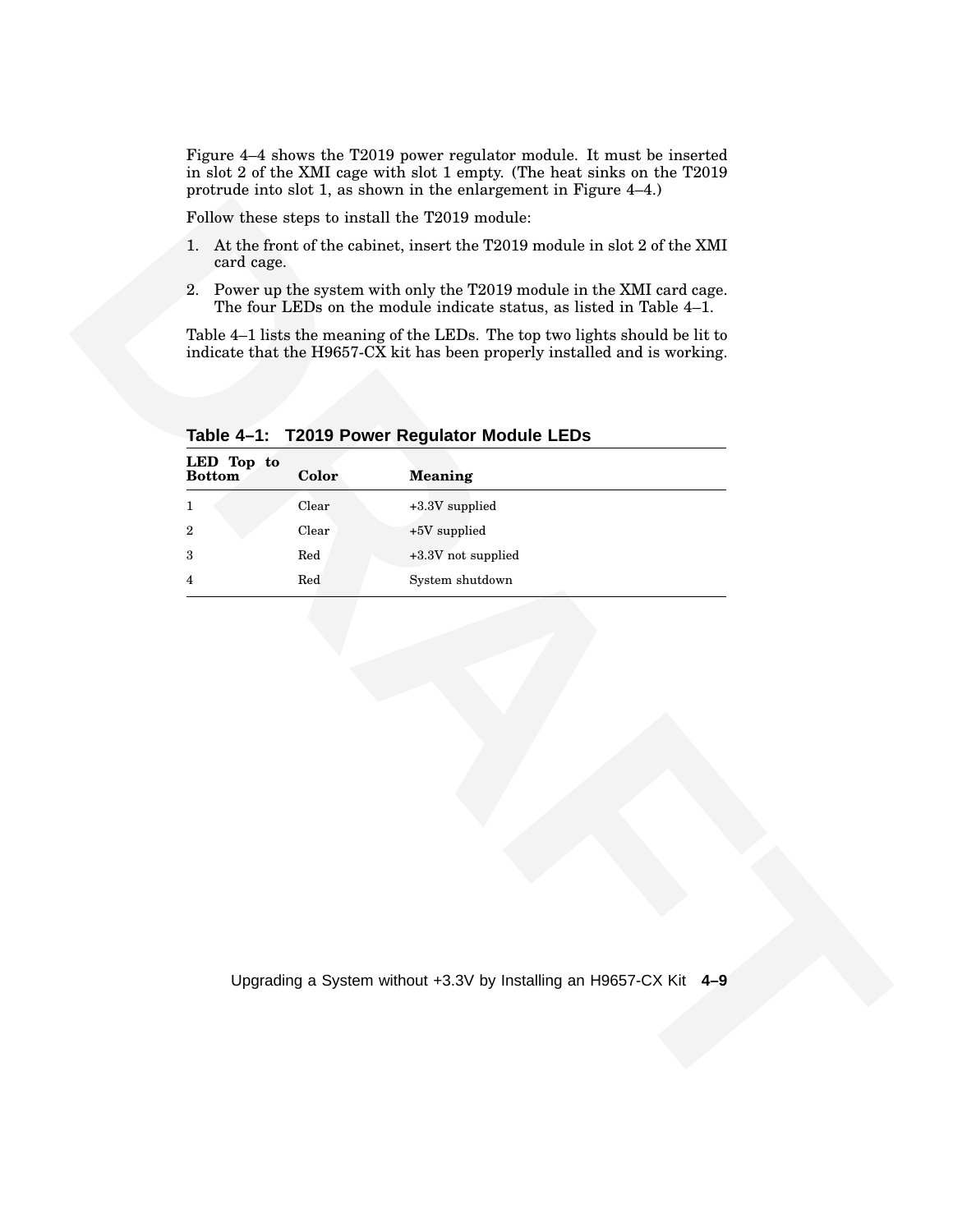# **Chapter 5 Installing the KA66A Processor (All Upgrades)**

This chapter tells how to install the KA66A processor in the XMI card cage.

**Chapter 5**<br> **Chapter 5**<br> **Chapter solutions** to useful the KA66A **Processor** in **Upgrades)**<br>
This chapter solutions to useful the KA66A processor in the XD12 reading contribute.<br>
controlle Al the point, if it is believed **CAUTION:** *At this point, it is believed that a few H7242 regulators (which supply the +3.3V power to the KA66A processor board) may produce voltage high enough to damage the chip. Before installing the KA66A, measure the voltage at the remote sense connection points on the XMI backplane for the +3.3V bus bar (the top left bar is the +3.3V bar and the third from top left bar is the ground bar). The voltage must be in the range 3.26–3.43V. A higher voltage may damage the chip. If the voltage is out of range, replace the H7242 regulator with one that does test within the proper range.*

Chapter 4 gives configuration rules for systems upgraded with an H9657- CX kit. See Appendix A for configuration rules for all other cases.

Note that the KA66A processor will only work with MS65A memories. The manual *VAX 6000: Installing MS65A Memories describes the installation of MS65A memories.*

**NOTE:** *The H9657-CX kit, consisting of a power regulator module and a bus bar, is provided with KA66A processor module upgrades from VAX Model 200, 300, or 400 systems. You do not use the kit in all cases, however. The H9657-CX kit is only used for an upgrade from a system that does not supply +3.3V, and where the following conditions hold:*

- *• No battery backup is needed*
- *• No more than 4 processors are needed*
- *• No more than 12 XMI slots are needed*

Installing the KA66A Processor (All Upgrades) **5–1**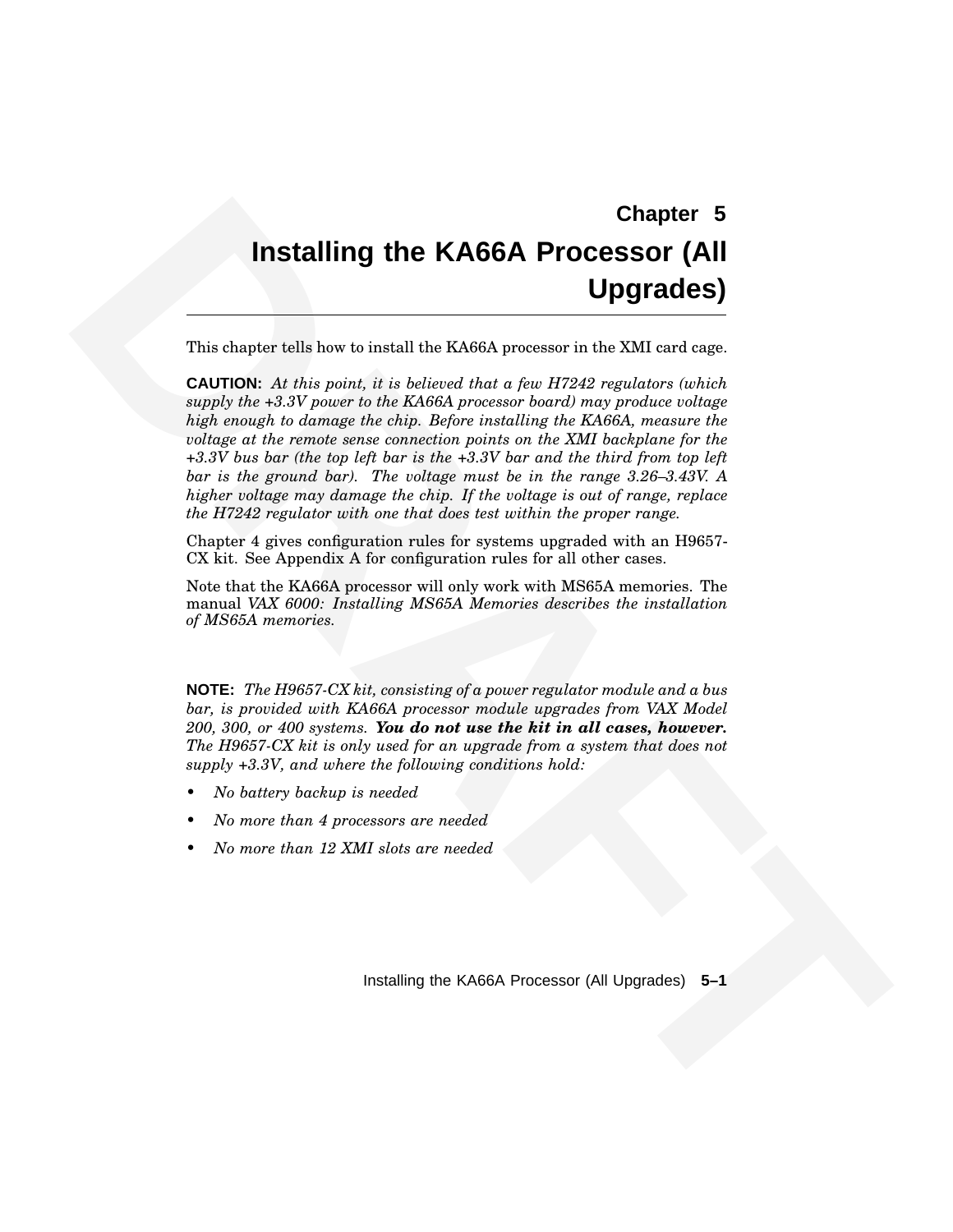# **5.1 Inserting the KA66A Processor in the XMI Card Cage**

**Use an anti-static wrist strap and grasp the KA66A module by the back corners to avoid contact with components.**

**Figure 5–1: Inserting the KA66A Processor in an XMI Card Cage**



**5–2** VAX 6000: Installing Model 600 Processors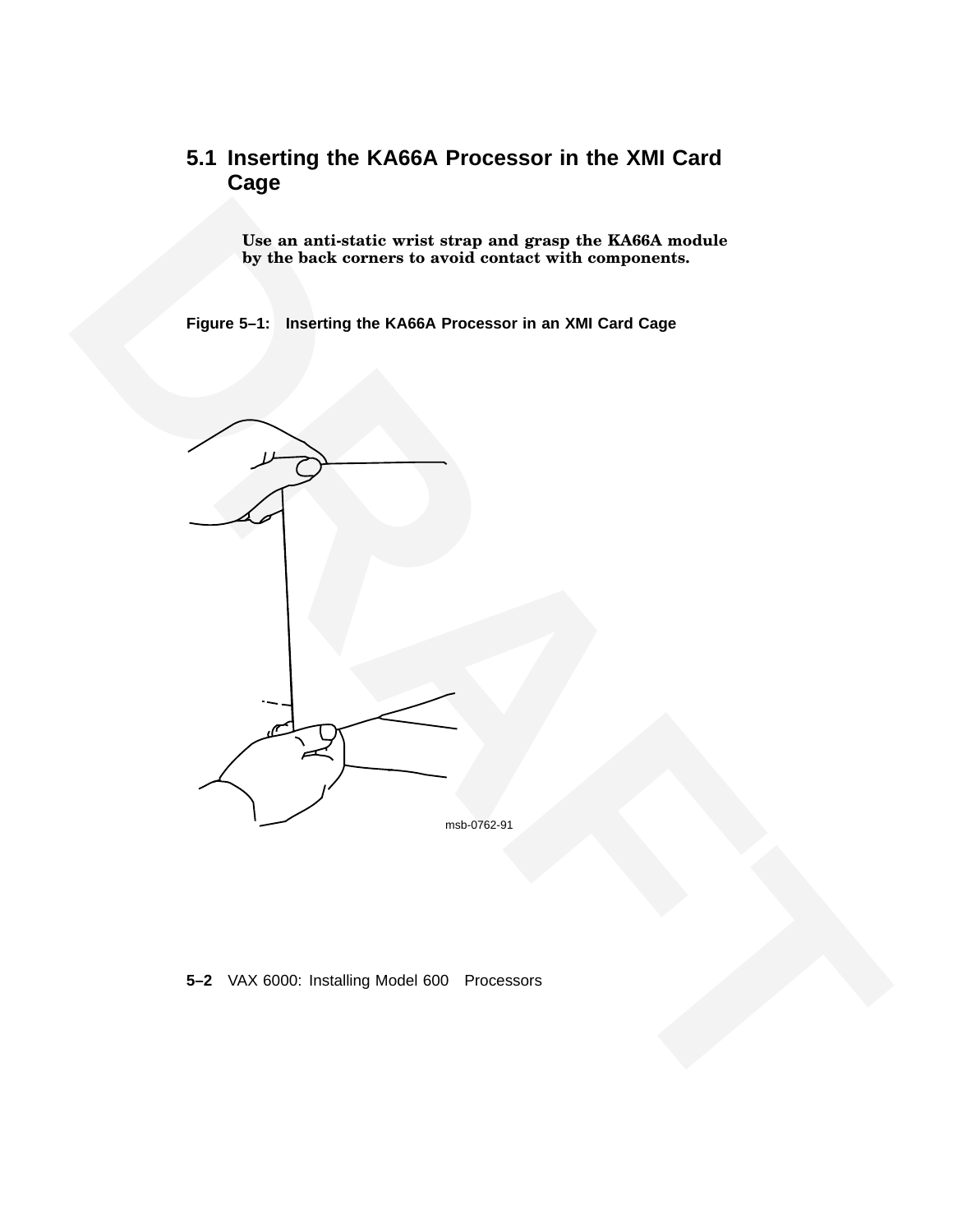To insert the KA66A module in or remove it from the XMI card cage:

- 1. **Always** wear an antistatic wrist strap.
- 2. Raise the XMI card cage lever at the appropriate slot and make sure it is set firmly in the up position. (You may need to hold it up as you start to slide the module in.)
- 3. Do not let any module touch other modules or cables when you are putting it in or taking it out of the XMI card cage.

**CAUTION:** *If you temporarily leave a module in an unused XMI slot, be sure to remove the module before powering up the system.*

If you put the module on an ESD mat, make sure the mat is on a stable, uncluttered surface. Do not put it on the top of the system cabinet. And never slide the module across any surface.

- 4. Before removing the new module from its ESD box, place the box on a clean, stable surface.
- **2.** Raise the KMI cand cape lower to the appropriate that and make one of the subset of the different based for the simulation of the matrix of the based of the simulation of the simulation of the simulation of the simul 5. To remove the KA66A module from the ESD box, grasp it firmly by the back corners (away from the connector edge), lift it and rotate it to vertical, and insert it in the slot in the XMI card cage, as shown in Figure 5–1.
	- 6. Make sure that the module is seated firmly in the XMI slot and engaged with the XMI backplane. Then lower the lever to close the connector.
	- 7. When all new modules have been installed and old modules repositioned (if necessary), note the new configuration, and replace the clear door in front of the XMI card cage.

**NOTE:** *If you are doing a full power and packaging upgrade (H9657-CU kit), the installation will entail changing DWMBA/A modules in the XMI card cage to DWMBB/A modules.*

Installing the KA66A Processor (All Upgrades) **5–3**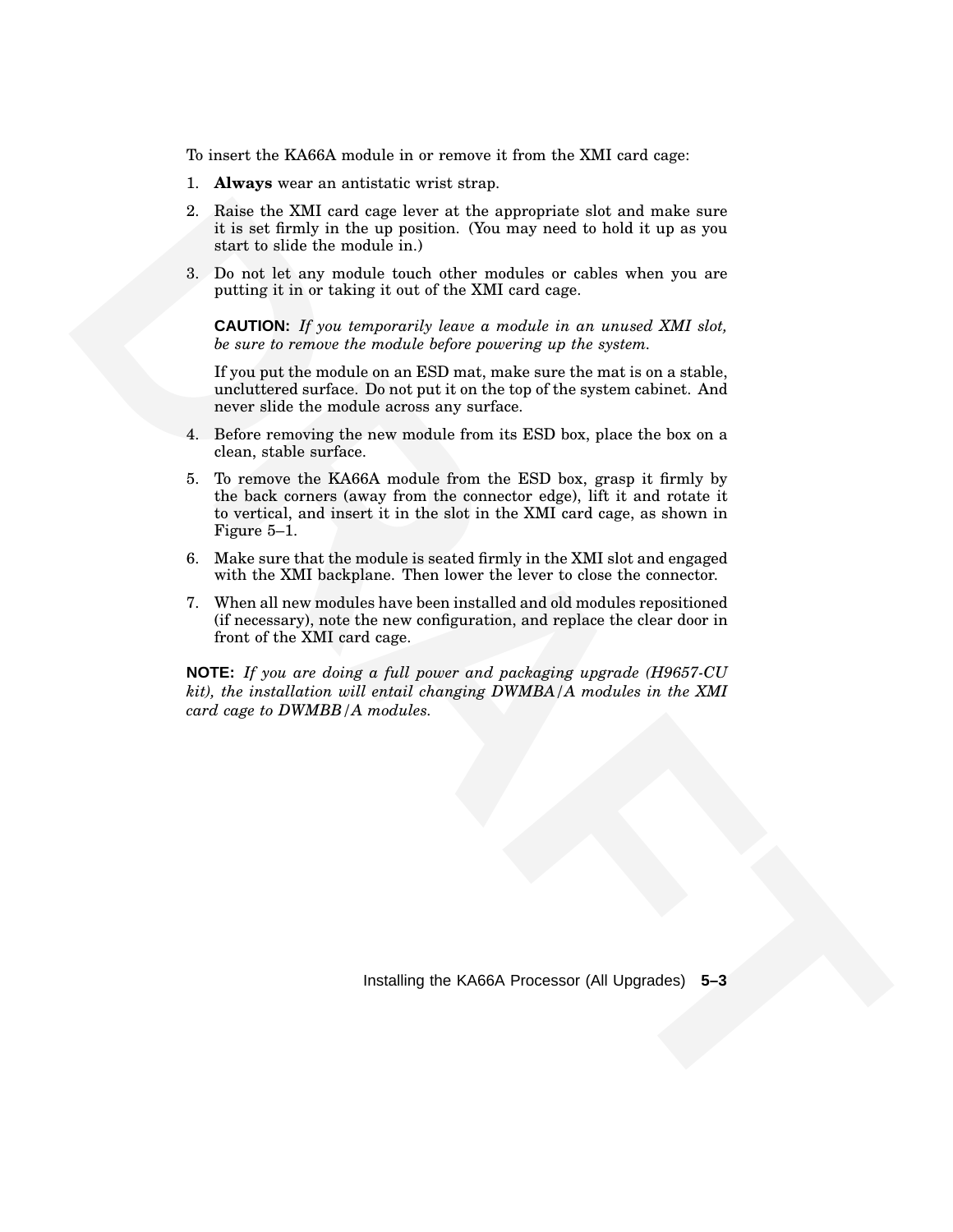# **Chapter 6**

# **Verifying the System (All Upgrades)**

The steps in verifying the correct operation of the upgraded system are described in this chapter. Sections include:

- Verification Overview
- Power Up the System
- Examine the Power-Up Test Display
- Set System Parameters (Mandatory)
- Run EVUCA to Apply Current ROM and PCS Patches (Mandatory)
- Print System Parameters
- Save EEPROM to Tape (Optional)
- Verify System Under Operating System
- Change System Number Plate

**Chapter 6**<br>
The storic in weighing the exceed operation of the weighted system are<br>
the correct parameters and the street operation of the weighted system are<br>
the windication Develop These Distribution<br> **Form Up These Di** If you want to run ROM-based diagnostics, see the diagnostics chapter of the *VAX 6000 Model 600 Service Manual* for more information.

Verifying the System (All Upgrades) **6–1**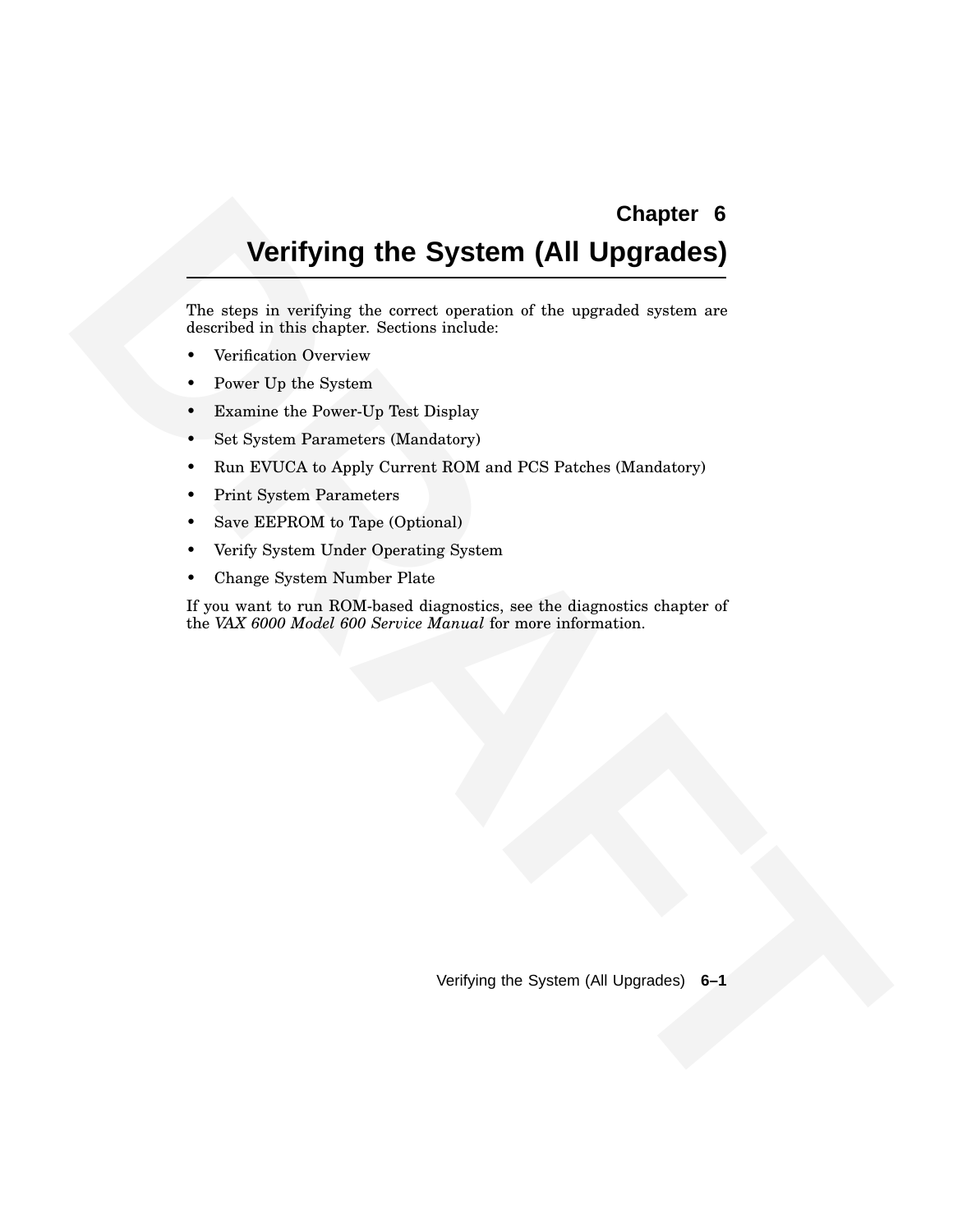# **6.1 Verification Overview**

The verty lictima Set system parameters, Apply current<br>
HOM mad PCS patieles with EVCA. Then save eyetem<br>
HOM mad PCS patieles with EVCA. Then save eyetem<br>
DRAFT DRAFT and the operating system, and run applicable<br>
This any **To verify the new processors, turn the system on and let the power-up tests run. Set system parameters. Apply current ROM and PCS patches with EVUCA. Then save system parameters, boot the operating system, and run applicable tests.**

To be supplied.

**Figure 6–1: Verification Flowchart**

**6–2** VAX 6000: Installing Model 600 Processors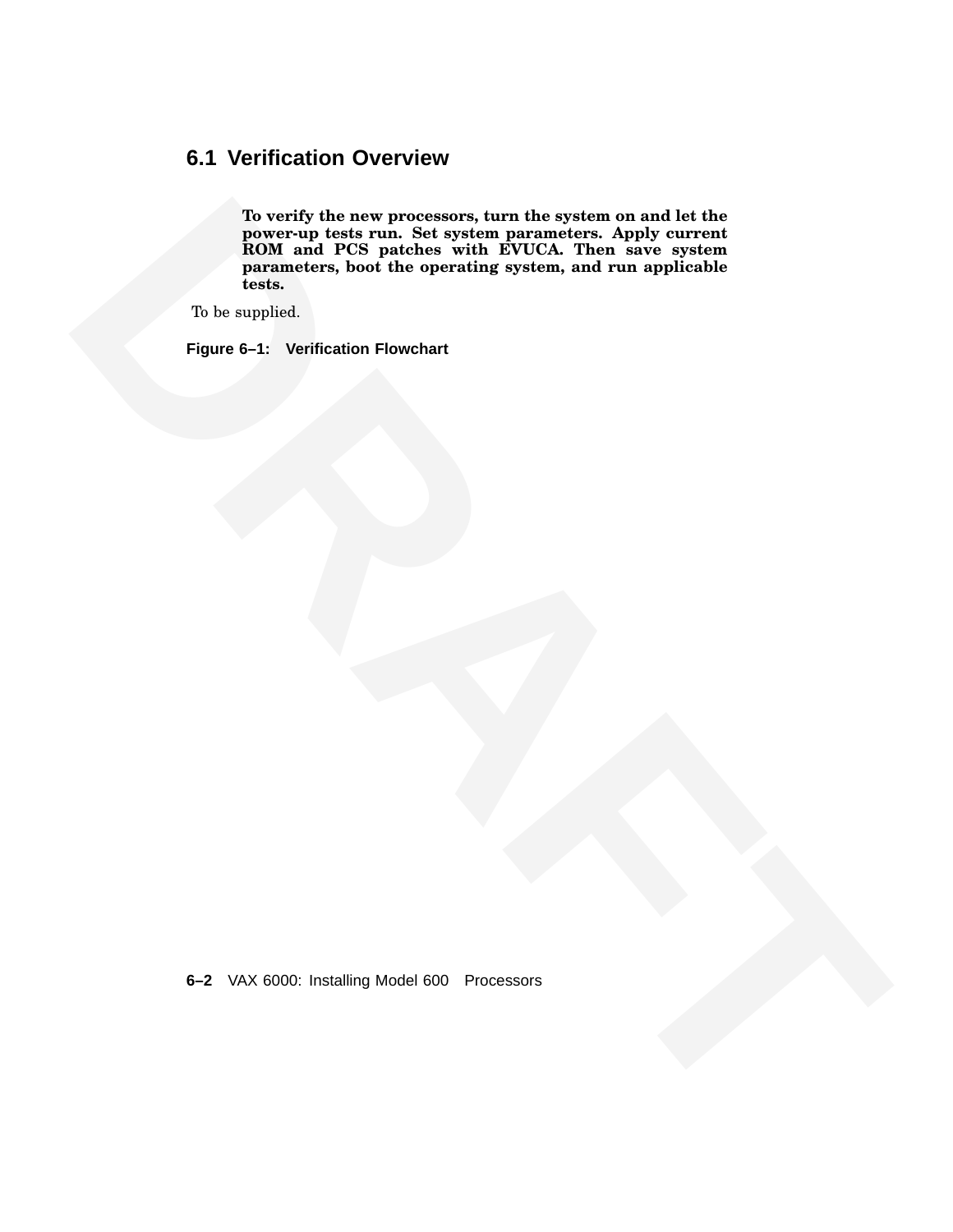To verify the upgraded system:

- **1** Power up the system. The power-up tests run and test all individual modules. CPU/memory interaction, multiprocessor tests, additional memory tests, and DWMBB tests are also part of the power-up testing. See Section 6.2 and Section 6.3.
- **modules.** (Ultimation Training international multiplexes test in this control test of the species of the species of the species of the species of the species of the species of the species of the species of the species of 2 Set the system serial number on all processors. (Error messages show that processor serial numbers have not been initialized.) See Section 6.4. Set system parameters. As part of the preparation for the upgrade, you issued a SHOW ALL console command (see Chapter 2). Using this listing, restore system-specific parameters such as boot specifications, console baud rate, memory interleave, and so forth. See Section 6.4.
	- 3 Boot the VAX Diagnostic Supervisor and run the EVUCA program to apply current ROM and PCS (Patchable Control Store) patches. See Section 6.5.
	- 4 Record and save the new customized parameters. First make a hardcopy record for future maintenance with the SHOW FIELD and SHOW ALL commands. Then, if your system has a TK tape, use the SAVE EEPROM command. See Sections 6.6 and 6.7.
	- 5 Verify the system under the operating system. See Section 6.8.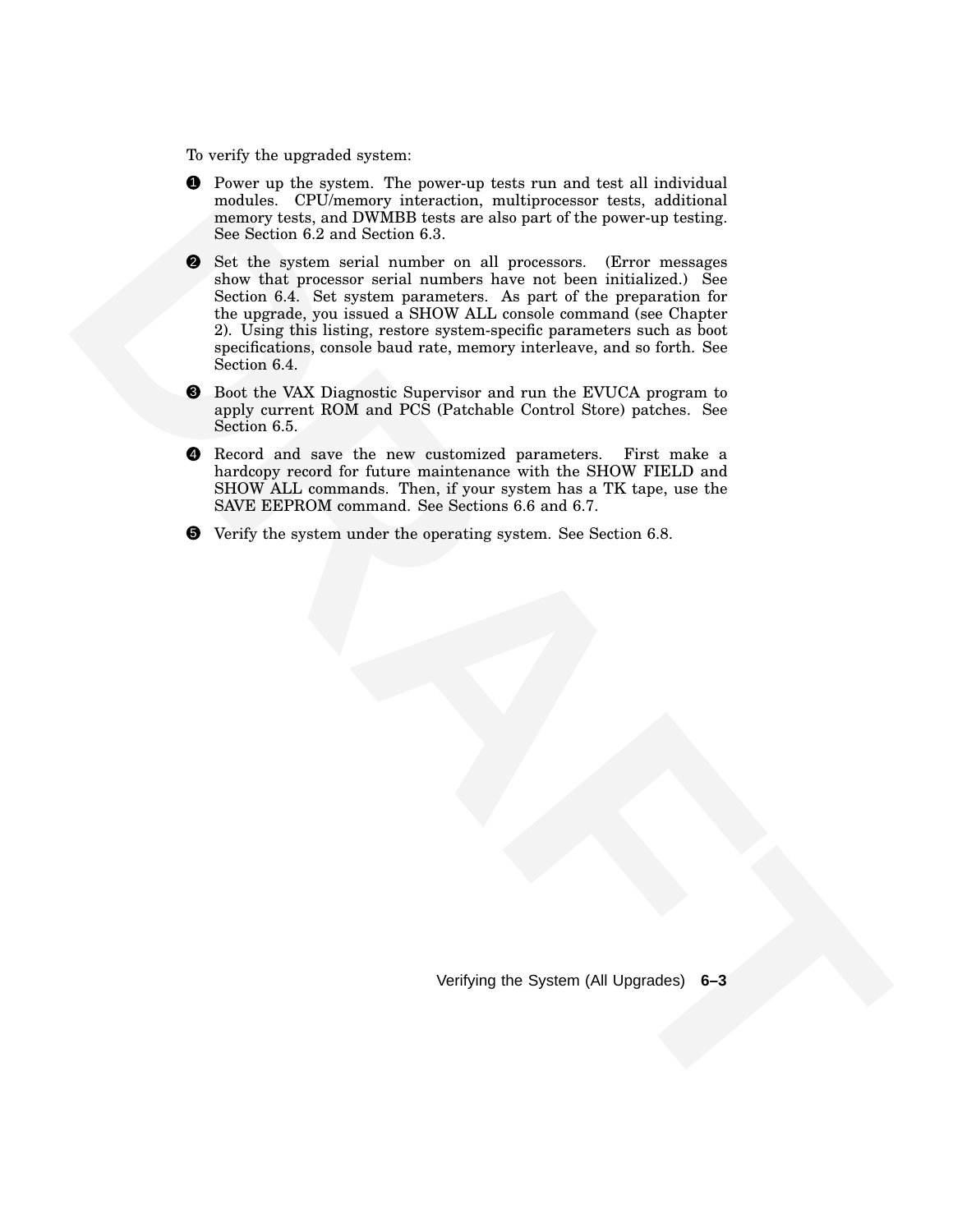# **6.2 Power Up the System**

**For the H9657-CX and H9657-CU upgrades, you now restore power to the system. For all upgrades, turn the upper key switch on the front panel to the Enable position.**

#### **Figure 6–2: Return Power to the System**



#### **6–4** VAX 6000: Installing Model 600 Processors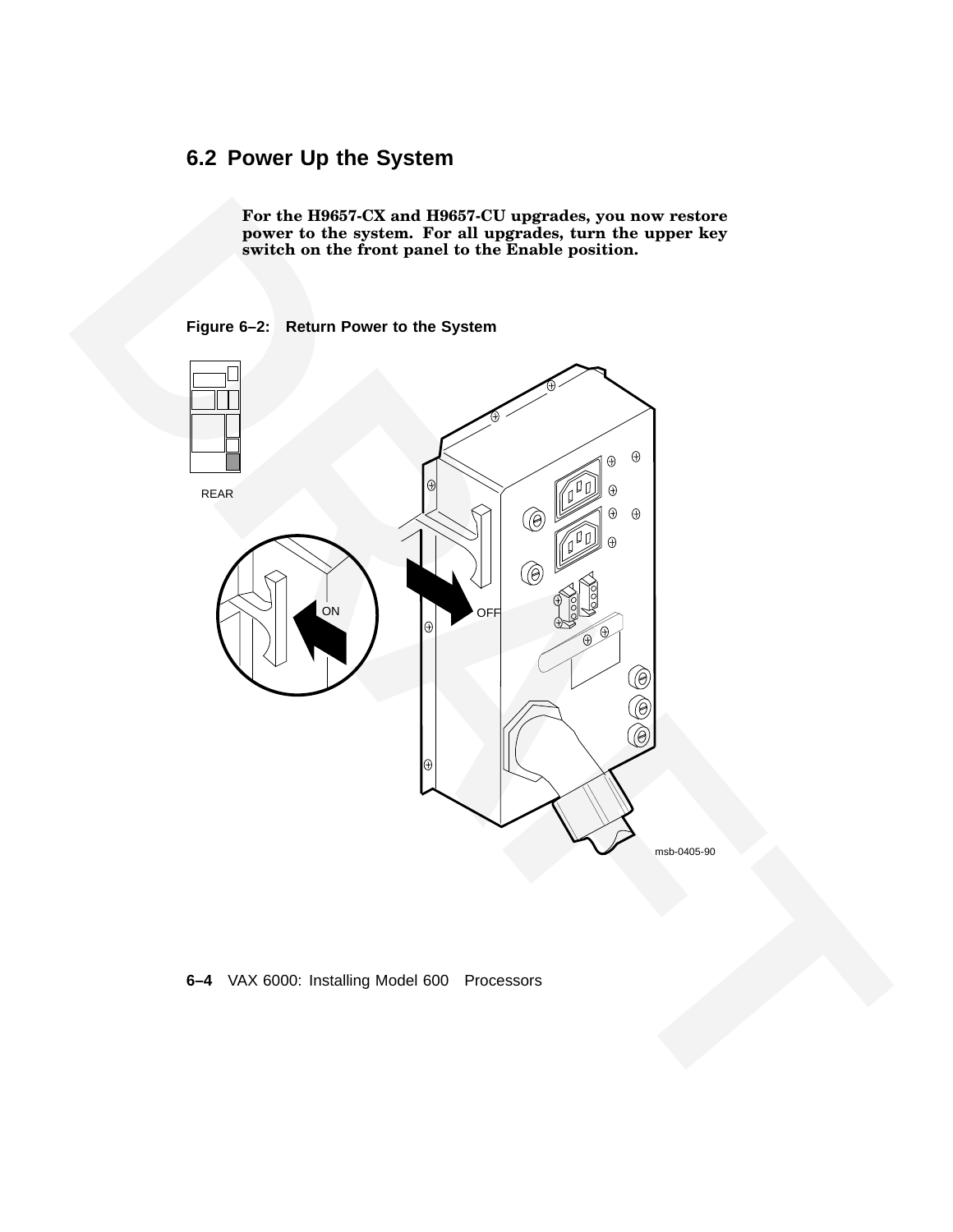**For system upgrades using the H9657-CX and H9657-CU kits, restore power to the system by:**

- 1. Plugging in the system power cord.
- 2. Pushing the circuit breaker on the AC power controller to the On position. The AC power controller is at the bottom rear of the cabinet, as shown in Figure 6–2.

**1. Phosphage the detective house over the AC power controller to the One of the Schultz properties and the AC power controller is at the broken controller in the AC power controller in the AC power controller in the AC po For all upgrades,** turn the upper key switch on the front control panel to the Enable position. The lower key switch should be set at Update position. The system should run self-test, as described in Section 6.3.

Verifying the System (All Upgrades) **6–5**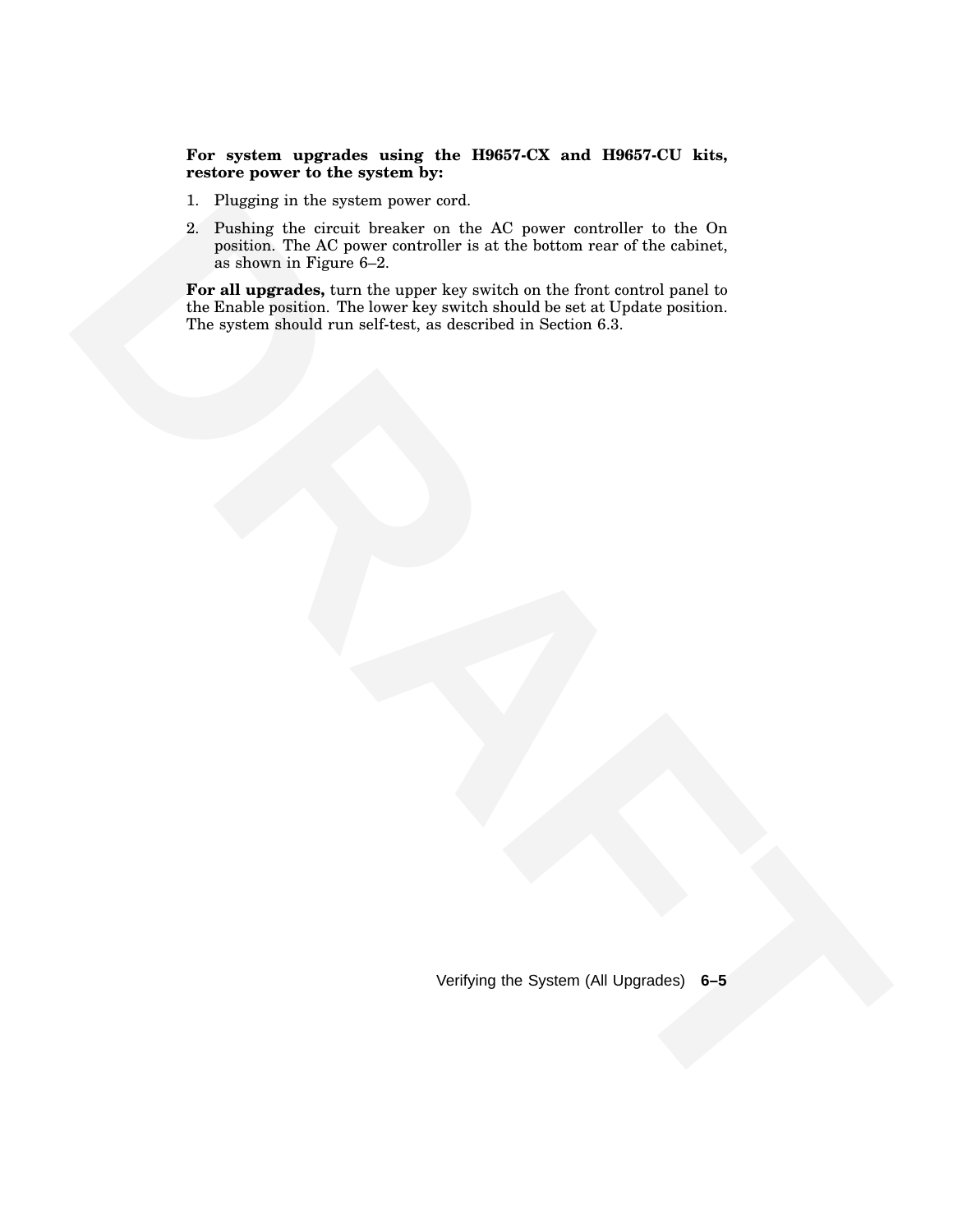# **6.3 Examine the Power-Up Test Display**

**At system power-up, check test results on the display.**

#### **Example 6–1: Power-Up Test Display for Upgrade from 610 to 620**

|       |     |              |   |   |   |                                  |           |                 |   | #123456789 0123456789 0123456789 0123456789 012345#                   |                |                |     |              |          |            |  |
|-------|-----|--------------|---|---|---|----------------------------------|-----------|-----------------|---|-----------------------------------------------------------------------|----------------|----------------|-----|--------------|----------|------------|--|
| F     | F.  | <sup>D</sup> | ⊂ | B | A | 9                                | 8         | $7\overline{ }$ | 6 | 5                                                                     | $\overline{4}$ | $\overline{3}$ | 2   | $\mathbf{1}$ | $\Omega$ | NODE #     |  |
|       | A   | A            |   |   |   | М                                | М         |                 |   |                                                                       |                |                | P   | Ρ            |          | TYP        |  |
|       | $+$ | $+$          |   |   |   | $\ddot{}$                        | $\ddot{}$ |                 |   |                                                                       |                |                | $+$ | $+$          |          | STF        |  |
|       |     |              |   |   |   |                                  |           |                 |   |                                                                       |                |                | Ε   | В            |          | <b>BPD</b> |  |
|       |     |              |   |   |   |                                  |           |                 |   |                                                                       |                |                | $+$ | $+$          |          | ETF        |  |
|       |     |              |   |   |   |                                  |           |                 |   |                                                                       |                |                | Ε   | В            |          | <b>BPD</b> |  |
|       |     |              |   |   |   | A2                               | - A1      |                 |   |                                                                       |                |                |     |              |          | <b>ILV</b> |  |
|       |     |              |   |   |   | 128 128                          |           |                 |   |                                                                       |                |                |     |              |          | 256 Mb     |  |
|       |     |              |   |   |   |                                  |           |                 |   | Console = $V1.00$ RBDs = $V1.00$ EEPROM = $1.00/1.00$ SN = GA14012345 |                |                |     |              |          |            |  |
| ?002D |     |              |   |   |   | For Secondary Processor n        |           |                 |   |                                                                       |                |                |     |              |          |            |  |
| ?005A |     |              |   |   |   | System serial number mismatch    |           |                 |   |                                                                       |                |                |     |              |          |            |  |
|       |     |              |   |   |   | Secondary Processor has xxxxxxxx |           |                 |   |                                                                       |                |                |     |              |          |            |  |
| >>    |     |              |   |   |   |                                  |           |                 |   |                                                                       |                |                |     |              |          |            |  |

#### **Example 6–2: Power-Up Test Display for an H9657-CX Upgrade**

| F     | Е              | D            | #123456789 0123456789 0123456789 0123456789 012345#<br>C                                             | В | Α | 9              | 8              | 7 | 6                      | 5           | 4                               | 3           | 2              | $\mathbf{1}$              | $\mathbf 0$ | NODE #                          |  |
|-------|----------------|--------------|------------------------------------------------------------------------------------------------------|---|---|----------------|----------------|---|------------------------|-------------|---------------------------------|-------------|----------------|---------------------------|-------------|---------------------------------|--|
|       | Α<br>$\ddot{}$ | Α            |                                                                                                      |   |   | М              | М<br>$\ddot{}$ |   |                        |             |                                 |             | Ρ              | $\, {\bf p}$<br>$^+$      |             | TYP<br>STF                      |  |
|       |                |              |                                                                                                      |   |   |                |                |   |                        |             |                                 |             | Е<br>Ε         | В<br>$\! + \!\!\!\!$<br>В |             | <b>BPD</b><br>ETF<br><b>BPD</b> |  |
|       |                |              |                                                                                                      |   |   | A2<br>128 128  | A1             |   |                        |             |                                 |             |                |                           |             | ILV<br>256 Mb                   |  |
|       |                |              | Console = $V1.00$ RBDs = $V1.00$ EEPROM = $1.00/1.00$ SN = GA14012345                                |   |   |                |                |   |                        |             |                                 |             |                |                           |             |                                 |  |
|       | ?005A          |              | ?002D For Secondary Processor n<br>System serial number mismatch<br>Secondary Processor has xxxxxxxx |   |   |                |                |   |                        |             |                                 |             |                |                           |             |                                 |  |
| $>>>$ |                |              |                                                                                                      |   |   |                |                |   |                        |             |                                 |             |                |                           |             |                                 |  |
|       |                |              | Example 6-2: Power-Up Test Display for an H9657-CX Upgrade                                           |   |   |                |                |   |                        |             |                                 |             |                |                           |             |                                 |  |
|       |                |              | #123456789 0123456789 0123456789 0123456789 012345#                                                  |   |   |                |                |   |                        |             |                                 |             |                |                           |             |                                 |  |
| F     | Е              | D            | C                                                                                                    | В | Α | 9              | 8              |   |                        | 5           | 4                               | 3           | $\overline{a}$ | $\mathbf{1}$              | $\mathbf 0$ | NODE #                          |  |
|       | Α<br>$\circ$   | Α<br>$\circ$ |                                                                                                      |   |   | М<br>$\ddot{}$ | М<br>$\ddot{}$ |   | Ρ<br>$\qquad \qquad +$ | Ρ<br>$^+$   | $\, {\bf P}$<br>$^{\mathrm{+}}$ | Ρ<br>$\, +$ |                | $\bullet$                 |             | TYP<br>STF <sup>Q</sup>         |  |
|       |                |              |                                                                                                      |   |   |                |                |   | Ε<br>$^{+}$            | Ε<br>$^{+}$ | E<br>$+$                        | В<br>$\, +$ |                |                           |             | <b>BPD</b><br>ETF <sup>8</sup>  |  |
|       |                |              |                                                                                                      |   |   |                |                |   | Ε                      | Е           | Ε                               | В           |                |                           |             | <b>BPD</b>                      |  |
|       |                |              |                                                                                                      |   |   |                |                |   |                        |             |                                 |             |                |                           |             | $XBI D + 0$<br>$XBI$ $E$ +      |  |
|       |                |              |                                                                                                      |   |   | A2<br>128 128  | A1             |   |                        |             |                                 |             |                |                           |             | ILV<br>256 Mb                   |  |
|       |                |              | Console = $V1.00$ RBDs = $V1.00$ EEPROM = $2.00/2.00$ SN = 000000000                                 |   |   |                |                |   |                        |             |                                 |             |                |                           |             |                                 |  |
|       |                |              | ?004F System serial number has not been initialized. $\bullet$                                       |   |   |                |                |   |                        |             |                                 |             |                |                           |             |                                 |  |
| $>>>$ |                |              |                                                                                                      |   |   |                |                |   |                        |             |                                 |             |                |                           |             |                                 |  |
|       |                |              |                                                                                                      |   |   |                |                |   |                        |             |                                 |             |                |                           |             |                                 |  |
|       |                |              |                                                                                                      |   |   |                |                |   |                        |             |                                 |             |                |                           |             |                                 |  |
|       |                |              |                                                                                                      |   |   |                |                |   |                        |             |                                 |             |                |                           |             |                                 |  |
|       |                |              |                                                                                                      |   |   |                |                |   |                        |             |                                 |             |                |                           |             |                                 |  |
|       |                |              | 6-6 VAX 6000: Installing Model 600 Processors                                                        |   |   |                |                |   |                        |             |                                 |             |                |                           |             |                                 |  |
|       |                |              |                                                                                                      |   |   |                |                |   |                        |             |                                 |             |                |                           |             |                                 |  |
|       |                |              |                                                                                                      |   |   |                |                |   |                        |             |                                 |             |                |                           |             |                                 |  |
|       |                |              |                                                                                                      |   |   |                |                |   |                        |             |                                 |             |                |                           |             |                                 |  |
|       |                |              |                                                                                                      |   |   |                |                |   |                        |             |                                 |             |                |                           |             |                                 |  |

#### **6–6** VAX 6000: Installing Model 600 Processors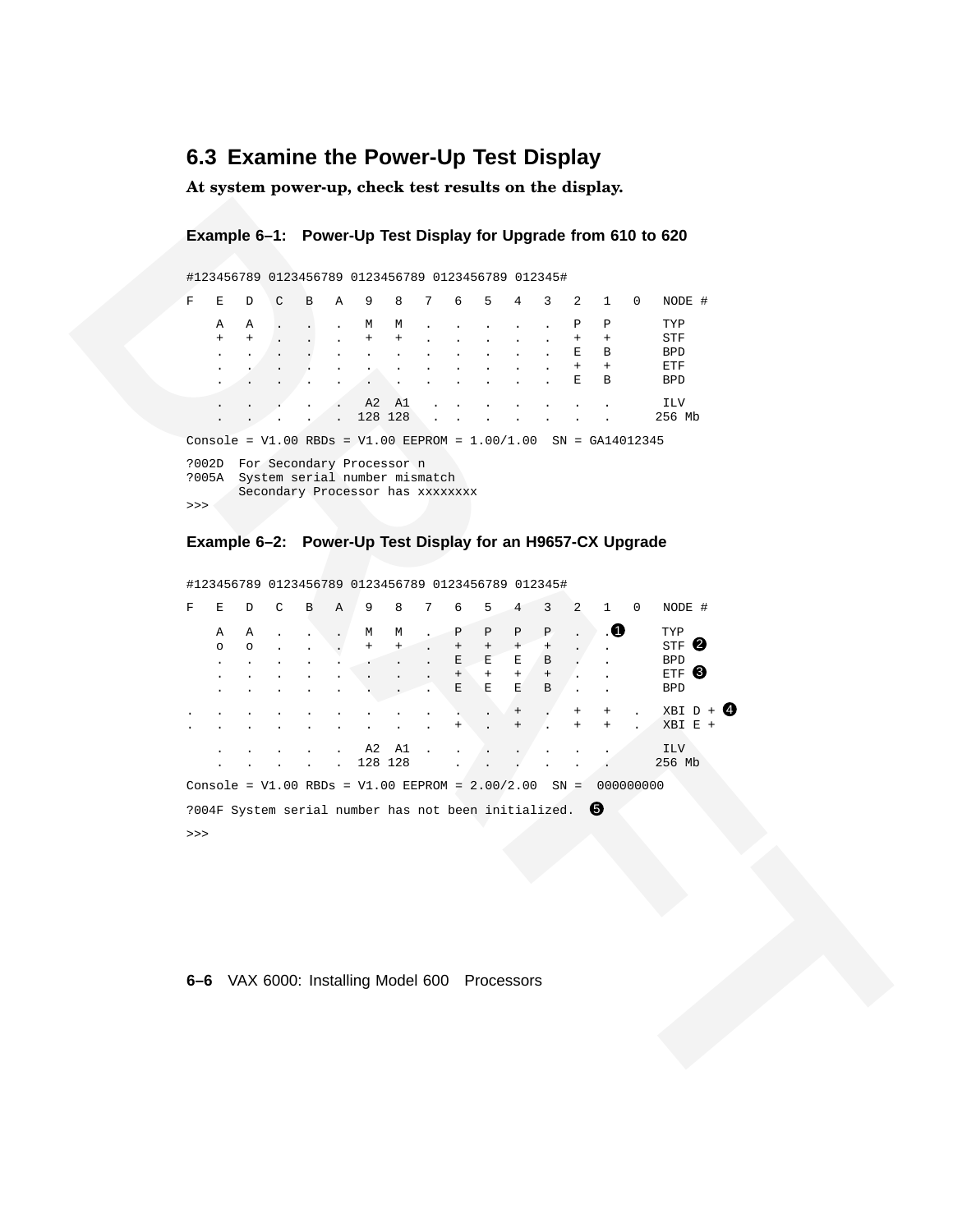The first phase of verification involves checking the power-up test display. When you power up the system, various tests run, showing the state of each module in the XMI card cage. (Entering the INITIALIZE command at the console prompt also generates power-up testing.) Example 6–1 shows a power-up test display for an upgrade from a VAX 6000 Model 610 to a Model 620. Another processor has been added. Example 6–2 shows an upgrade using the H9657-CX kit.

The control of the presentation for the state of the control of the state in the control of the state of the state in the state is the state of the state of the state in the state is the state of the state in the state in **NOTE:** *If you are replacing a single processor, or the boot processor of a multiprocessor system, and no display appears on power-up, the console baud rate and your terminal baud rate may not be set the same. Press the* BREAK *key, which steps the terminal baud rate in the available increments, until you get the console prompt (>>>). Change the console terminal speed at the keyboard or by using the SET TERMINAL/SPEED:n console command. Then type INIT to start self-test.*

- 1 Examine the power-up test display. Note that for the H9657-CX upgrade, the TYP line shows XMI slots 1 and 2 as empty (see  $\bullet$  of Example 6–2. The T2019 module actually occupies slot 2, and its components (heat sinks) protrude into slot 1.
- 2 Check the STF line to see that all Model 600 processors and other modules passed their on-board self-test.
- 3 Check the ETF line to see that all CPUs passed the extended testing. For Model 600 systems, extended testing includes CPU/ memory interaction and multiprocessor tests.
- 4 Check the XBI lines for self-test results for VAXBI modules.
- 5 The system serial number error message appears, indicating that the processors do not have the system serial number in their EEPROMs. ( This is done in the next step, described in Section 6.4.

If a KA66A processor module fails power-up testing, as shown by a minus (–) rather than a plus in the STF or ETF rows, the most likely problem is that the module is improperly seated in the XMI slot. Power the system down, reseat the failed module, and power the system up again.

If the KA66A module still fails power-up testing, it should probably be replaced. You can further isolate the problem by looking at the KA66A LEDs. See Appendix B for a discussion of the KA66A LEDs.

Verifying the System (All Upgrades) **6–7**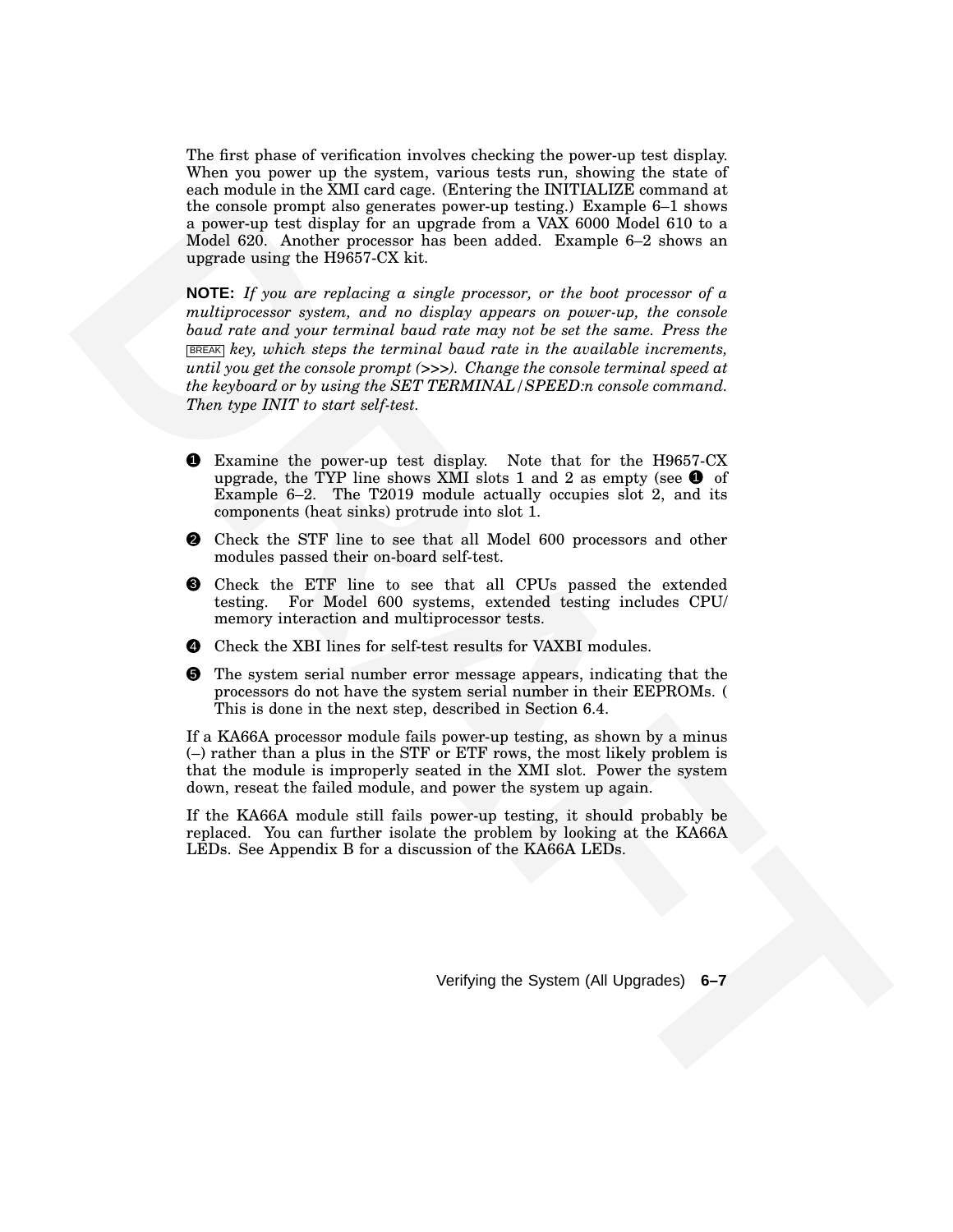#### **6.4 Set System Parameters (Mandatory)**

**Example 6–3: Setting the System Serial Number and Parameters**

| Example 6-3: Setting the System Serial Number and Parameters                                                                                                                                                                                                                                                                                                                                  |                                                                                                                                                                                                                                                                                            |
|-----------------------------------------------------------------------------------------------------------------------------------------------------------------------------------------------------------------------------------------------------------------------------------------------------------------------------------------------------------------------------------------------|--------------------------------------------------------------------------------------------------------------------------------------------------------------------------------------------------------------------------------------------------------------------------------------------|
| >>> SET CPU n<br><b>ESC DEL SET SYSTEM SERIAL 2</b><br>>><br>Enter system serial number? aannnnnnnn ! System prompts for serial<br>Update EEPROM? $(Y \text{ or } N) >> Y$<br>?0073 System serial number updated.<br>❸<br>>>> ESC DEL SET POWER<br>Power System >>> A<br>Power System Read as A                                                                                               | ! Make the rightmost new CPU<br>! the boot processor.<br>! number; enter 2-alpha,<br>! 8-numeric digit serial number.<br>! System prompts for response.<br>! Enter Y to update the boot<br>! processor's serial number.<br>! For H9657-CX (A) and -CU (C)<br>! upgrades, set system power. |
| Update EEPROM? (Y or N) >>> Y<br>?011B Power System updated.                                                                                                                                                                                                                                                                                                                                  | ! System prompts for response.<br>! Enter Y to update the boot                                                                                                                                                                                                                             |
| Ø<br>>>> UPDATE m<br>Now updating the EEPROMS of node m                                                                                                                                                                                                                                                                                                                                       | ! Use the UPDATE command to<br>! specifically update the EEPROM<br>! on any other new processors.<br>! UPDATE takes several minutes                                                                                                                                                        |
| >>> SET BOOT DEFAULT / XMI:E / BI:4 DU0 $\bullet$                                                                                                                                                                                                                                                                                                                                             | ! per CPU.                                                                                                                                                                                                                                                                                 |
| You now need to set parameters within the EEPROM of the new processors<br>that define their context in the system in which they have been installed.<br>In particular, you must set the system serial number in the EEPROM of the<br>newly-installed processors. And, if you have upgraded using an H9657-CX<br>or -CU kit, you must also set the power indication in all the new processors. |                                                                                                                                                                                                                                                                                            |
| Set the lower key switch to Update and issue the SET CPU command<br>➊<br>to make the rightmost new processor the boot processor. If you forget<br>to set the key switch, you will receive a console error message.                                                                                                                                                                            |                                                                                                                                                                                                                                                                                            |
| Set the system serial number. To issue the SET SYSTEM SERIAL<br>❷<br>command, depending on your keyboard, you enter one of the following:                                                                                                                                                                                                                                                     |                                                                                                                                                                                                                                                                                            |
| 6-8 VAX 6000: Installing Model 600 Processors                                                                                                                                                                                                                                                                                                                                                 |                                                                                                                                                                                                                                                                                            |
|                                                                                                                                                                                                                                                                                                                                                                                               |                                                                                                                                                                                                                                                                                            |

- 1 Set the lower key switch to Update and issue the SET CPU command to make the rightmost new processor the boot processor. If you forget to set the key switch, you will receive a console error message.
- 2 Set the system serial number. To issue the SET SYSTEM SERIAL command, depending on your keyboard, you enter one of the following:

#### **6–8** VAX 6000: Installing Model 600 Processors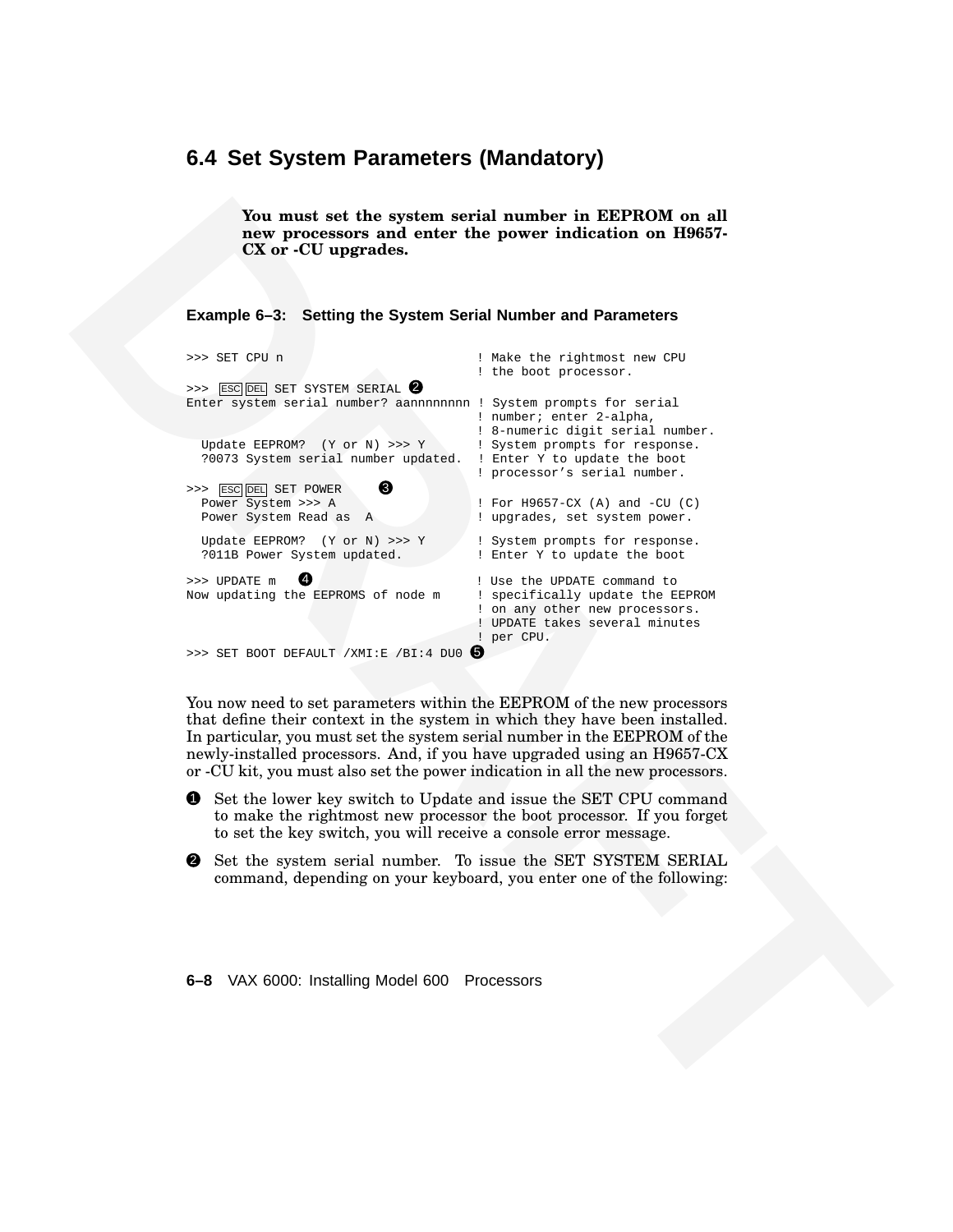>>> CTRL/[ DEL SET SYSTEM SERIAL ! VT200 terminals and higher

>>> ESC DEL SET SYSTEM SERIAL ! VT100 and hardcopy terminals

At the prompt, enter the serial number.<sup>1</sup> The console program prompts for confirmation to update the EEPROM. Type *Y*.

3 If you have gone through an H9657-CX or H9657-CU upgrade, you must use the SET POWER command to store the power conversion information in EEPROM. Otherwise, proceed to  $\bullet$ . The SET POWER command accepts three options:

- A Power system upgraded with an H9657-CX kit
- B Power system includes a battery backup system
- $C$  Power system upgraded with an H9657-CU kit (default)

Again, the console prompts for EEPROM update, and then confirms the setting.

4 Issue an UPDATE m command to propagate the system serial number and power information to each new CPU's EEPROM.

Note that UPDATE will not work if the ROM revision levels are different on the boot processor and the processor being updated. UPDATE will print an error message to that effect.

As the proof , easier that samella units are the samella three terms on the constraints of the priority of the samella and HBS77CXX are 194957. CV and the same changes in the stress of the samella and the samella three sa Revisions to ROM code are generally of such an extent that major new capabilities or fixes are included in the latest revision, and ideally all of a system's processors should have the latest (highest-numbered) ROM revisions. However, the console code does not preclude running processors with different ROM revisions.

If you decide to bring the system up with processors with different ROM revisions, you will then have to use individual SET commands to set the system serial number and power on each newly installed processor.

5 Now issue other console commands to customize system parameters. These commands include SET BOOT, SET TERMINAL, SET LANGUAGE. Refer to the printout you created in Section 2.1, Record System Parameters.

CTRL/[ DEL SHOW SYSTEM SERIAL

Verifying the System (All Upgrades) **6–9**

<sup>1</sup> The system's serial number will have been recorded and saved in the *Site Management Guide* during the preparation steps described in Chapter 2. Or, you can find the correct serial number by issuing a SET CPU command to a previously installed CPU and then the command: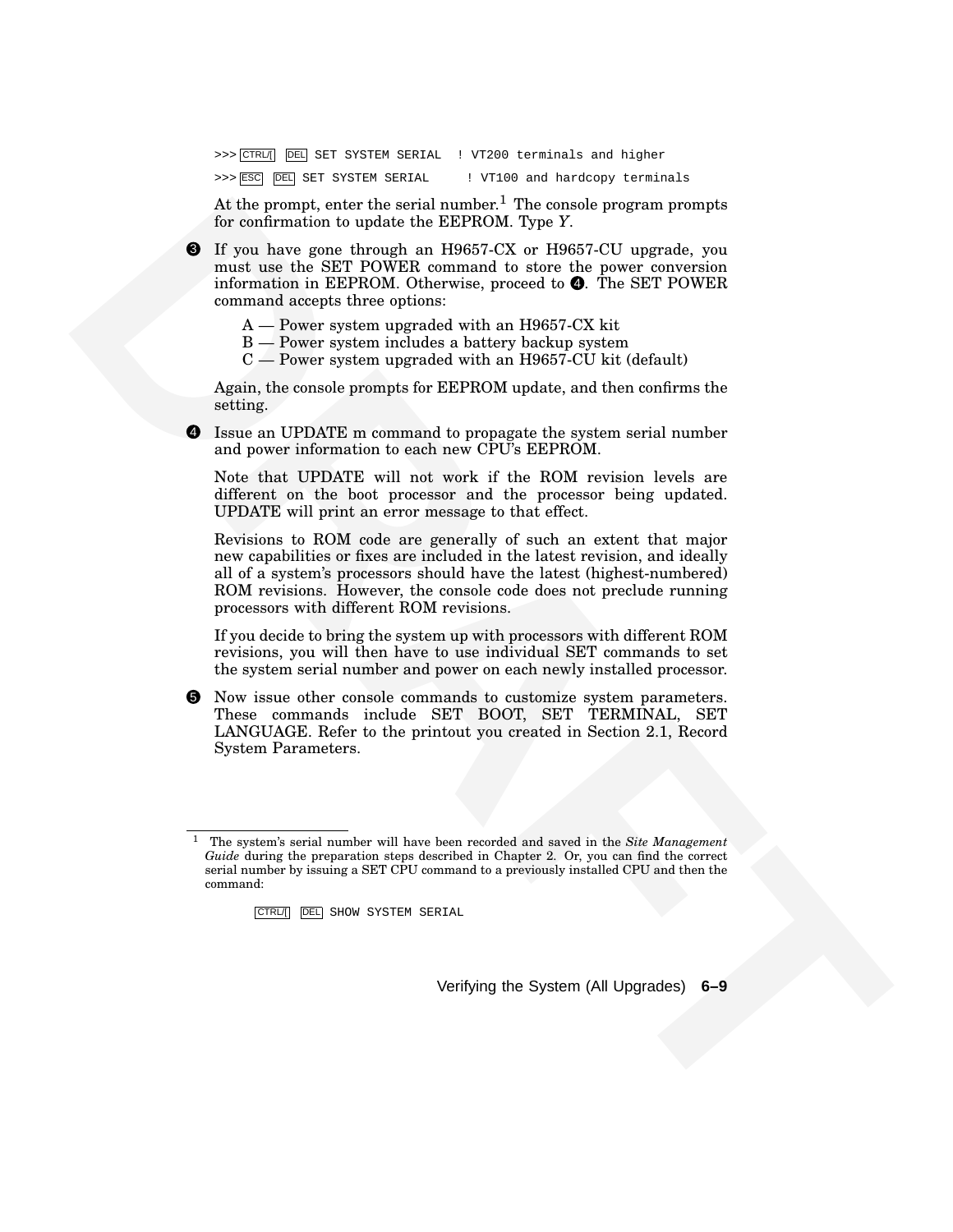# **6.5 Run EVUCA to Apply Current ROM and PCS Patches (Mandatory)**

#### **Example 6–4: Using VAX/DS to Run EVUCA to Patch EEPROMs on All Modules**

| EVUCA program.                                                                   |
|----------------------------------------------------------------------------------|
| Example 6-4: Using VAX/DS to Run EVUCA to Patch EEPROMs on All<br><b>Modules</b> |
|                                                                                  |
| $\mathbf 0$<br>>>> BOOT /XMI:A /R5:10 /FILENAME:ISL_LVAX_B EX0                   |
|                                                                                  |
| [Initial Display]                                                                |
|                                                                                  |
|                                                                                  |
| ❷<br>Network Initial System Load Function<br>Version 1.1                         |
| FUNCTION<br>FUNCTION<br>ID                                                       |
| Display Menu<br>$\mathbf{1}$                                                     |
| $\overline{2}$<br>Help<br>$\overline{3}$<br>Choose Service                       |
| $\overline{4}$<br>Select Options                                                 |
| 5<br>Stop<br>❸                                                                   |
| Enter a function ID value: 3                                                     |
| OPTION<br>OPTION<br>ID                                                           |
| $\mathbf{1}$<br>Find Services<br>2                                               |
| Enter known Service Name<br>❹<br>Enter an Option ID value: 1                     |
| Working                                                                          |
|                                                                                  |
|                                                                                  |
|                                                                                  |
| 6-10 VAX 6000: Installing Model 600 Processors                                   |
|                                                                                  |
|                                                                                  |
|                                                                                  |
|                                                                                  |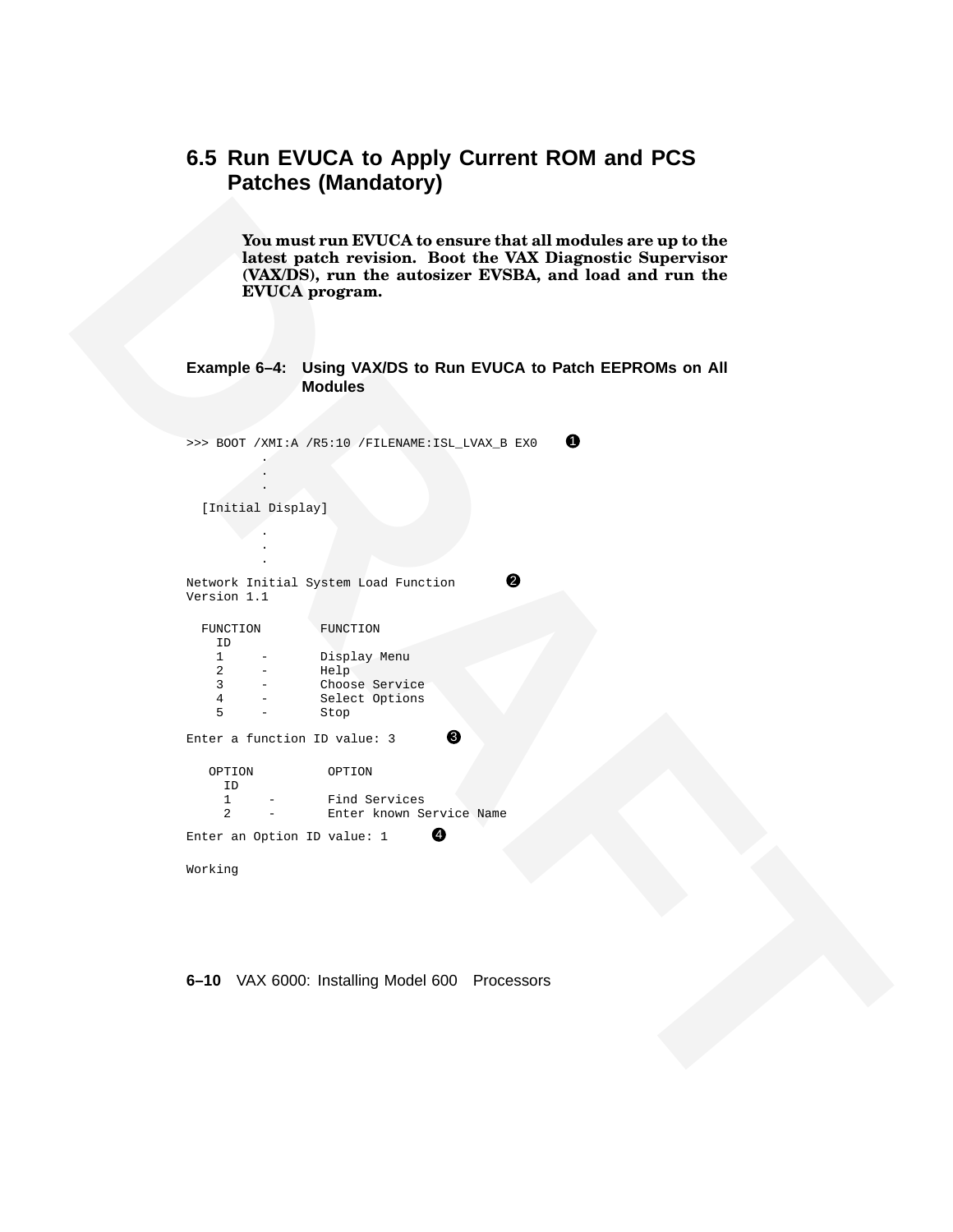#### **EVUCA Functions**

EVUCA checks the patch revision level on the latest diagnostic CD or tape against the EEPROM patch revision level on the newly installed processors.

If EVUCA finds different patch revision levels, it prompts you to ask if the patches should be made; that is, if the revisions on the diagnostic media should be written to EEPROM on the newly installed processors where it will be usedto augment or correct code in the Console and Diagnostic ROMs and PCS (Patchable Control Store) on the processor chip itself.

In general, a higher patch number means a later revision. For example, Revision 1.06 was made at a later time than 1.01, and includes the most complete and comprehensive changes. (You may want to run EVUCA to check EEPROM patch revision levels on all processors, not just those newly installed, to make sure all are running at the same level.)

This section shows a sample console session, starting with booting the VAX Diagnostic Supervisor (VAX/DS) from the console prompt. EVUCA is one of the programs that can be run under VAX/DS.

**EXERCIS CONFIRM CONFIRM CONFIRM CONFIRM CONFIRM CONFIRM CONFIRM CONFIRM CONFIRM CONFIRM CONFIRM CONFIRM CONFIRM CONFIRM CONFIRM CONFIRM CONFIRM CONFIRM CONFIRM CONFIRM CONFIRM CONFIRM CONFIRM CONFIRM CONFIRM CONFIRM CONF** 1 Boot VAX/DS from the diagnostic media. This example shows a boot from an Ethernet-based compact disk (CD) server connected to a DEMNA (indicated by EX0) located at XMI node A. The /FILENAME qualifier identifies the Initial System Load (ISL) program, needed for booting from CD servers. The general form for the filename is ISL\_ LVAX n, where n is the revision letter noted on the diagnostic CD.

For a CD server connected to a DEBNI or DEBNA, an example is:

>>> BOOT/XMI:m/FILENAME:ISL\_LVAX\_B/BI:n/R5:10 ET0

An example of booting from a TK50, TK70, or TF85 console load device is:

>>> BOOT/R5:10 CSA1

- 2 For CD servers only: the ISL program prompts for responses to load and run VAX/DS. These prompts are discussed in items  $\Theta$  through  $\Theta$ . If you boot from another device, VAX/DS is booted and run immediately; go to step  $\bullet$ .
- 3 The ISL program presents presents options; type 3 to select a service.
- You can select a service in two ways: Option 1 lists the services available. Option 2 lets you enter a known service name.

Verifying the System (All Upgrades) **6–11**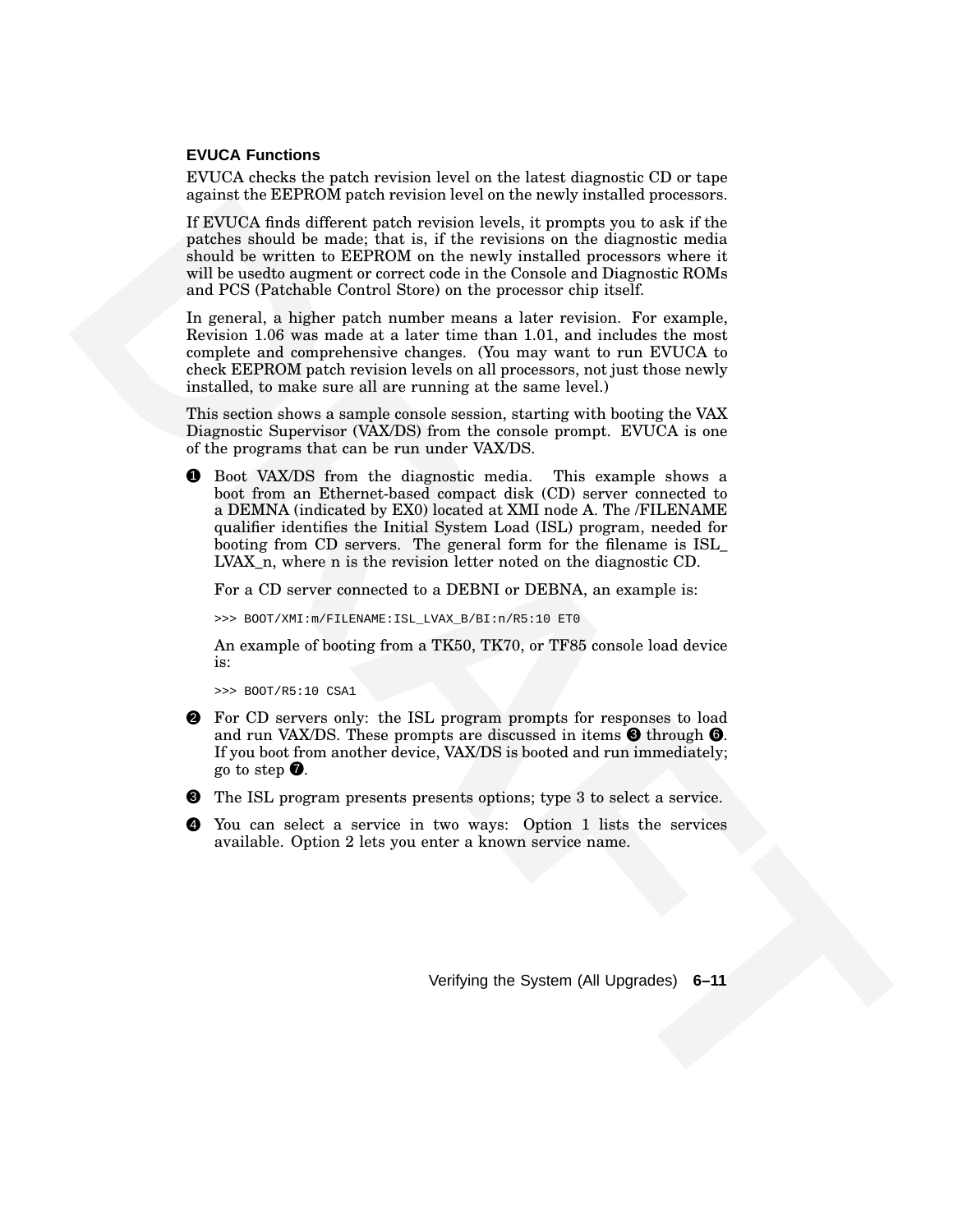#### **Example 6–5: Using VAX/DS to Run EVUCA to Patch EEPROM on All Modules (Part 2)**

```
Survey Property : \theta<br>
Therefore Reserves<br>
Experimental<br>
Experimental<br>
DRAFT DRAFT CONTEXT<br>
CONTEXT CONTEXT<br>
CONTEXT CONTEXT<br>
CONTEXT CONTEXT CONTEXT CONTEXT CONTEXT<br>
CONTEXT CONTEXT CONTEXT CONTEXT CONTEXT CONTEXT<br>
CO
                            Servers found:: 6 \qquad \bulletService Name Format:
                                   Service Number
                                    Service Name
                                    Server Name
                                    Ethernet ID
                            #1
                            NSS_SYSDISK
                            ESS_08002B15FCE1
                            08-00-2B-15-FC-E1
                            #2
                            600_DIAG_B
                            ESS-08002B15FCE1
                            08-00-2B-15-FC-E1
                            Enter a Service Number or \langle CR \rangle for more: 2 6
                                                    Copyright Digital Equipment Corporation
                                                                       1991.
                                                               All Rights Reserved.
                              DIAGNOSTIC SUPERVISOR. ZZ-EXSAA-X15.0-191 1-JAN-1991 00:00:13
                            DS> RUN EVSBA
                            *********************************************************************************
                                                  Copyright Digital Equipment Corporation
                                                            1981, 1989, 1990, 1991.
                                                               All Rights Reserved.
                             ********************************************************************************
                             .. Program: EVSBA - AUTOSIZER level 3, revision 7.65, 3 tests,
                                at 00:02:04.68.
                             .. End of run, 0 errors detected, pass count is 1,
                                time is 1-JAN-1991 00:02:54.36
```
#### **6–12** VAX 6000: Installing Model 600 Processors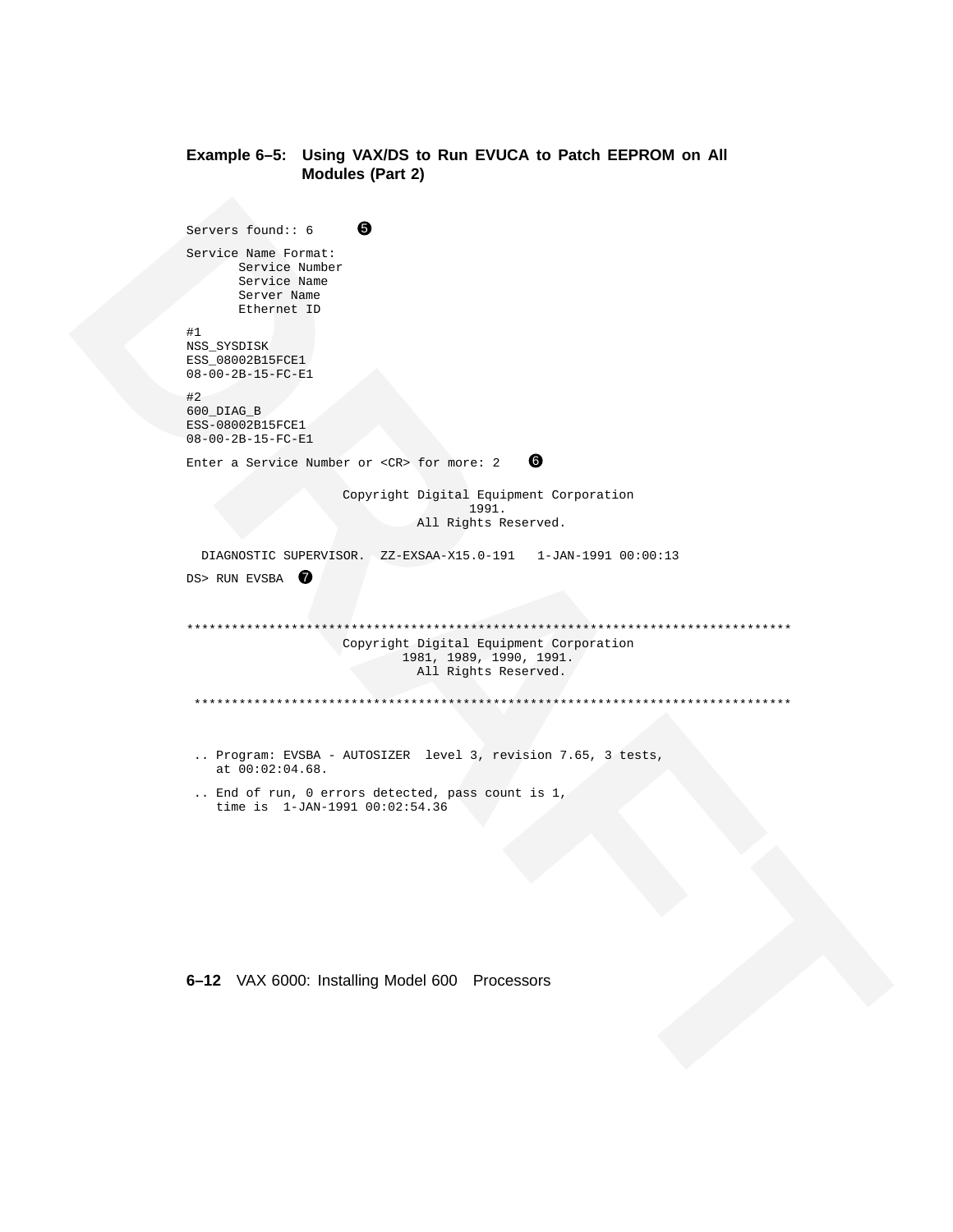- change haveness colorestig and effects the stress plus linear temperature of the stress information for the reasonating CDP. The distribution is a main beginning 600 JJMK at half yet is very stricted. The control distribu 5 In this example, the ISL program finds six CDs on the Ethernet CD server. ISL then lists identification information for each CD. In this example, two of the six disks are listed and a prompt asks you to choose between selecting one of the two disks listed or seeing more identification information for the remaining CDs. The diagnostic disk name is 600\_DIAG\_n, where n is the revision letter for the CD. So in this example, the user typed "2" to select 600\_DIAG\_B. (If no name beginning 600\_DIAG\_n had yet been printed, the correct choice response would have been a carriage return, to see the rest of the CD names.)
	- 6 The ISL program loads the VAX Diagnostic Supervisor (VAX/DS) and runs it. VAX/DS displays its diagnostic banner.
	- **Type RUN EVSBA** (the Autosizer program) to tell VAX/DS how the system is configured.

Verifying the System (All Upgrades) **6–13**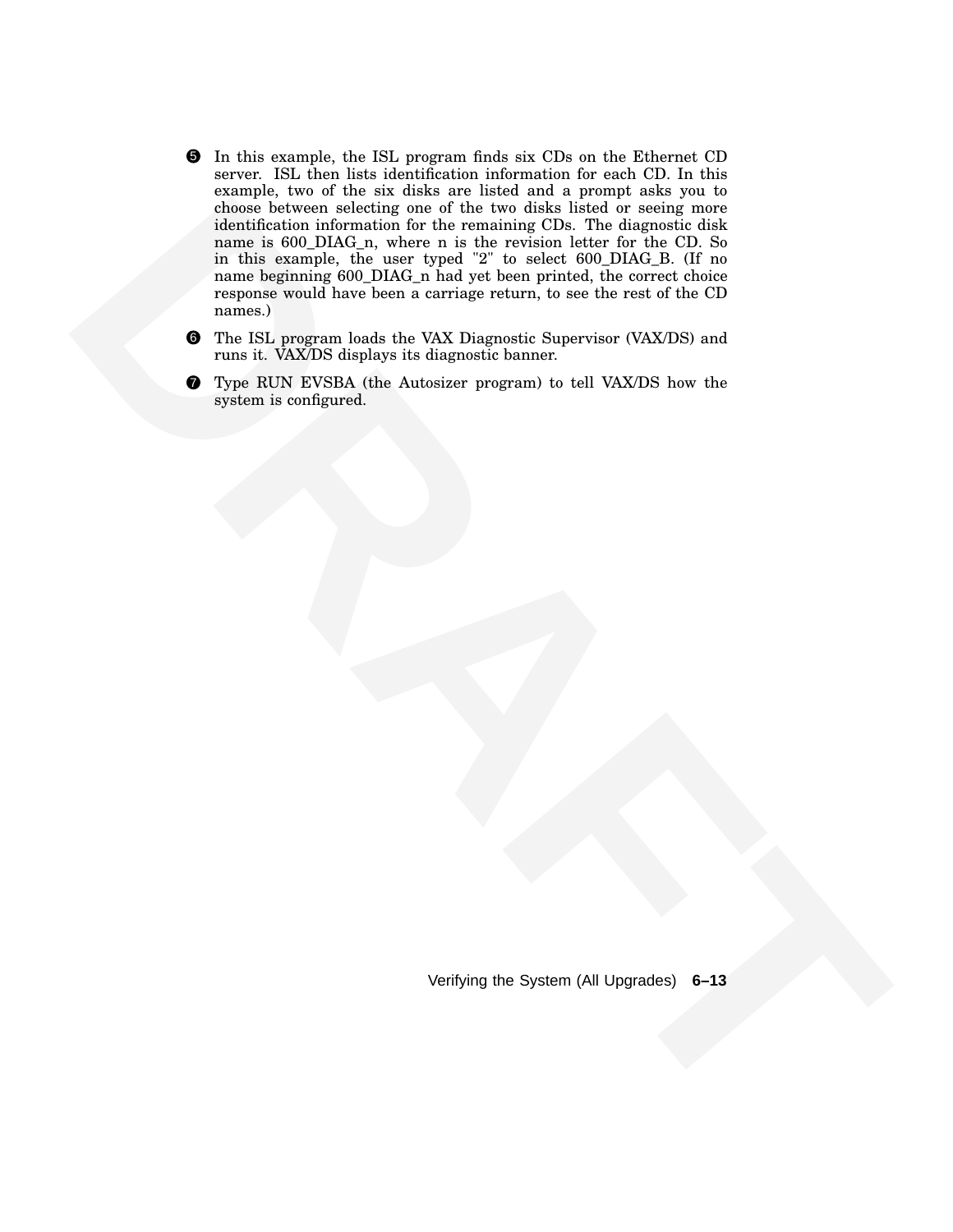#### **Example 6–6: Using VAX/DS to Run EVUCA to Patch EEPROM on All Modules (Part 3)**

**EXAMPLE CONFIRM CONTINUES AND ACTIVITY ACCOUNT AND ACTIVITY ACCOUNT AND ACTIVITY AND CONFIRM AND CONTINUES ARE<br>
<b>BETTING CONFIRM AND CONFIRM AND ACTIVITY ACCOUNT ACTIVITY ACCOUNT ACTIVITY ACCOUNT ACTIVITY ACCOUNT ACTIVIT** DS> LOAD EVUCA 8 . . . [Copyright banner prints] DS> SELECT ALL <br>DS> SET TRACE<br>DS> START DS> SET TRACE DS> START .. Program: EVUCA - VAX 6000 EEPROM Update Utility, revision 2.0, 5 tests, at 00:04:03.27. Testing: \_KA0 Please put the front panel switch in the update position.  $\bullet$ Press <RET> when ready. Test 2: Load data from media Data file? <EXUCA.BIN> Searching for data file... Data file loaded. Looking for patch for CPU 09 - ROM 1.00 EEPROM 1.00. Patch image is revision 01.01 Do you really want to apply this patch  $[(No)]$ , Yes] yes  $[4]$ Test 3: Determine Typecodes Updated Test 4: Update EEPROM data Getting selectable boot primitives for CPU 09, ROM 1.00 Updating CPU 09 Primary CPU 09 Done

**6–14** VAX 6000: Installing Model 600 Processors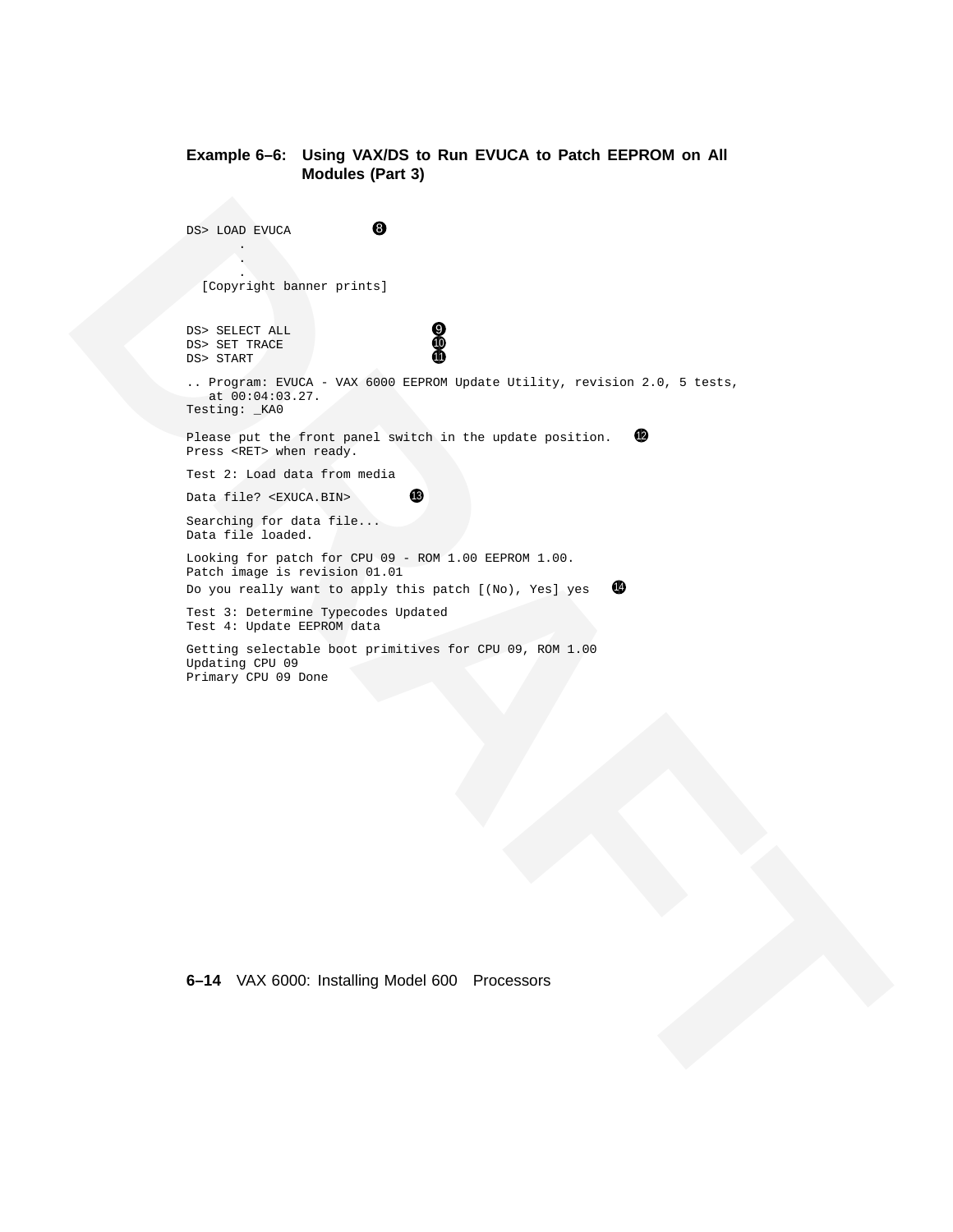- 8 Load the EVUCA program to check for patch revision and request patch updates.
- 9 Type SELECT ALL to request that all processors be checked. In this case, there is only one at XMI node 9, as will appear later in the listing.
- <sup>10</sup> The SET TRACE command requests that VAX/DS display information on the console terminal so that you can tell when a test is running.
- **11** Type START to begin execution of the EVUCA program.
- **2** This request only appears if the front panel switch is not in the UPDATE position. The program will wait until you turn the switch, and then type RETURN to continue the program.
- **E** hyper SELECT ALL to request that all presents the cluster. In this properties the content of the select that the select the selection of the SET PLV-C average of the NVCPS and properties of the selection of the SET PL **13** Type EXUCA.BIN, the name of the file on the diagnostic media containing the patches for the processors. The file is loaded, and its information checked against current information in EEPROM. In this case, the EEPROM revision is 1.00 and the patch on the diagnostic media is 01.01, a later revision.
	- <sup>14</sup> EVUCA prompts to see if you want to apply the patch. The default is NO. Type yes to apply the patch.

In the example, the patch is made to CPU 09 (the only one in this example), and EVUCA displays status information to that effect.

Verifying the System (All Upgrades) **6–15**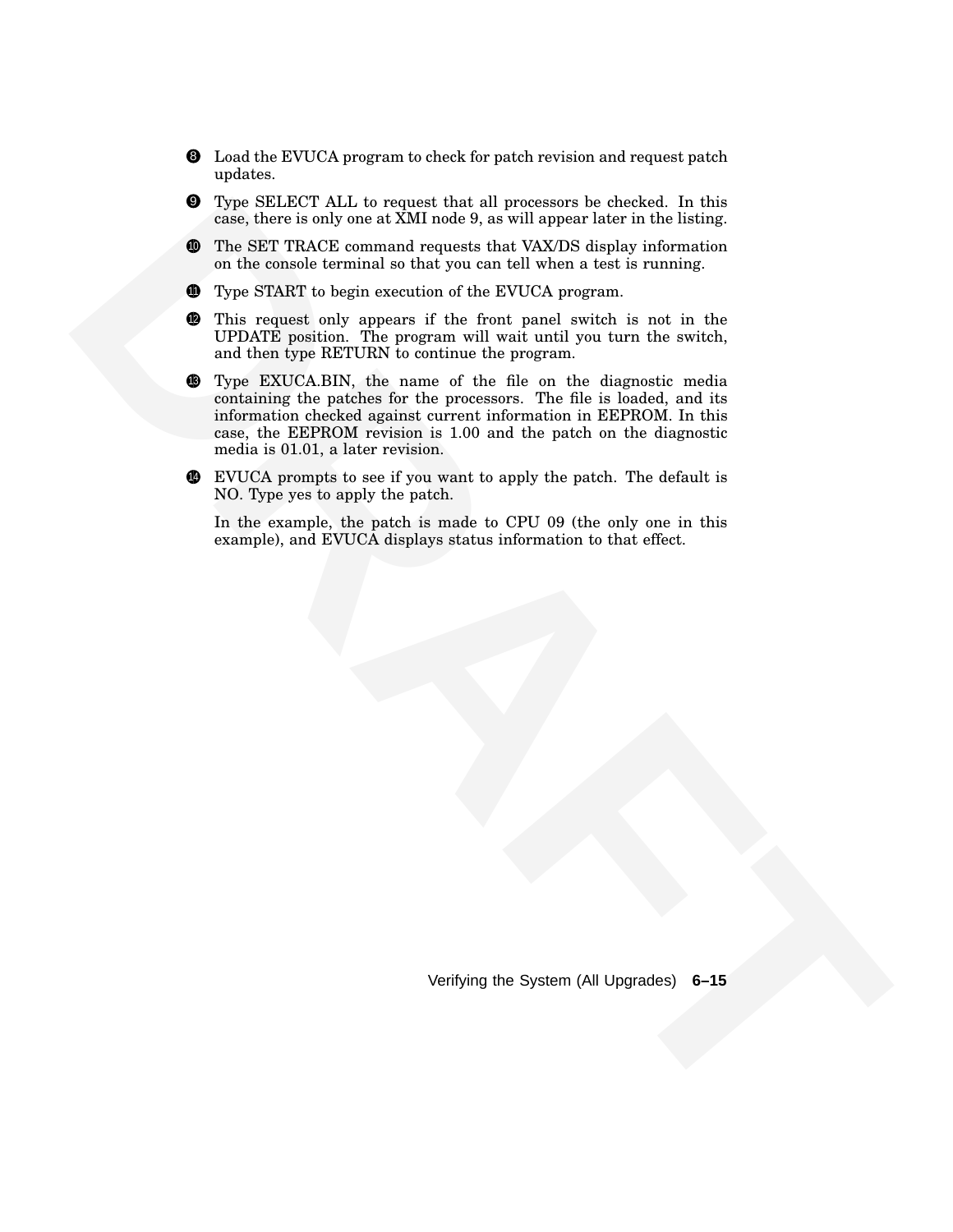#### **Example 6–7: Using VAX/DS to Run EVUCA to Patch EEPROM on All Modules (Part 4)**

**EXAMPLE SUBJECT CONTINUOUS CONTINUOUS CONTINUOUS CONTINUOUS CONTINUOUS CONTINUOUS CONTINUOUS CONTINUOUS CONTINUOUS CONTINUOUS CONTINUOUS CONTINUOUS CONTINUOUS CONTINUOUS CONTINUOUS CONTINUOUS CONTINUOUS CONTINUOUS CONTIN** Test 5: Show Boot primitives  $\bigoplus$ ROM boot primitives for CPU 09, revision 00.06 are: 1 This boot primitive supports the following: - boot primitive designation DU Device KDB50, device type 010E Device KDM70, device type 0C22 2 This boot primitive supports the following: - boot primitive designation ET Device DEBNI, device type 0118 Device DEBNA, device type 410F 3 This boot primitive supports the following: - boot primitive designation EX Device DEMNA, device type 0C03 4 This boot primitive supports the following: - boot primitive designation FX Device DEMFA, device type 0823 No boot primitives found in EEPROM for CPU 09 The primary cpu was succesfully updated.  $\bullet$ Current ROM and EEPROM revisions for each CPU are:  $\bigcirc$ CPU 09 - ROM 1.00 EEPROM 01.01 .. End of run, 0 errors detected, pass count is 1, time is 1-JAN-1991 00:07:10.93 DS> EXIT

**6–16** VAX 6000: Installing Model 600 Processors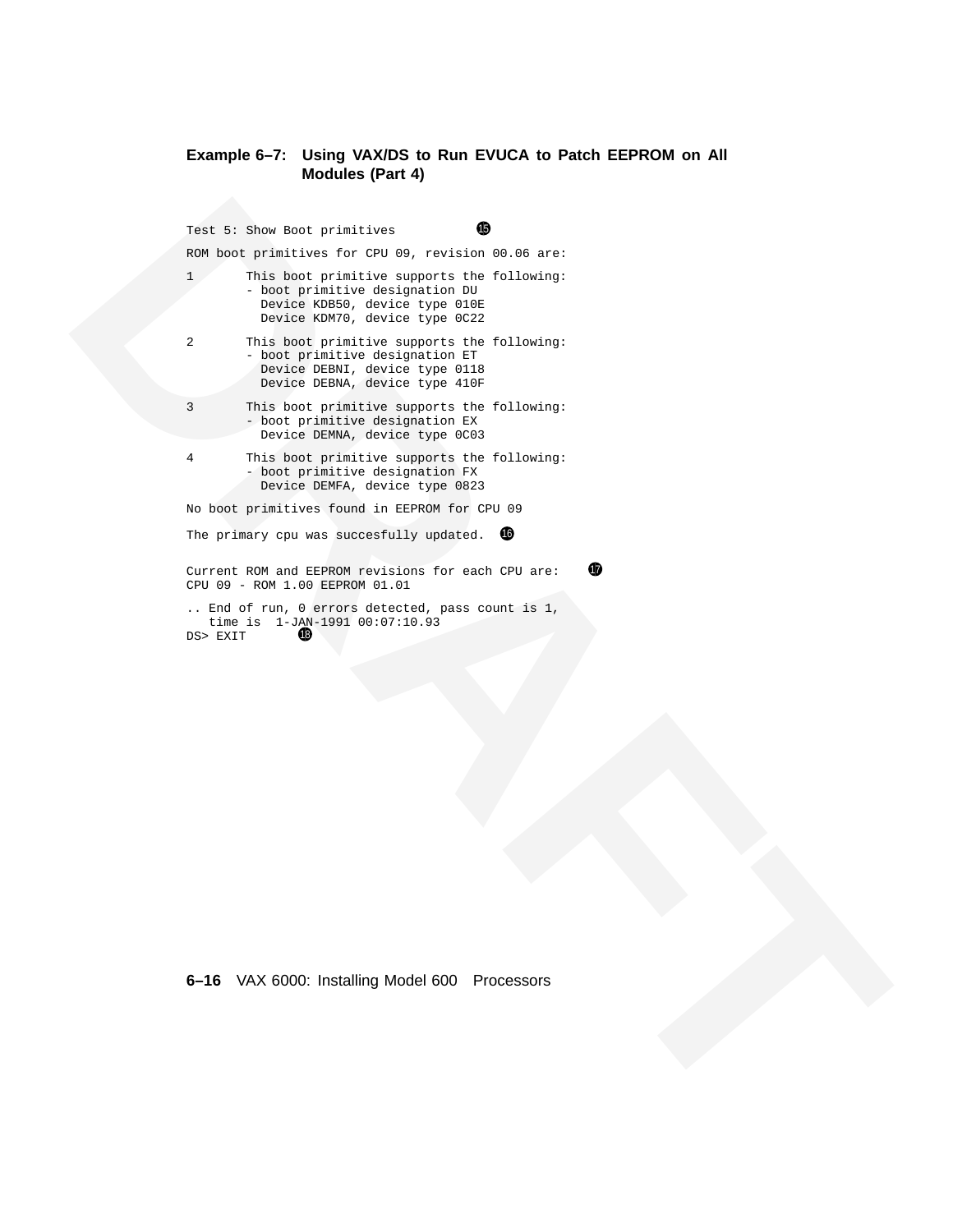<sup>15</sup> The EVUCA listing shows the *boot primitives* available in ROM and EEPROM for the system. A boot primitive for a particular device is a routine to read the system bootstrap program, VMB, from the device into memory and start it running.

**This information, then, tells what devices you can be them with a particular TPU in this information. See that devices we use that the consideration is the consideration in ROM on CPU to the analysis the consideration in** This information, then, tells what devices you can boot from with a particular CPU. In this example, four boot primitives exist in ROM on CPU 09 and none in EEPROM.

- <sup>16</sup> EVUCA displays the current ROM and EEPROM revisions. Note that EEPROM has been patched; the revision level is 1.01.
- **17** Type EXIT to terminate VAX/DS and return to console mode.

Verifying the System (All Upgrades) **6–17**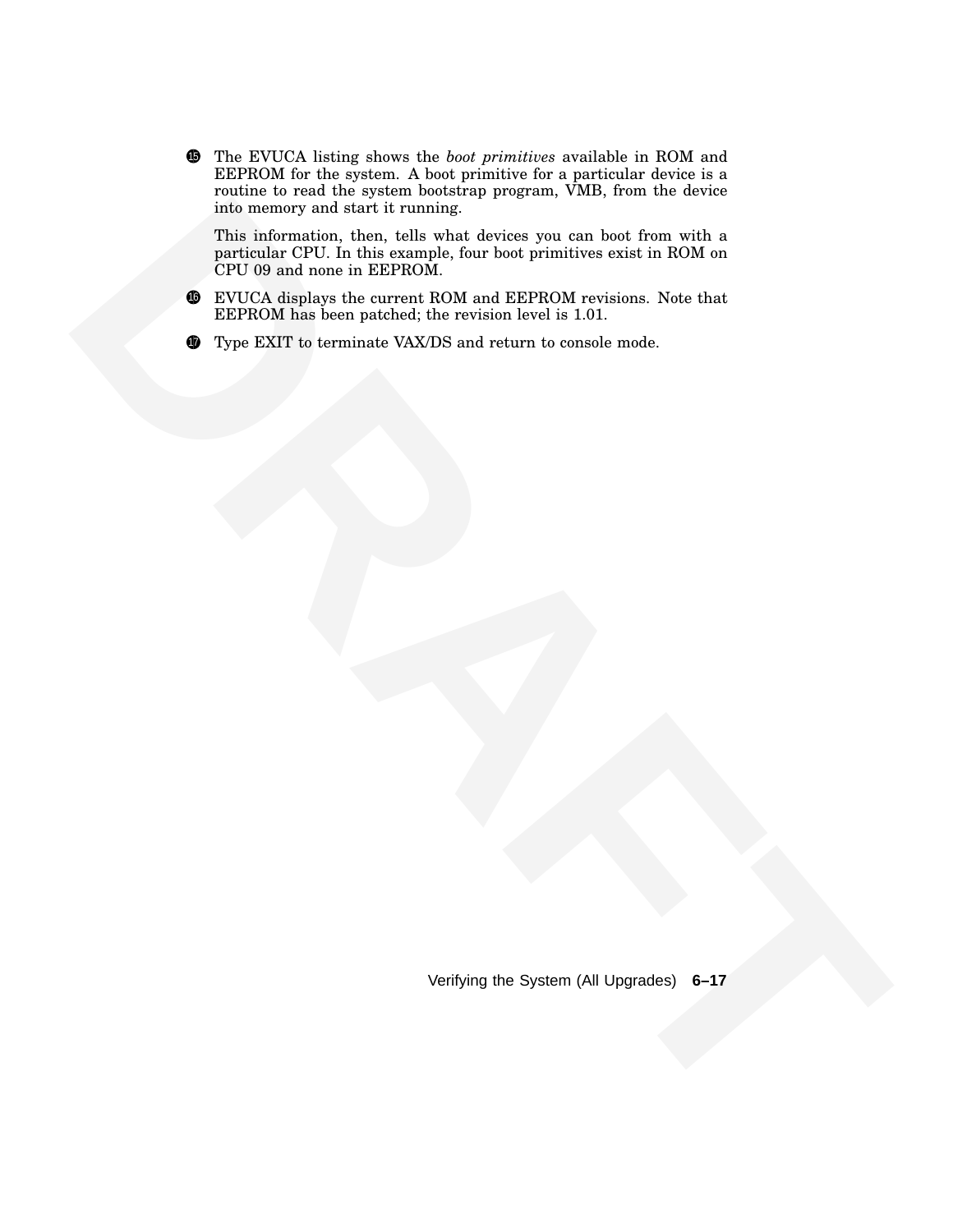#### **6.6 Print System Parameters**

**Using the SHOW FIELD and SHOW ALL commands, print the system parameters in effect for this system. Using console commands, print the parameters to the console terminal printer and save the printout in two places: the maintenance envelope attached to the back door of the cabinet and in your Site Management Guide.**

#### **Example 6–8: System Parameters Printout**

```
The proposition of SHOW PIFTID and SHOW AT-Leonarda, priori and SHOW AT-Leonarda<br>
interaction-<br>
control of the parameters to the control of the parameters<br>
control of the parameters to the control of the control of the co
                          \bullet >>> SHOW FIELD
                            Saved boot specifications:
                              DEFAULT /XMI:E /BI:4 DU0
                            Console terminal parameters:
                              /SCOPE /SPEED: 9600 /BREAK
                            Console error message language mode:
                              English
                            Memory configuration:
                            F E D C B A 9 8 7 6 5 4 3 2 1 0 NODE #
                                . . . . . A2 A1 . . . . . . . ILV
                                                 . 128 128 . . . . . . . . . 256 Mb
                              /CONSOLE_LIMIT:01000000
                              /INTERLEAVE:DEFAULT
                            Power system: A
                            System serial number: SG01234567
                          \bullet >>> SHOW ALL
                                  Type Rev<br>
KA66A (8087) 0008
                              3+ KA66A (8087) 0008
                              4+ KA66A (8087) 0008
                              5+ KA66A (8087) 0008
                              6+ KA66A (8087) 0008
                              8+ MS65A (4001) 0084
                              9+ MS65A (4001) 0084<br>D+ DWMBB/A (2001) 0002
                              D+ DWMBB/A
                              E+ DWMBB/A (2001) 0002
                              XBI D
                              1+ DWMBB/B (2107) 000A<br>2+ CIBCA-B (0108) 41C2
                              2+ CIBCA-B (0108) 41C2<br>4+ DEBNI (0118) 0100
                              4+ DEBNI (0118)
```
#### **Example 6–8 Cont'd on next page**

**6–18** VAX 6000: Installing Model 600 Processors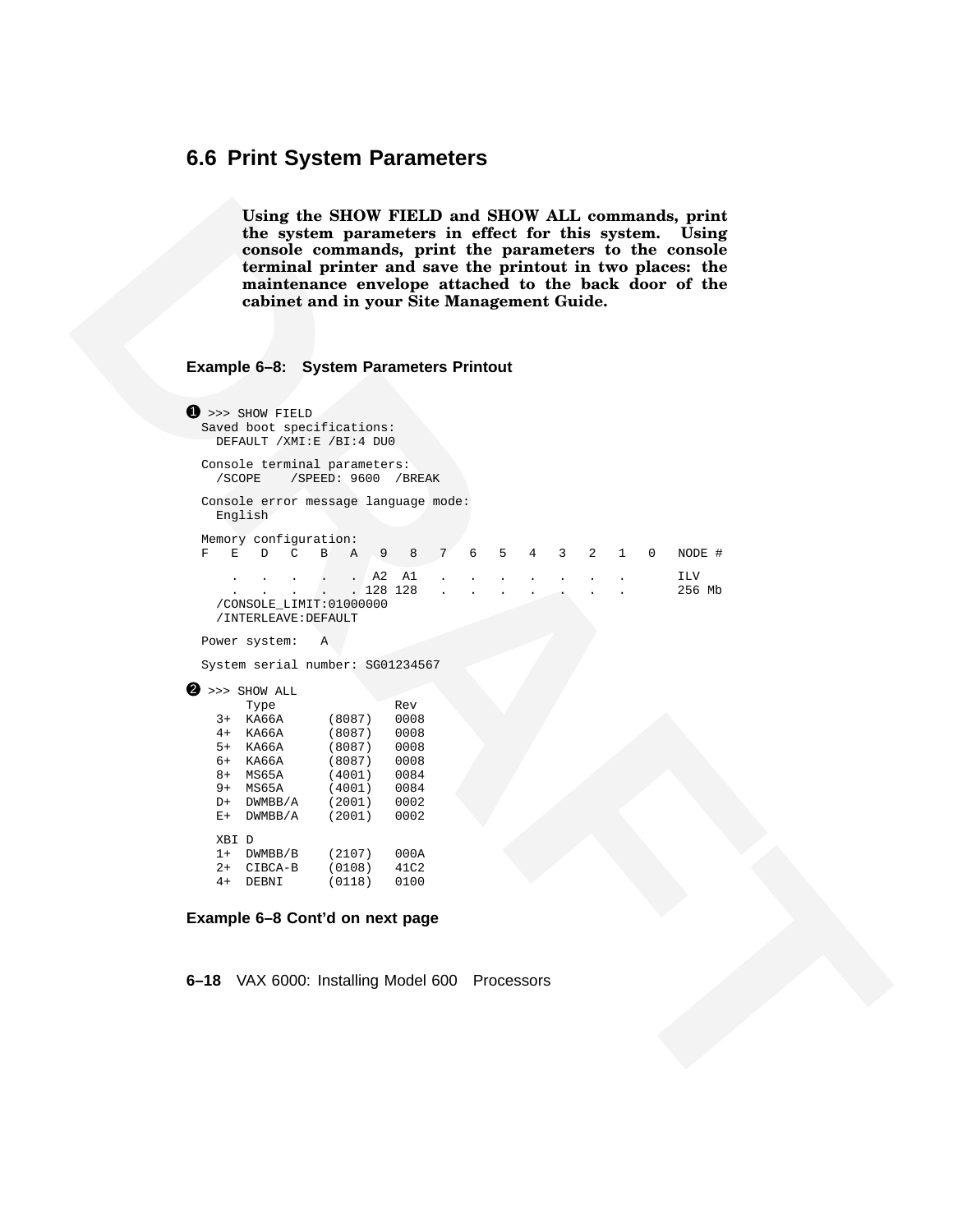#### **Example 6–8 (Cont.): System Parameters Printout**

```
2. The most of the same of the same of the same of the same of the same of the same of the same of the same of the same of the same of the same of the same of the same of the same of the same of the same of the same of th
                               XBI E
                               1+ DWMBA/B (2107) 000A<br>2+ DEBNI (0118) 0100
                               2+ DEBNI (0118) 0100<br>4+ KDB50 (010E) 0F1C
                               4+ KDB50
                               6+ TBK70 (410B) 0304
                               Current Primary: 3
                               /NOENABLED-
                               /NOPRIMARY-
                               F E D C B A 9 8 7 6 5 4 3 2 1 0 NODE #
                               . . . . . A2 A1 . . . . . . . . ILV
                                                 . 128 128 . . . . . . . . . 256 Mb
                               /CONSOLE_LIMIT: 01000000
                               /INTERLEAVE:DEFAULT
                               /SCOPE /SPEED: 9600 /BREAK
                               English
                               XMI:D BI:4 08-00-2B-0B-8E-94
                               XMI:E BI:2 08-00-2B-15-7F-C3
                               DEFAULT /XMI:E /BI:4 DU0
```
For future troubleshooting and maintenance, record system parameters. This step is especially important for single-processor systems and systems that have a CD load device. Use hardcopy printout and save the printout in two places: the maintenance envelope attached to the back door of the cabinet and in your *Site Management Guide*.

#### **0 SHOW FIELD**

Enter the SHOW FIELD command at the console prompt. This display includes the system serial number and power system, which are not included in the SHOW ALL command.

#### 2 **SHOW ALL**

Use the SHOW ALL command to record all other relevant information for the system for future reference.

Verifying the System (All Upgrades) **6–19**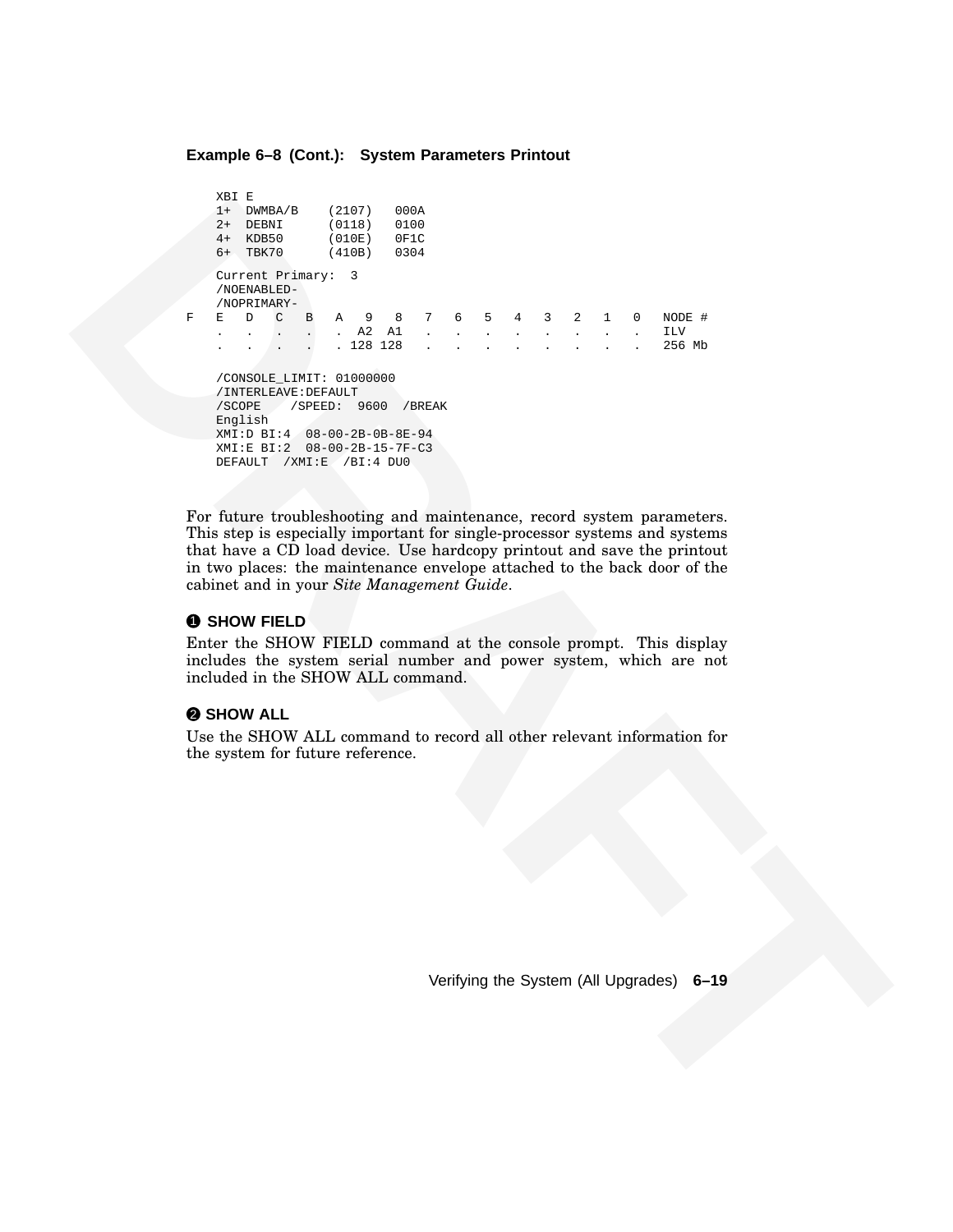#### **6.7 Save EEPROM to Tape (Optional)**

**If your system has a TK50 or TK70 tape drive, save EEPROM to the tape. This tape would be used in case the EEPROM contents become corrupted and must be restored.**

**Example 6–9: Saving EEPROM to Tape**

>>> SAVE EEPROM 1 Proceed with save to tape? (Y or N) >>> Y  $\bullet$ ?006B EEPROM saved to tape successfully >>>

Put a blank cartridge in the tape drive, write-enabled. The following steps save the contents of the EEPROM to tape:

- **1** Enter the SAVE EEPROM command (see 0).
- **If your system has a TEXA or TEON agree device, see APP (19) and**  $\alpha$  **the EEP (19) and the turns. This large would be used in case the EEP (19) contents heceme correspired and must be restored.<br>
Example 6-9: Saving EEPRO** 2 The console program queries you (see 2). Enter *Y* to save the EEPROM contents to tape. The console program then confirms that the save operation completed successfully.

Label the cartridge and store on site. Leave the cartridge with the system manager, in case EEPROM contents become corrupted and need to be restored.

**NOTE:** *Use this cartridge with this system only. Tapes are not transferable, since the parameters saved are system-specific.*

**6–20** VAX 6000: Installing Model 600 Processors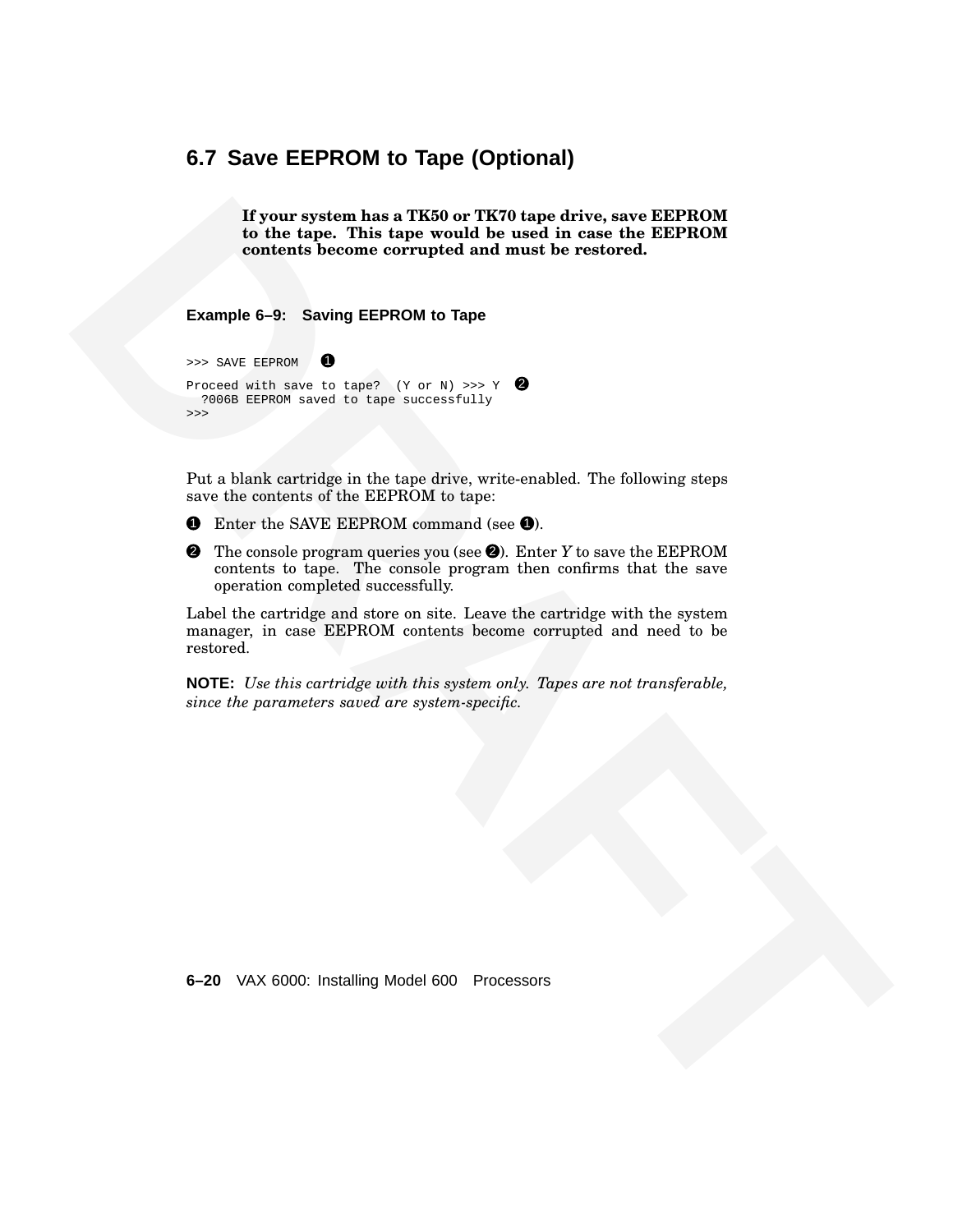#### **6.8 Verify System Under Operating System**

After you have a terretoil the operation groups of the same of the same of the law of the same version is a third to the back the same the back of the back of the back of the same of the same of the same of the same of th **After you have started the operating system, run any appropriate tests. For VMS, as noted in Chapter 2, you need to have Version 5.4 or later to be able to use the Model 600 processors. With VMS, you can use a set of programs called UETP (User Environment Test Package). First log in and check the devices. Then start the tests.**

**Example 6–10: Running UETP**

| Username: | SYSTEST |  |
|-----------|---------|--|
| Password: |         |  |

 $$$  @UETP  $\bullet$ 

Welcome to VAX/VMS UETP Version V5.3 3

Run "ALL" UETP phases or a "SUBSET" [ALL]? How many passes of UETP do you wish to run [ 1 ]? How many simulated user loads do you want [145]? Do you want Long or Short report format [Long]?

UETP starting at 14-NOV-1991 13:12:23.00 with parameters: DEVICE LOAD DECNET CLUSTER phases, 1 pass, 145 loads, long report.

- 1 Enter SYSTEST as the username. Obtain the password from the system manager. After you log in, check all devices.
- 2 Enter the command @UETP to start the program.
- 3 The VAX/VMS UETP banner appears and UETP prompts you with questions. The default answer for each question is in square brackets. Press Return if you wish to enter the default answer. UETP testing begins when the final question is answered. For more information, refer to *VMS Upgrade and Installation Supplement: VAX 6000 Series*.

Verifying the System (All Upgrades) **6–21**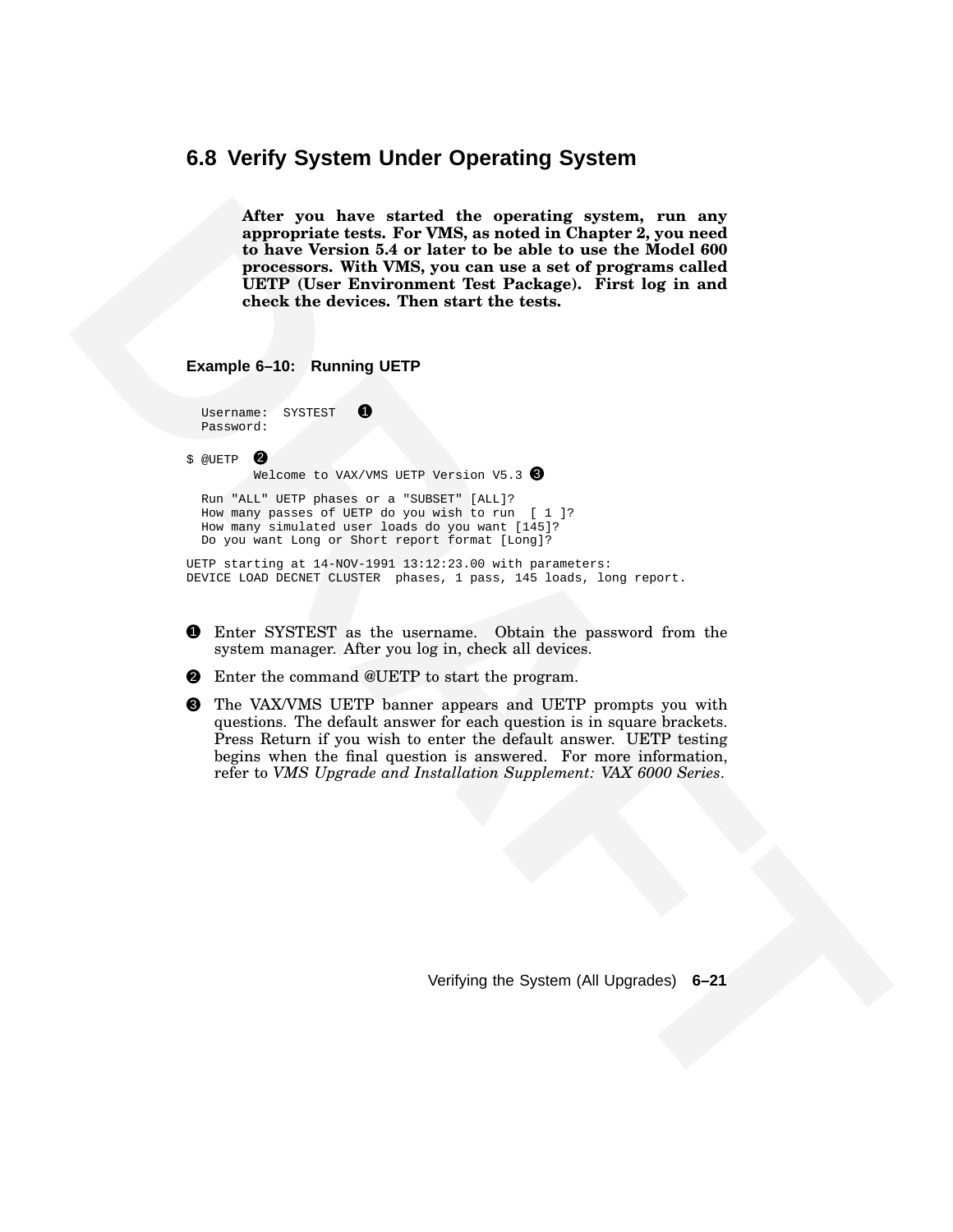# **6.9 Change System Number Plate**

**On the system cabinet front door, change the number plate to reflect the number of your system upgrade.**

**Figure 6–3: Front Door (Inside View)**



#### **6–22** VAX 6000: Installing Model 600 Processors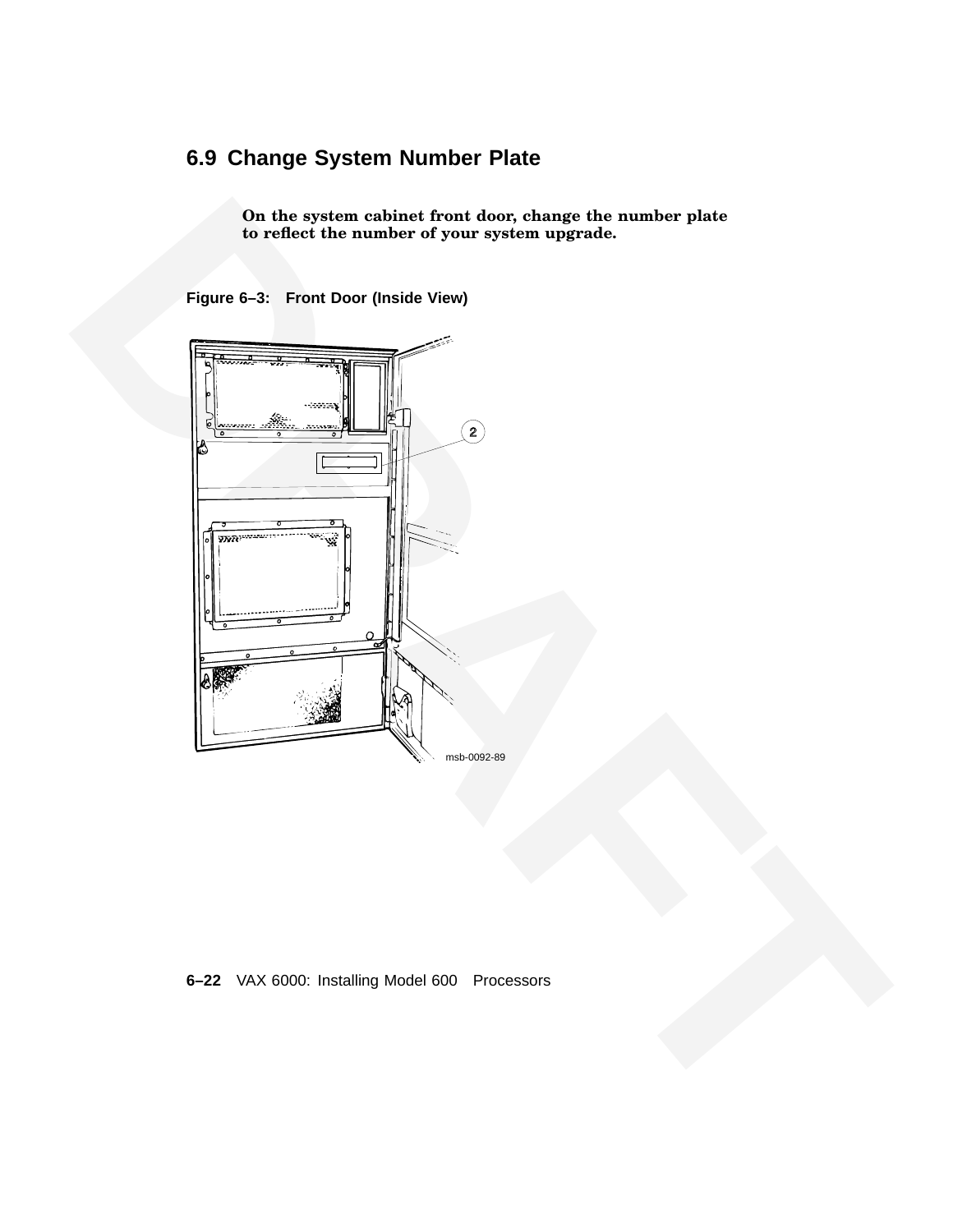- 1. Locate the number plate (74-39700-XX) in your upgrade kit.
- resident and the core manufact for your appendix sprace,<br>Son the first all the core manufact for your appendix sprace,<br>Neilying the System (Al Upgrades) 6–23<br>Verlying the System (Al Upgrades) 6–23 2. To change the VAX number plate, working from the inside of the front cabinet door, remove the retainer and push out the system numbers. See  $\bullet$ . Install the new number for your upgraded system.

Verifying the System (All Upgrades) **6–23**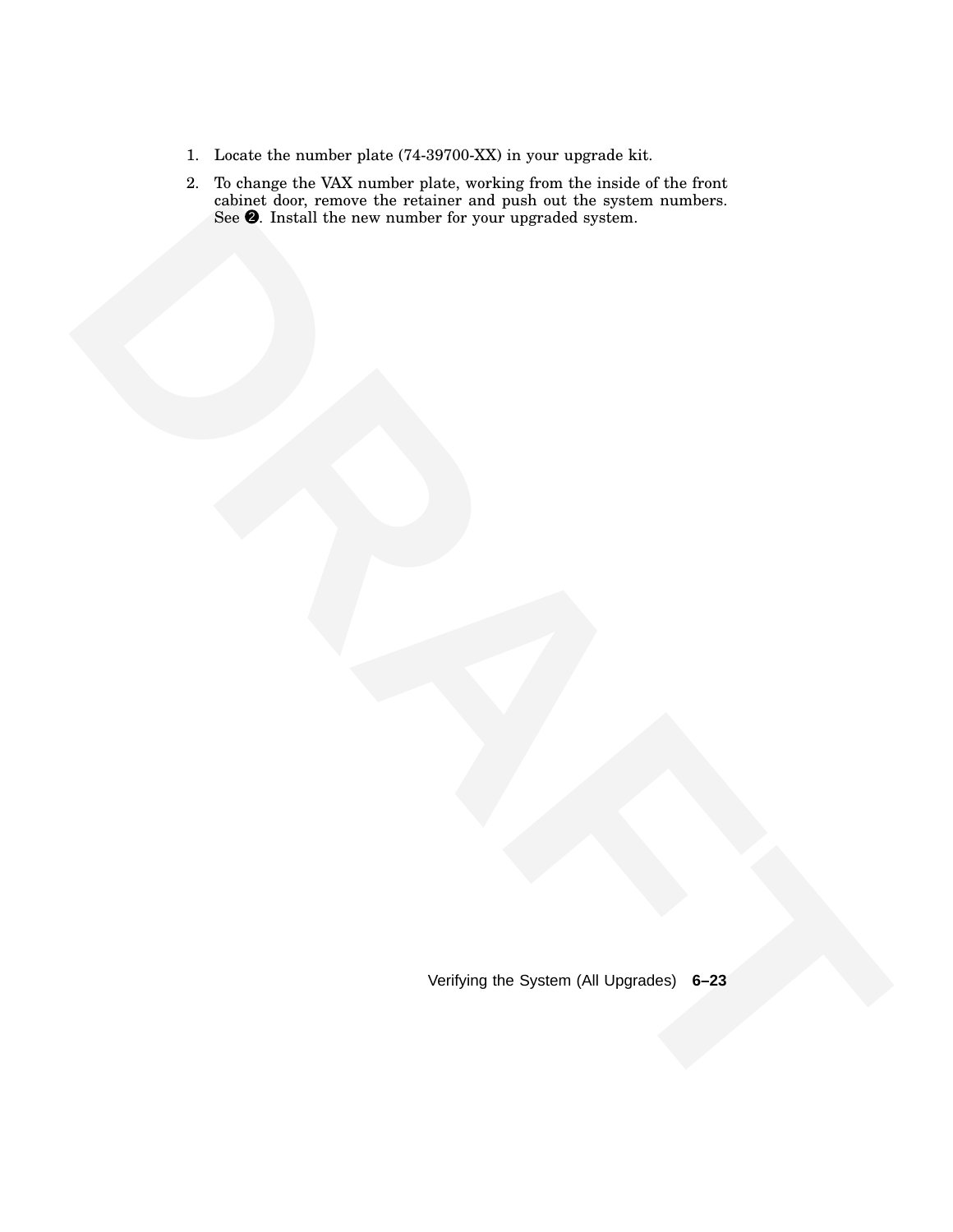# **EXAMPLE CONTINUES CONTINUES CONTINUES CONTINUES CONTINUES CONTINUES CONTINUES CONTINUES CONTINUES CONTINUES CONTINUES CONTINUES CONTINUES CONTINUES CONTINUES CONTINUES CONTINUES CONTINUES CONTINUES CONTINUES CONTINUES CON Appendix A VAX 6000 Model 600 General Configuration Rules**

This appendix gives general configuration rules for the installation of VAX 6000 Model 600 modules. It does not include systems using the H9657-CX upgrade. See Chapter 4 for configuration rules when installing the H9657- CX kit.

VAX 6000 Model 600 General Configuration Rules **A–1**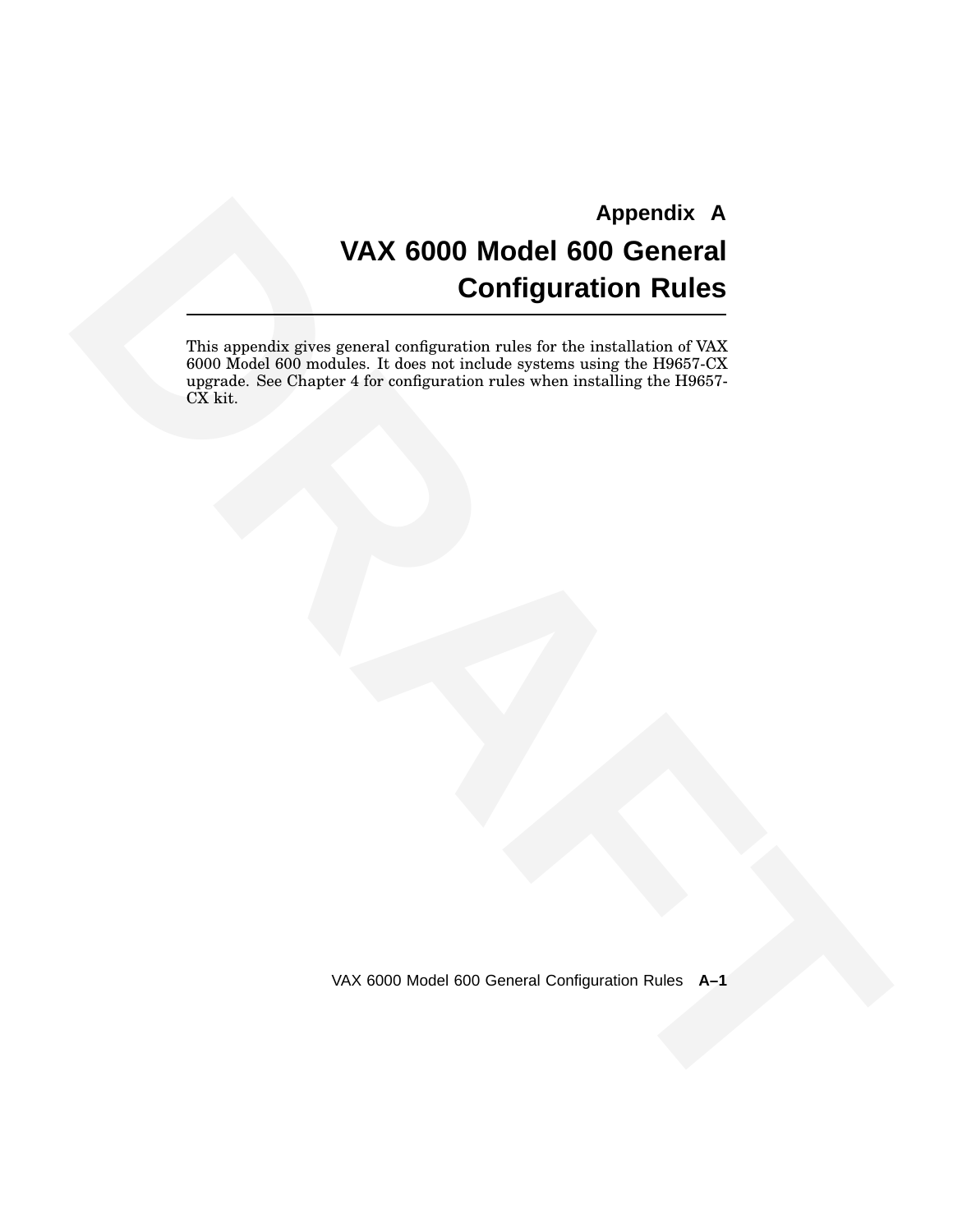# **A.1 General Configuration Rules**

**Figure A–1 gives the general XMI configuration rules for VAX 6000 Model 600 systems.**

**Figure A–1: Configuration Rules for VAX 6000 Model 600 Systems**



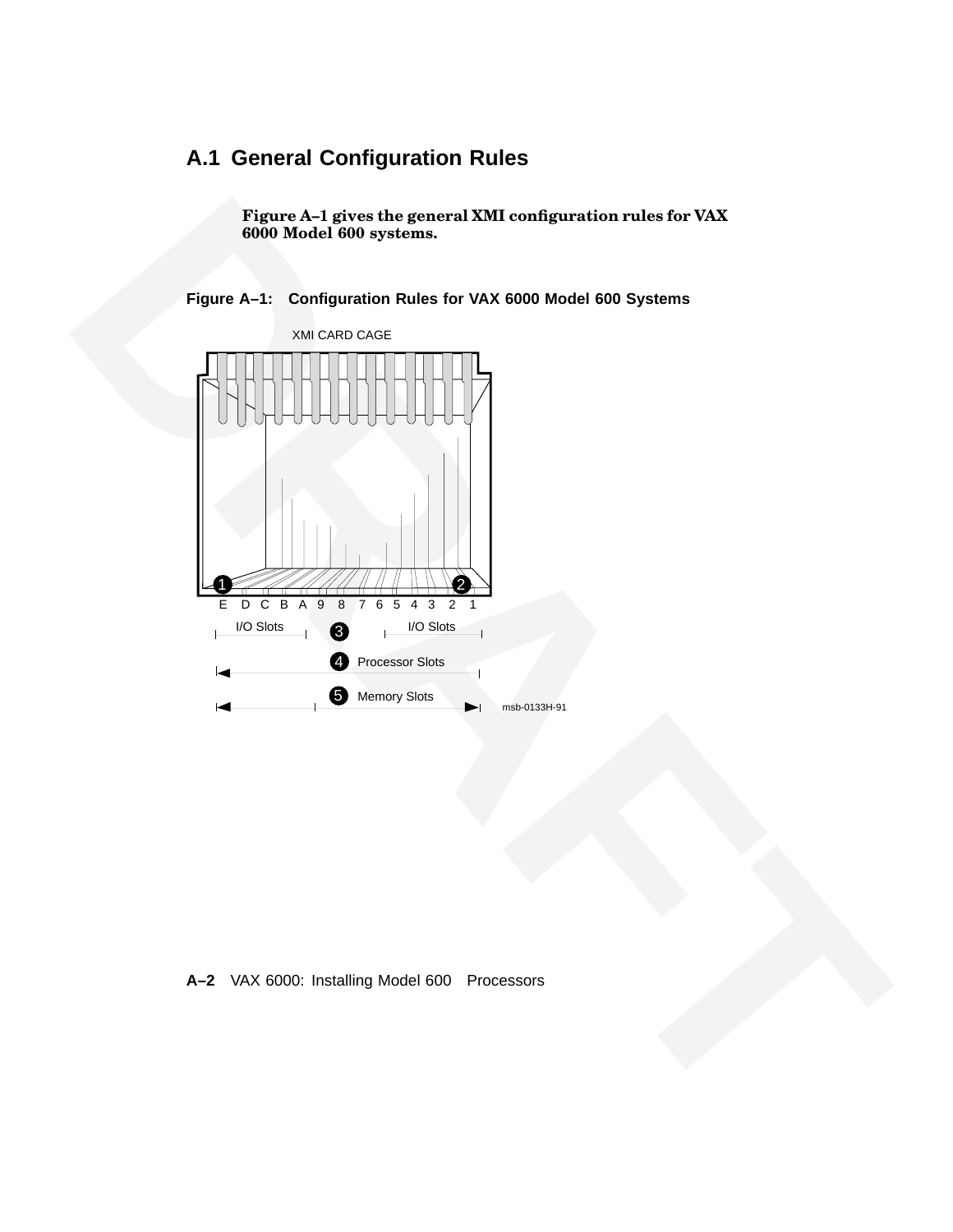Figure A–1 gives an overview of the general rules for installing modules in the XMI card cage.

1 2 An XMI module must be in either slot E or slot 1 for electrical reasons. See Figure A–1, at callouts  $\bullet$  and  $\bullet$ .

3 I/O adapters should be configured first, from left to right, in I/O slots E through A and then in slots 5 through 1.

**O d'An XXIII mundia mund les in eller moi de certain l'an electrical reasons.**<br> **Strong Repubble de An Anti-** an electric de Anti-<br> **DRAFT Contract de Anti-** an English and the strong and the strong at a product is the s 4 Processors should be configured next. Start with the rightmost available slot and continue right to left, installing each processor in the next available slot.

5 Memories are installed last. Fill available slots from left to right, slots 9 through 1, and then right to left, slots A through E.

VAX 6000 Model 600 General Configuration Rules **A–3**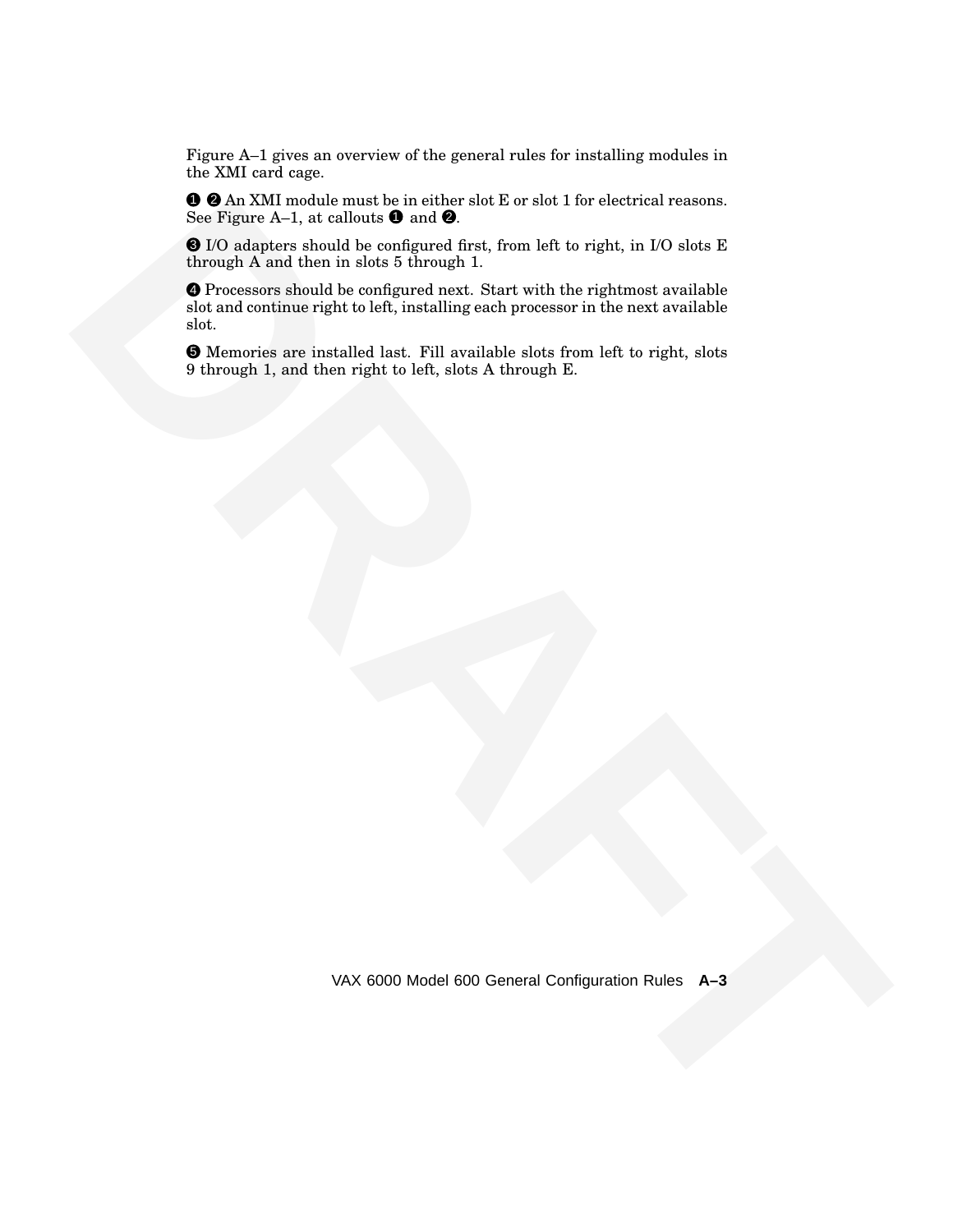# **Appendix B Description of KA66A LEDs**

**Example of the Statistical Statistics (Since Western Control of KAGGA LEDS**<br>
This approvement scale is the Statistic procedure we will be the Statistical Control of the Statistics of the Statistics and CPU or WWW.Film wea This appendix tells what the KA66A processor module LEDs indicate. You can use this information to isolate a problem in a CPU or DWMBB module that fails self-test.

Description of KA66A LEDs **B–1**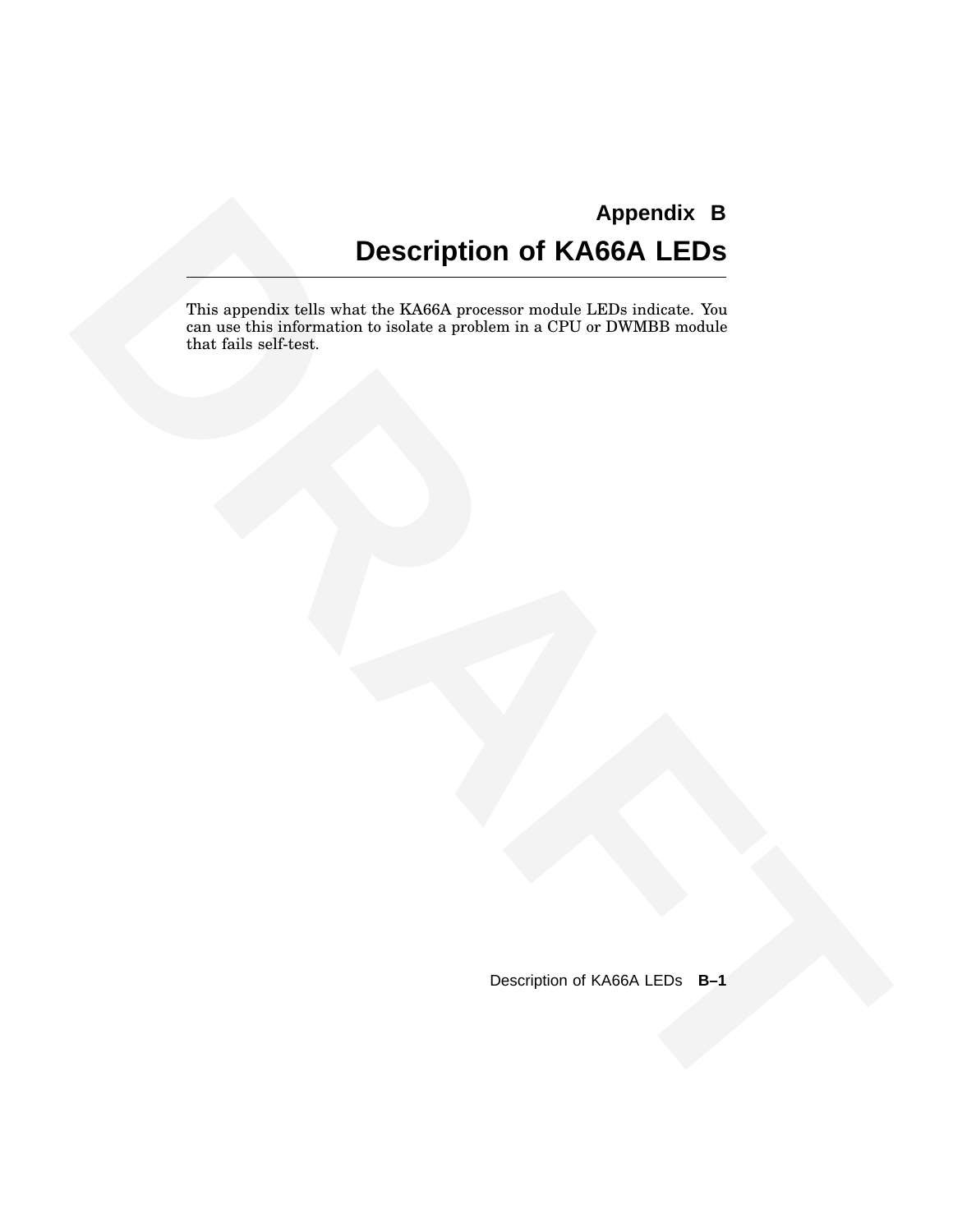# **B.1 Overview of KA66A LEDs**

**System power-up self-test runs four sets of tests. The results of these tests are displayed on the LEDs of the KA66A processor.**

**Figure B–1: KA66A LEDs After Power-Up Self-Test**



**B–2** VAX 6000: Installing Model 600 Processors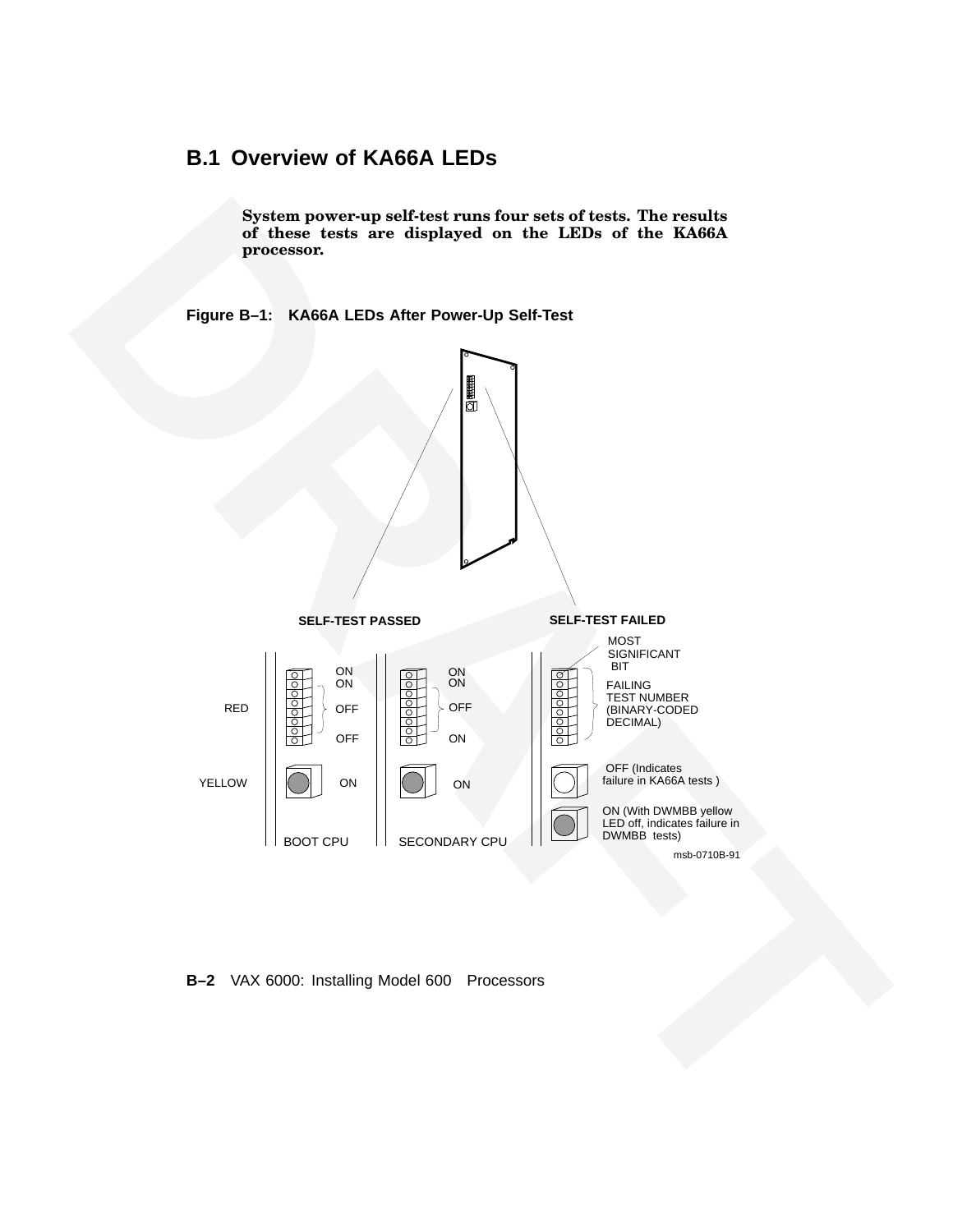The large yellow LED at the bottom of the KA66A LEDs lights when the KA66A modules pass on-board power-up tests (each CPU module is tested individually, followed by CPU/memory interaction tests and CPU multiprocessing tests.)

Self-test also checks DWMBB/A modules, if any. If a DWMBB/A module passes self-test, its yellow light and the KA66A yellow light are on.

multiplement reteral IV. While Not the RDAFT and the RDAFT state of the RDAFT state of the state of the state is two weaks the red light of the RDAFT state on the state of the state of the state of the state of the state In either of the above two cases, the red lights of the KA66A are set as shown in the left-hand part of Figure B–1. The bottom red light of the KA66A is off if the KA66A is the boot processor, and on if it is a secondary processor.

If a DWMBB/A module fails self-test, its yellow light is off and the KA66A yellow light is on. The red lights of the KA66A indicate the error number of the failing test.

If self-test fails for the KA66As or DWMBB/As, the eight red LEDs contain an error code that corresponds to the number of the failing test. The test number is represented in binary-coded decimal, with the most significant bit at the top. A bit is ONE if the light is ON.

For example, assume a processor fails self-test (yellow LED is OFF) and shows the following pattern in the eight red LEDs:

```
TOP
  (MSB) off 0
      off 0 = 3
       on 1
       on 1
       off 0
       off 0
       on 1 = 2
  (LSB) off 0
BOTTOM
```
The failing test number decodes to 0011 0010 (binary-coded decimal 32).

Section B.2 gives more detail on the failing tests indicated by the KA66A red leds.

Description of KA66A LEDs **B–3**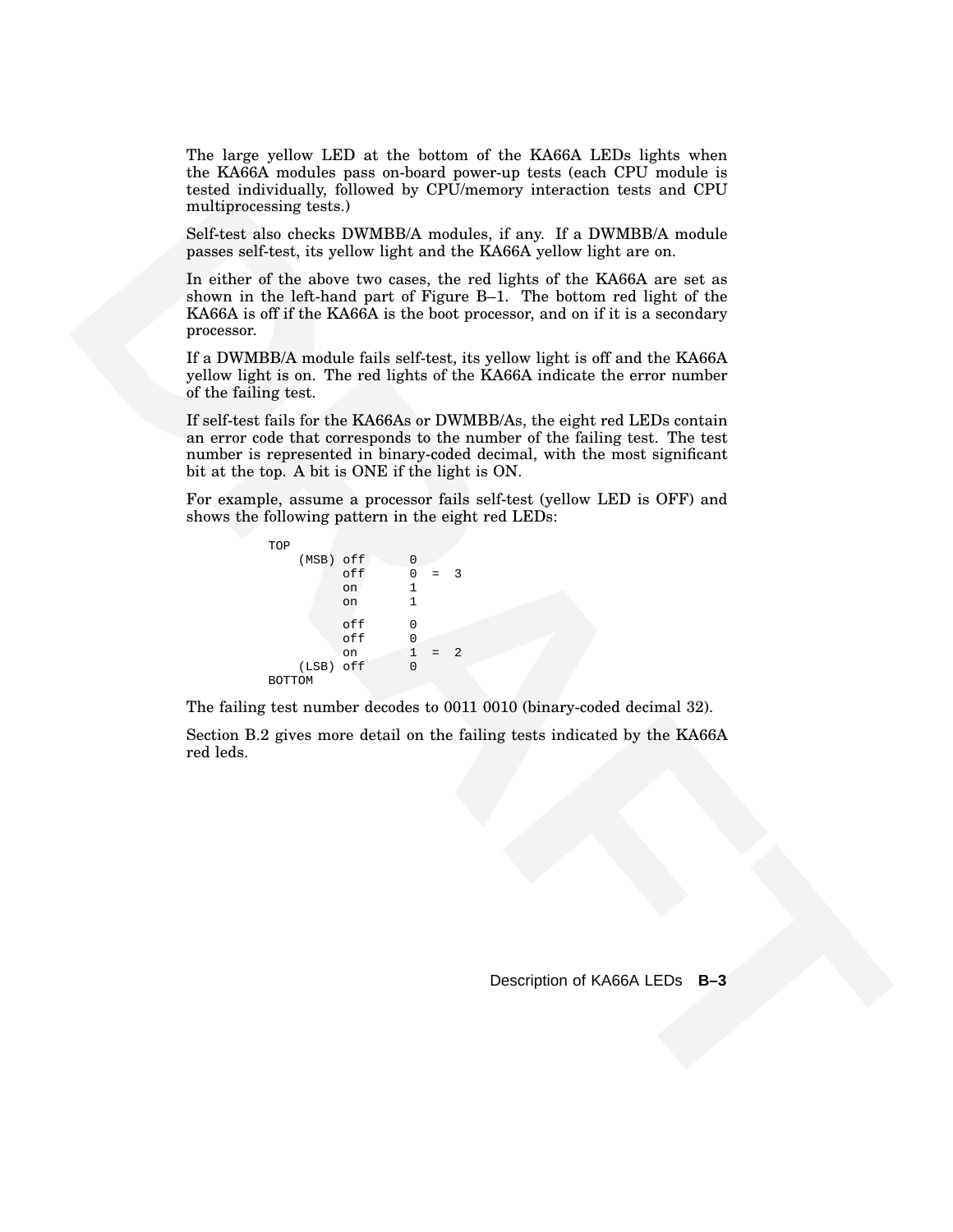# **B.2 Determining Failing Test from LEDs**

| <b>KA66A</b><br><b>Red LEDs</b>  | Diagnostic<br>and Test Number                                                                                                                                                                                                | <b>Device Failing</b>                                               | Power-Up<br><b>Test Line</b> |
|----------------------------------|------------------------------------------------------------------------------------------------------------------------------------------------------------------------------------------------------------------------------|---------------------------------------------------------------------|------------------------------|
| $1 - 45$                         | CPU self-test (RBD 0)<br>T0001-T0045                                                                                                                                                                                         | <b>KA66A</b>                                                        | <b>STF</b>                   |
| $51 - 65$                        | CPU/memory test - Memory 1<br>(RBD 1) T0001-T0015                                                                                                                                                                            | KA66A or MS65A 1<br>(module with low-<br>est XMI node num-<br>ber)  | <b>ETF</b>                   |
| 70                               | CPU/memory test - Memory 2<br>(RBD 1) T0003<br>(equivalent to ST1/T=3)                                                                                                                                                       | MS65A 2 (module<br>with next-lowest XMI<br>node number <sup>1</sup> | ETF                          |
| 71                               | CPU/memory test - Memory 3                                                                                                                                                                                                   | <b>MS65A3</b>                                                       | ETF                          |
| 72                               | CPU/memory test - Memory 4                                                                                                                                                                                                   | <b>MS65A4</b>                                                       | ETF                          |
| 73                               | CPU/memory test - Memory 5                                                                                                                                                                                                   | <b>MS65A 5</b>                                                      | ETF                          |
| 74                               | CPU/memory test - Memory 6                                                                                                                                                                                                   | MS65A 6                                                             | ETF                          |
| 75                               | CPU/memory test - Memory 7                                                                                                                                                                                                   | <b>MS65A7</b>                                                       | ETF                          |
| 76                               | CPU/memory test - Memory 8                                                                                                                                                                                                   | <b>MS65A8</b>                                                       | ETF                          |
| $81 - 87$                        | Multiprocessor test<br>(RBD 5) T0001-T0007                                                                                                                                                                                   | KA66A                                                               | <b>ETF</b>                   |
| ber, and so forth.<br>Table B-2: | ule. The tests are run on modules proceeding from right to left, so a value of 70 indi-<br>cates the module with the lowest XMI node number; 71, the next-lowest XMI node num-<br><b>KA66A Status LEDs: DWMBB/A Problems</b> |                                                                     |                              |
| <b>KA66A</b><br><b>Red LEDs</b>  | Diagnostic and Test Num-<br>ber                                                                                                                                                                                              | <b>Device Failing</b>                                               | Power-Up<br><b>Test Line</b> |
| $1 - 44$                         | DWMBB test T001-T0044                                                                                                                                                                                                        | <b>DWMBB</b>                                                        | <b>XBI</b>                   |

**Table B–1: KA66A Status LEDs: KA66A Problems**

**Table B–2: KA66A Status LEDs: DWMBB/A Problems**

| <b>KA66A</b>    | Diagnostic and Test Num- | <b>Device Failing</b> | Power-Up         |
|-----------------|--------------------------|-----------------------|------------------|
| <b>Red LEDs</b> | ber                      |                       | <b>Test Line</b> |
| $1 - 44$        | DWMBB test T001-T0044    | <b>DWMBB</b>          | XBI              |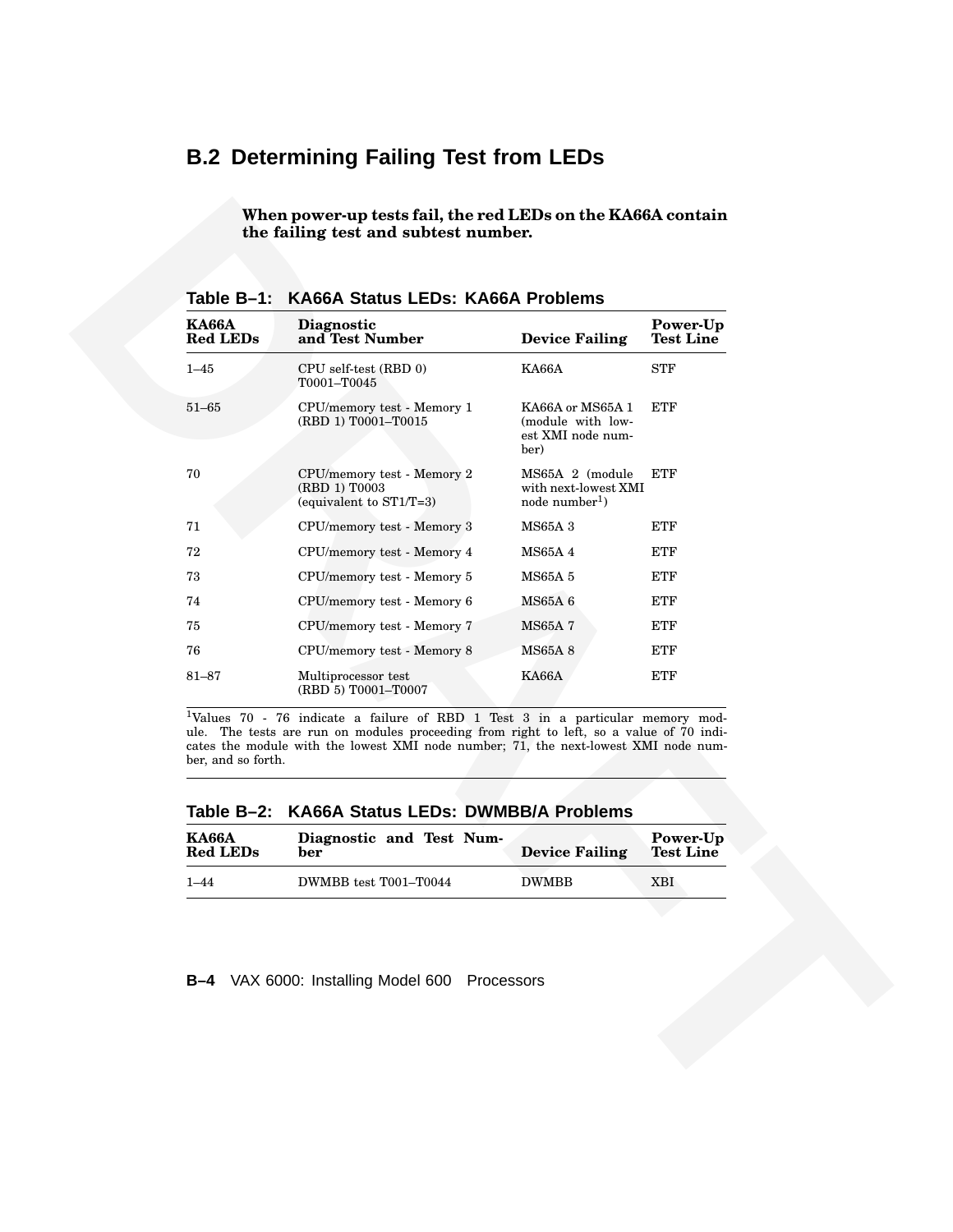If a processor's yellow LED is OFF and the red LEDs show an error code in the range 1–45, the power-up self-test failed and the processor board is bad. If this test fails, a minus sign (–) shows for the processor on the self-test console display on the STF line.

After the power-up tests, each processor runs the CPU/memory interaction tests and the multiprocessor tests. If a test fails, the processor shows a minus sign (–) on the ETF line of the console display. The LED error codes are numbered from 51 to 65, which is the failing CPU/memory test number (1 through 15) plus 50, or 81 to 87, which is the failing multiprocessor test number (1 through 7) plus 80.

consists simply on the STF fines.<br> **EXABLE the power-up tests, and processor runs the CPL/constory interaction**<br> **ARE the power-up tests, and the mean interaction of the system and the system of the system of the system o** Each processor, after testing with the first memory, runs the CPU/memory interaction tests on every other good memory module. (However, only CPU/ memory interaction test T0003 is run.) If a failure occurs, the memory module is probably bad, although the processor's yellow light is OFF and the memory module's yellow light is ON. If several processors fail on the same memory, that memory module is certainly bad. Try using SET MEMORY <sup>1</sup> to configure the bad module out of the interleave set. For error codes 70 through 76, consult Table B–1 to determine the failing memory.

If the DWMBB/A yellow LED is off, the module has failed self-test, The yellow LED of the KA66A will be on, and the KA66A red LEDs give the number of the failing DWMBB test, as shown in Table B–2.

Description of KA66A LEDs **B–5**

<sup>1</sup> See the *VAX 6000 Series Owner's Manual* for a discussion of the SET MEMORY console command.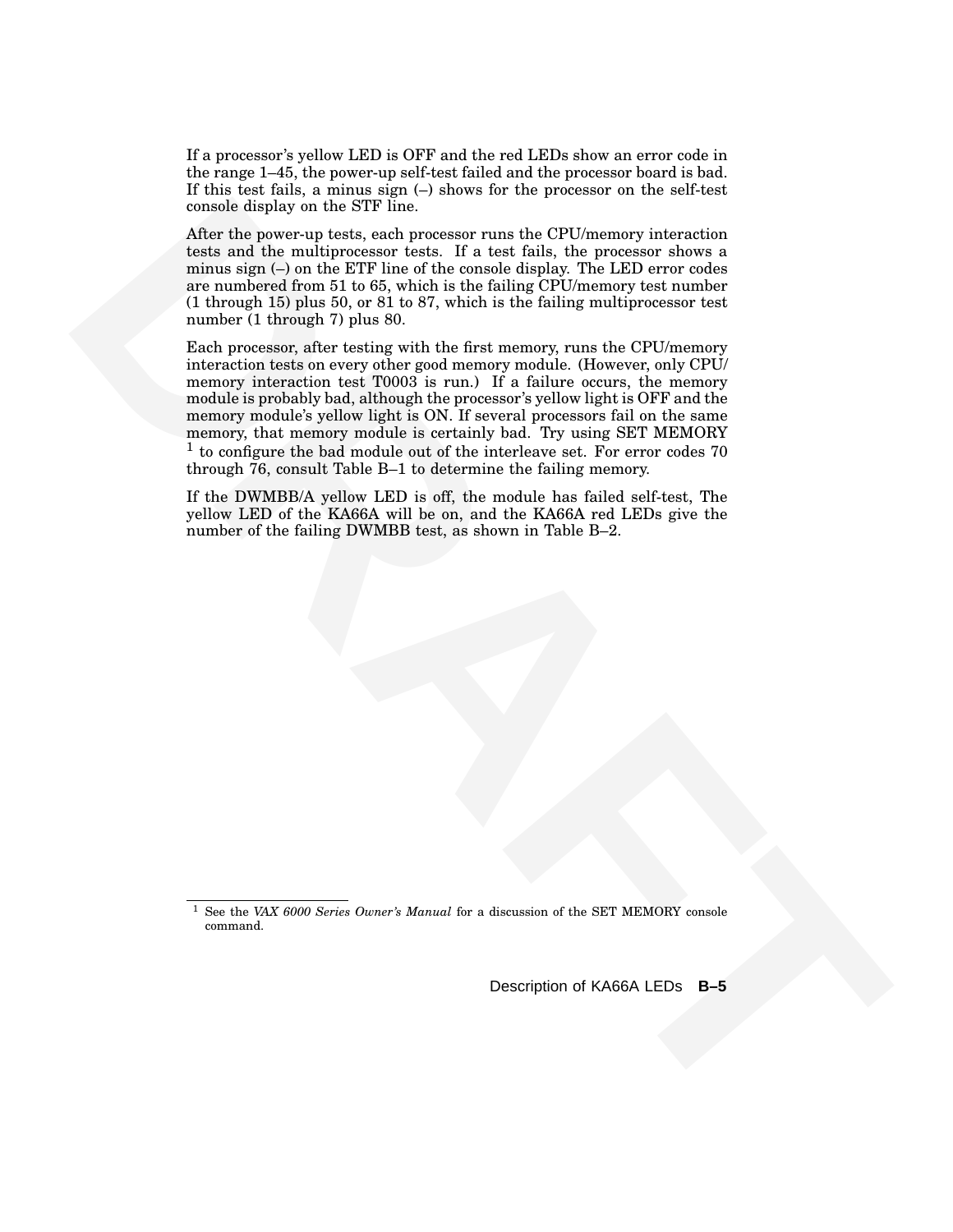# **Index**

#### **B**

Battery backup comparison of H9657-CX and -CU upgrades, 1–5 Booting VAX/DS, 6–10 Bus bar, 4–2 installation, 4–6 to 4–8

#### **C**

**IDENTIFY**<br> **B**<br>
Extracted behind the state of the state of the state of the state of the state of the state of the state of the state of the state of the state of the state of the state of the state of the state of the s Compatibility issues, 2–7 Configuration rules H9657-CX, 4–4 to 4–5 processor, A–2 Console commands INITIALIZE, 6–6 SAVE EEPROM, 6–18 SET BOOT, 6–8 SET POWER, 6–8, 6–9 SET SYSTEM SERIAL, 6–8 SHOW ALL, 6–19 SHOW FIELD, 6–18 SHOW SYSTEM SERIAL, 6–9 UPDATE, 6–8

#### **D**

Diagnostic Supervisor, 6–10 Door slug replacement, 6–23 DWMBA/A modules, 5–3 DWMBB/A modules, 5–3

#### **E**

EEPROM

copying contents, 6–20 saving after installation, 6–20 saving parameters, 6–20

EEPROM (Cont.) setting parameters, 6–20 updating, 6–8 EVUCA, 6–10

#### **H**

H7231-N battery backup, 1–5 H7236-A battery backup unit, 1–5 H7242 power inhibit cable, 3–1 H7242 power regulator, 1–5 H9657-CU upgrade kit compared with H9657-CX, 1–4 H9657-CX upgrade kit, 1–3 bus bar, 4–7 compared with H9657-CU, 1–4 configuration rules, 4–4 to 4–5 installation, 4–1 to 4–9 kit contents, 4–2 to 4–3 T2019 module, 4–8

#### **I**

Installation of KA66A modules, 5–1 to 5–3

# **K**

KA66A processor general information, 1–1 to 1–5 installing, 5–1 to 5–3 LEDs, B–1 to B–5 power requirement, 1–1 upgrade paths, 1–2 verification, 6–1 to 6–23

# **L**

LEDs

**Index–1**